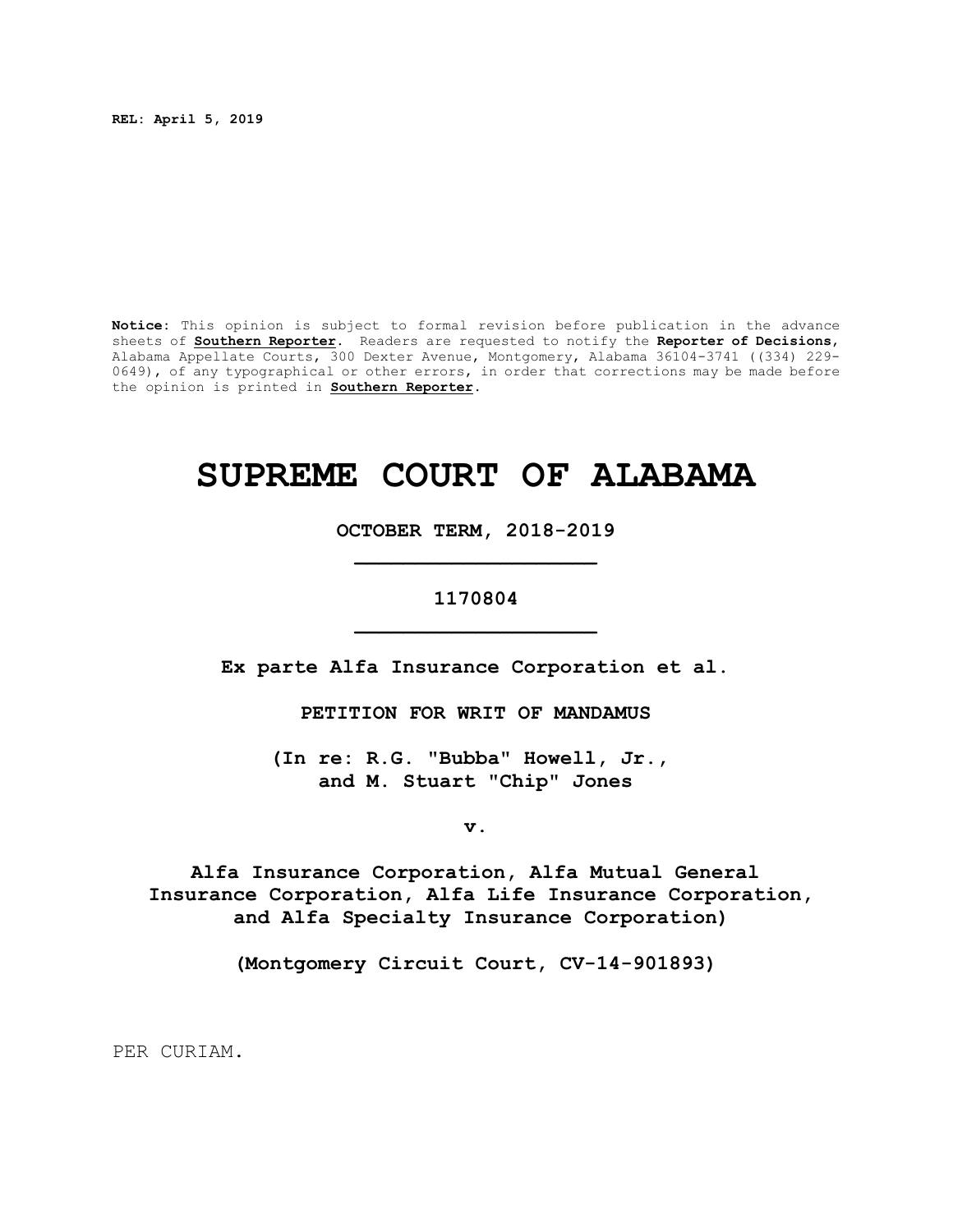Alfa Insurance Corporation, Alfa Mutual General Insurance Corporation, Alfa Life Insurance Corporation, and Alfa Specialty Insurance Corporation (hereinafter referred to collectively as "Alfa") petition this Court for a writ of mandamus requiring the Montgomery Circuit Court to vacate its May 23, 2018, orders (1) denying Alfa's motion for a protective order as to materials Alfa contends are protected by the attorney-client privilege and (2) compelling Alfa to produce such materials for in camera inspection and for discovery. We grant the petition and issue the writ.

## I. Facts and Procedural History

The parties recently were before this Court regarding an earlier discovery order. In Ex parte Alfa Insurance Corp., [Ms. 1170077, April 6, 2018] So. 3d (Ala. 2018) ("Alfa I"), Alfa sought mandamus review of a December 18, 2015, discovery order entered during the pendency of Alfa's appeal from the trial court's denial of Alfa's motion to compel arbitration, in which the trial court's judgment was affirmed, without an opinion, Alfa Ins. Corp. v. Howell (No. 1150151, Sept. 29, 2017) \_\_\_ So. 3d \_\_\_ (Ala. 2017) (table).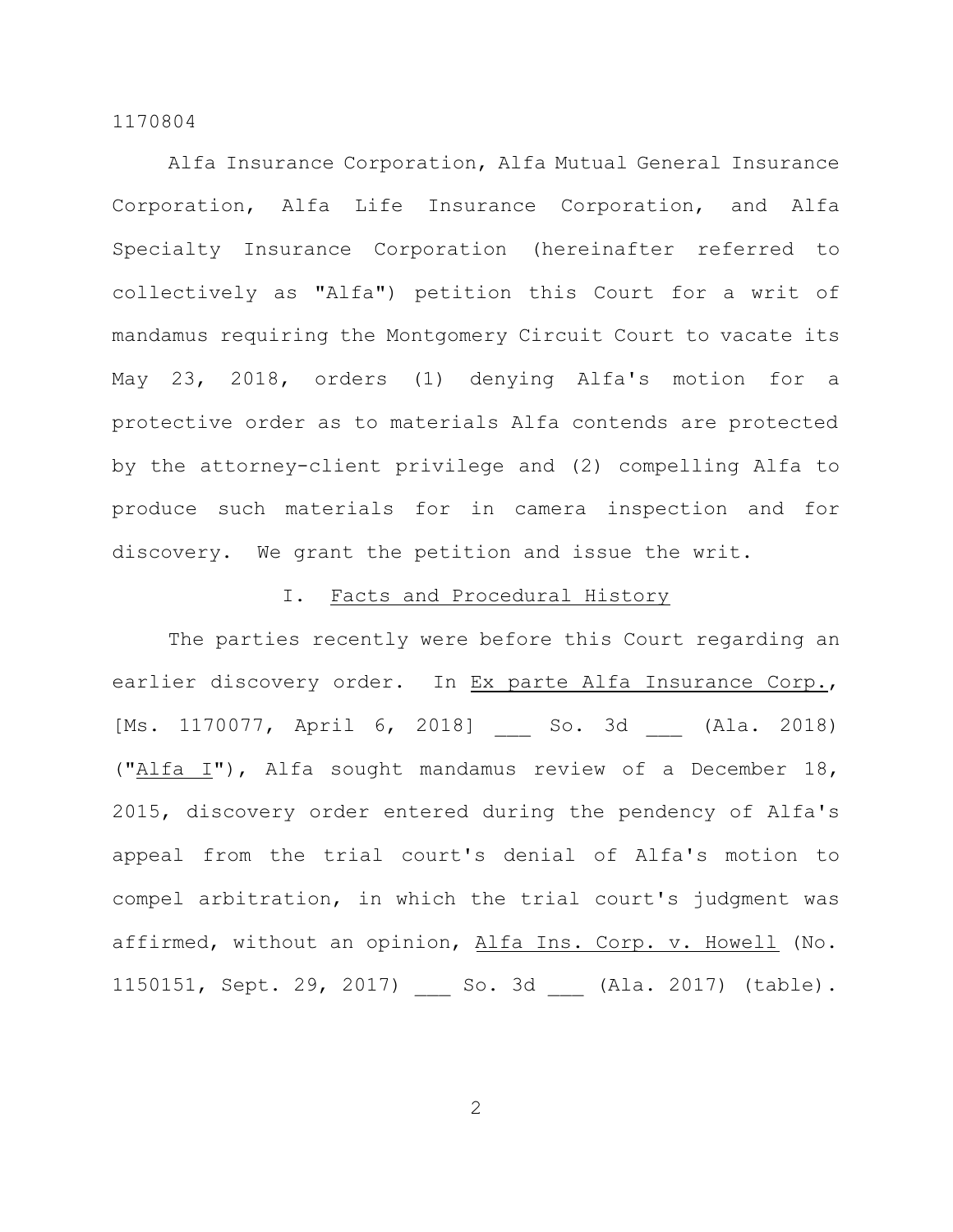In Alfa I we summarized the pertinent factual background as follows:

"R.G. 'Bubba' Howell, Jr., and M. Stuart 'Chip' Jones were insurance agents for an Alfa insurance agency in Mississippi. Their agency agreements with Alfa included an arbitration provision, as well as a provision requiring Howell and Jones to purchase 'errors and omissions' insurance coverage.

"Howell and Jones purchased errors and omissions insurance policies from Alfa Mutual General Insurance Corporation ('the E&O policies'). The certificate of insurance for the E&O policies provided that Alfa, as the insurer, would

"'pay on behalf of the Individual Insured all sums in excess of deductible amount for which Individual Insured is legally obligated to pay as damages as a result of CLAIMS FIRST MADE AGAINST INDIVIDUAL INSURED DURING THE COVERAGE PERIOD by reason of acts, errors, or omissions in the performance of Professional Services by the Individual Insured, provided that such acts, errors, or omissions occurred (i) when acting on behalf of [Alfa] or with the specific consent of [Alfa], and (ii) during the Coverage Period.'

"(Capitalization in original.) The certificate also sets forth three 'key exclusions' to coverage under the E&O policies: '(1) Intentional, dishonest, fraudulent, etc., acts; (2) Commingling of funds; (3) Suits/claims by business enterprises owned by Individual Insured and not named on declarations.'

"In 2012, Alfa accused Howell and Jones of selling competing products in contravention of their agency agreements; Howell and Jones, however, alleged that their actions had been approved by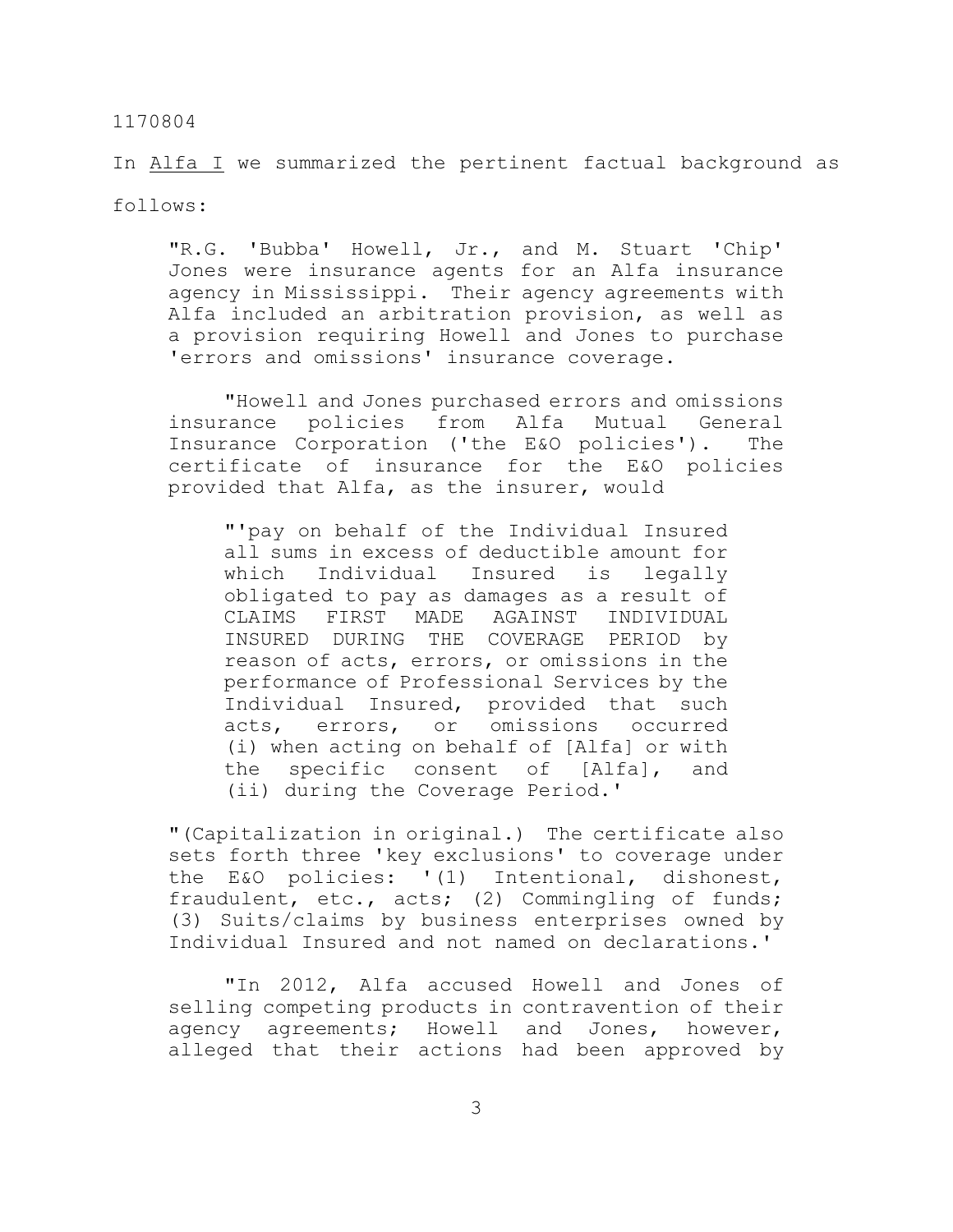Alfa. Regardless, Alfa forced Howell to resign his position as an Alfa agent on December 31, 2012, and discharged Jones on January 1, 2013.

## "Procedural History

## "A. The First Arbitration Proceeding

"On March 27, 2013, Howell and Jones invoked the arbitration provision in their agency agreements by initiating separate arbitration proceedings against Alfa, seeking post-separation benefits and damages. On June 19, 2013, Alfa answered the complaints in arbitration and filed counterclaims against Howell and Jones alleging breach of contract, breach of fiduciary duty, fraudulent misrepresentation, suppression, and intentional interference with business relations.

"....

"On May 23, 2014, Howell and Jones submitted insurance claims under the E&O policies demanding that Alfa defend and/or indemnify costs to combat Alfa's counterclaims against them. On June 4, 2014, Alfa denied Howell's and Jones's insurance claims on the basis that[, among other reasons, Howell and Jones's conduct fell within the exclusions from coverage under their respective E&O policies]. On July 9, 2014, Alfa voluntarily dismissed its counterclaims against Howell and Jones without prejudice.<sup>[1]</sup>

## "B. The State-Court Proceedings

"On November 13, 2014, Howell and Jones filed a complaint in the Montgomery Circuit Court asserting claims of breach of contract, bad faith, abuse of process, the tort of outrage, and conspiracy against

<sup>&</sup>lt;sup>1</sup>The arbitrators eventually awarded Howell and Jones postseparation benefits and arbitration fees.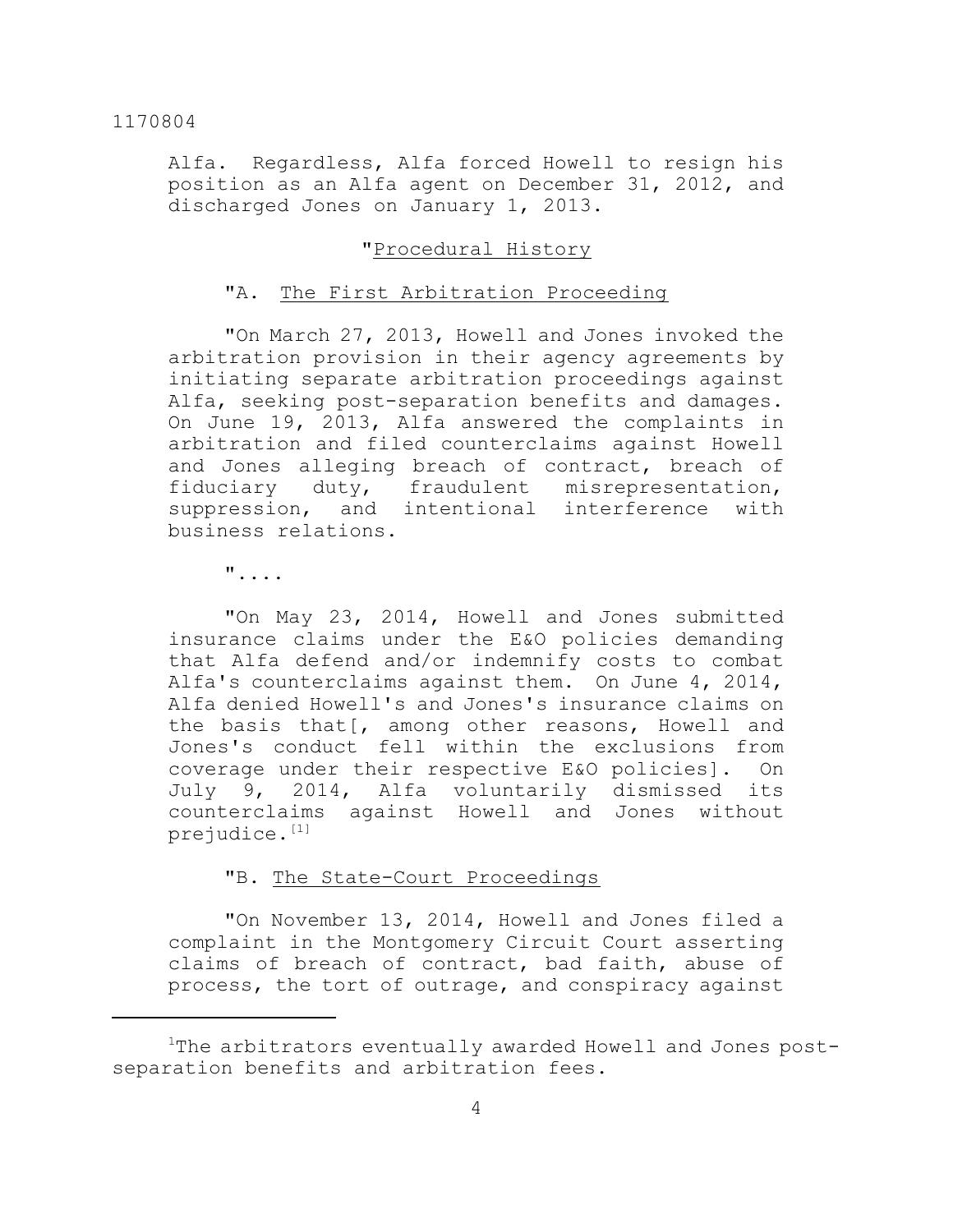Alfa. Howell and Jones alleged, among other things, that Alfa breached the E&O policies by refusing to provide them defense and/or indemnity coverage on the counterclaims and that Alfa had filed the counterclaims, which it knew were not covered under the E&O policies, in the arbitration proceedings for the purpose of causing Howell and Jones to incur thousands of dollars in unnecessary legal expenses.

"Along with their complaint, which they subsequently amended, Howell and Jones propounded discovery requests, including a request for admissions and a request for production of documents. ... They also submitted a notice of depositions, including a request for the depositions of Angela Cooner, Thomas Treadwell, Tom David, and Charles Elmore, all of whom were legal counsel for Alfa, as well as for '[o]utside legal counsel of [Alfa] who participated in or contributed to the drafting and filing of the counterclaims against [Howell and Jones] as dated June 19, 2013.'

"On December 9, 2014, Alfa filed a 'Response to Requests to Admit' in which it denied most of the requested admissions, but it also repeatedly stated that '[d]iscovery is ongoing and will be supplemented as permitted under the Alabama Rules of Civil Procedure, and any request for additional information not contemplated by Rule 36 will be responded to within the bounds of the Alabama Rules of Civil Procedure.'

"On May 6, 2015, Howell and Jones filed a motion to compel Alfa to answer and to respond to the first discovery requests filed on November 13, 2014. That same afternoon, Alfa filed its response and objection to the motion to compel discovery, as well as a motion for a protective order. Alfa argued that the matters, documents, and depositions requested by Howell and Jones were all protected by the attorney-client privilege. ...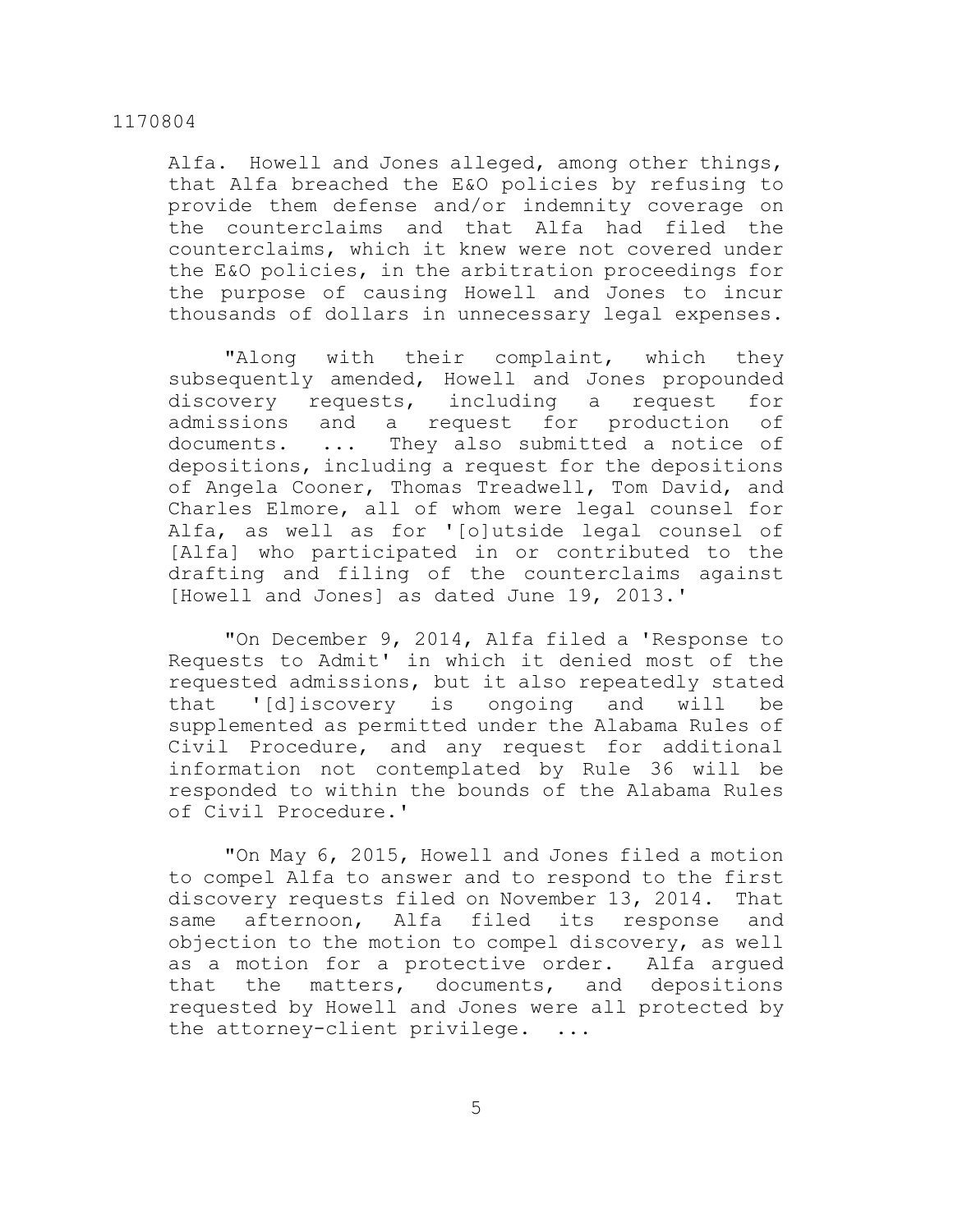"On August 13, 2015, the circuit court granted Howell and Jones's motion to compel discovery, giving Alfa three weeks (until September 3, 2015) to respond. ...

"....

"On September 3, 2015, Alfa filed a 'Motion to Compel Arbitration, Dismiss, and Stay Proceedings.' The motion to compel was based upon the arbitration provision in the agency agreements. Simultaneously, Alfa filed its answer to the complaint in which it noted that it was 'specifically reserving the right to arbitrate these matters pursuant to the requirements of the Independent Exclusive Agency Agreement in effect between the parties in accordance with the Motion to Compel Arbitration filed prior to this initial Answer.' On the same date, Alfa also filed an 'Objection to Discovery Request and Notice of Service of Discovery Documents' along with a privilege log listing items Alfa identified as protected by the attorney-client privilege and the work-product doctrine."

So. 3d at . Alfa's privilege log asserted that Alfa was providing, "in accordance with the Alabama Rules of Civil Procedure," "a description of the nature of the documents, communications, or things not produced sufficient to enable the Plaintiffs to ascertain the need, or absence thereof, to contest the claim of privilege or protection." See Rule 26(b)(6)(A), Ala. R. Civ. P. The privilege log provides the pertinent Bates stamp for various documents being withheld and some description of those documents (for example, the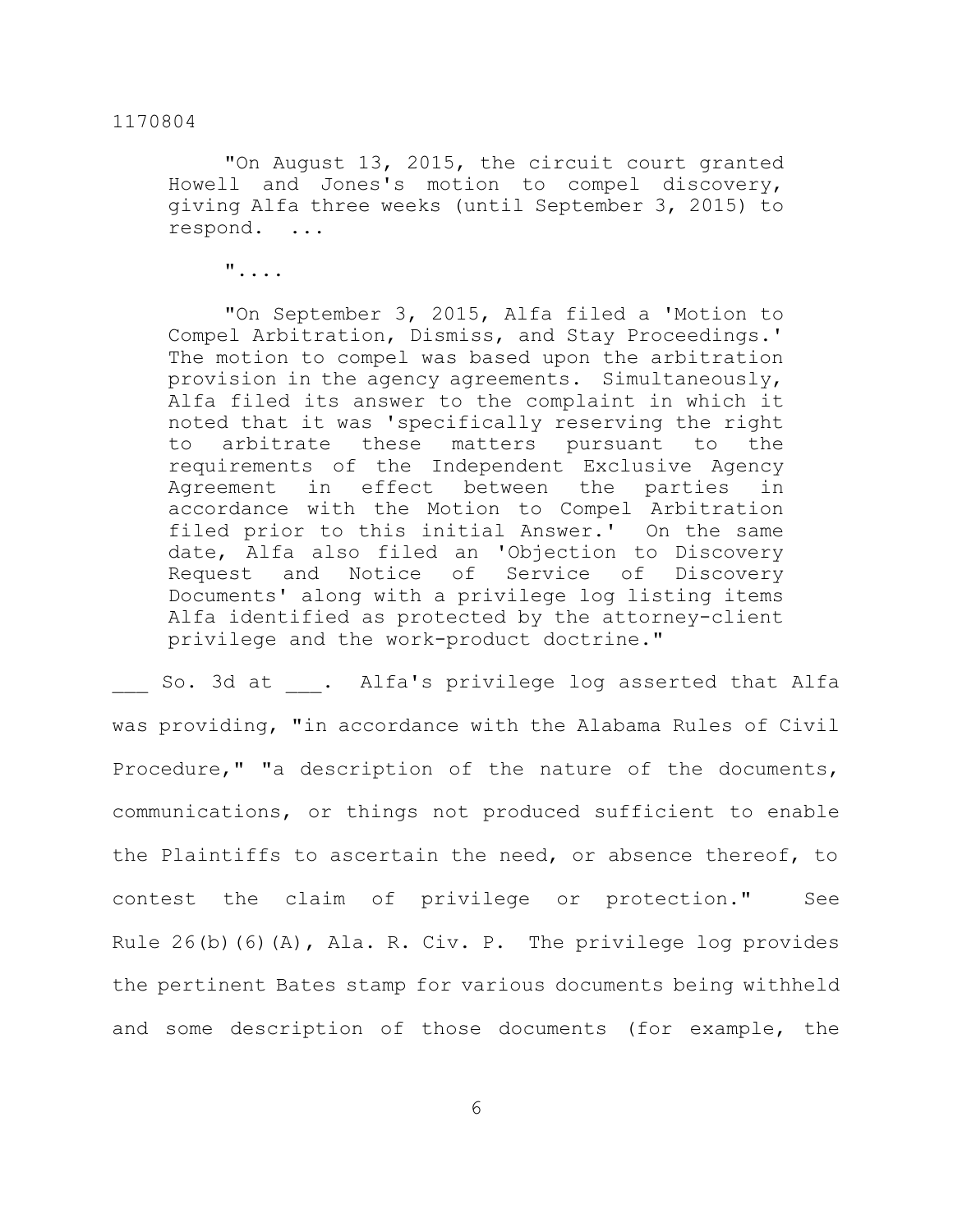document bearing Bates stamp "0001-0003" is described as a "[l]etter transmitting Coverage Opinion from outside counsel, concerning coverage of ... Jones, Policy Certificate No. EO-104-57"). The privilege log also includes various general descriptions such as "[a]ny and all communications, of any kind whatsoever, by or between Alfa in-house counsel and any other outside counsel representing Alfa in this or related matters, pertaining in any way to the subject matter of the Plaintiffs' Complaint or Plaintiffs' First Amended Complaint, filed in this case."

This Court's opinion in Alfa I continues as follows:

"On October 30, 2015, the circuit court denied Alfa's motion to compel arbitration, to dismiss, and to stay the proceedings.

 "On November 2, 2015, Howell and Jones propounded their first set of interrogatories to Alfa. They also submitted their second set of requests for production of documents to Alfa, in which they sought the following:

"'1. ... [E]ach document in the custody or control of Alfa that it relied upon when it authorized the filing of counterclaims in arbitration against Chip Jones and Bubba Howell.

"'2. ... [E]ach piece of correspondence and/or memo in the custody or control of Alfa that touches upon or concerns the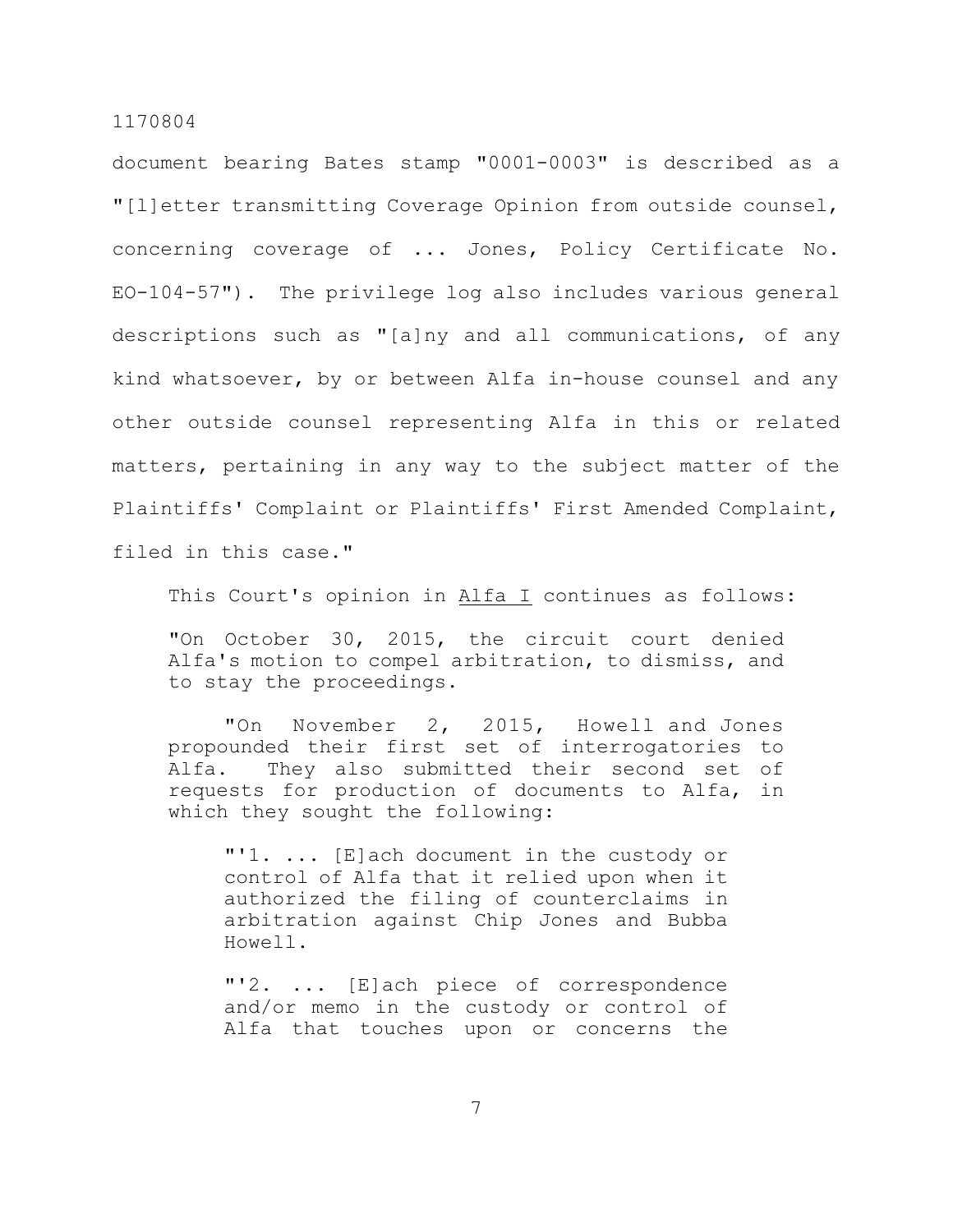counterclaims in arbitration against Chip Jones and Bubba Howell.

"'3. ... [E]ach document provided to Dennis Bailey[, an attorney with the law firm Rushton, Stakely, Johnston & Garrett, P.A.,] by Alfa as part of the coverage opinion sought from Dennis Bailey regarding the claims for defense and indemnity asserted by Chip Jones and Bubba Howell pursuant to the Alfa policies issued to them.

"'4. ... [E]ach piece of correspondence between Alfa and Dennis Bailey or the law office of Rushton Stakely concerning the claims for defense and indemnity asserted by Chip Jones and Bubba Howell pursuant to the Alfa policies issued to them.  $\ldots$ <sup>[2]</sup>

<sup>&</sup>lt;sup>2</sup>Howell and Jones's second request for production also stated: "ANY DOCUMENT WHICH HAS BEEN WITHHELD ON THE BASIS OF ATTORNEY-CLIENT PRIVILEGE, ATTORNEY WORK PRODUCT AND/OR WHICH HAS BEEN DEEMED UNDISCOVERABLE BY THIS DEFENDANT SHOULD BE SPECIFICALLY DESIGNATED BY DATE, AUTHOR, ADDRESSEE, AND GENERAL SUBJECT MATTER, SO THAT THE COURT MAY RULE ON ITS ADMISSIBILITY." (Capitalization in original.) We note, however, that during the proceedings to compel the production of the materials at issue, Howell and Jones made no argument to the trial court that Alfa's privilege log failed to provide them with sufficient information to contest the privilege claim, see Rule  $26(b)$  (6)(A), Ala. R. Civ. P., or that the trial court should require Alfa to provide additional information to establish that the materials were privileged attorney-client communications. Instead, Howell and Jones argued that the materials at issue fell within an exception to the attorney-client privilege. See infra. Likewise, Howell and Jones make no argument in their response to Alfa's petition for a writ of mandamus that Alfa's privilege log was insufficient to establish that the materials were privileged attorney-client communications.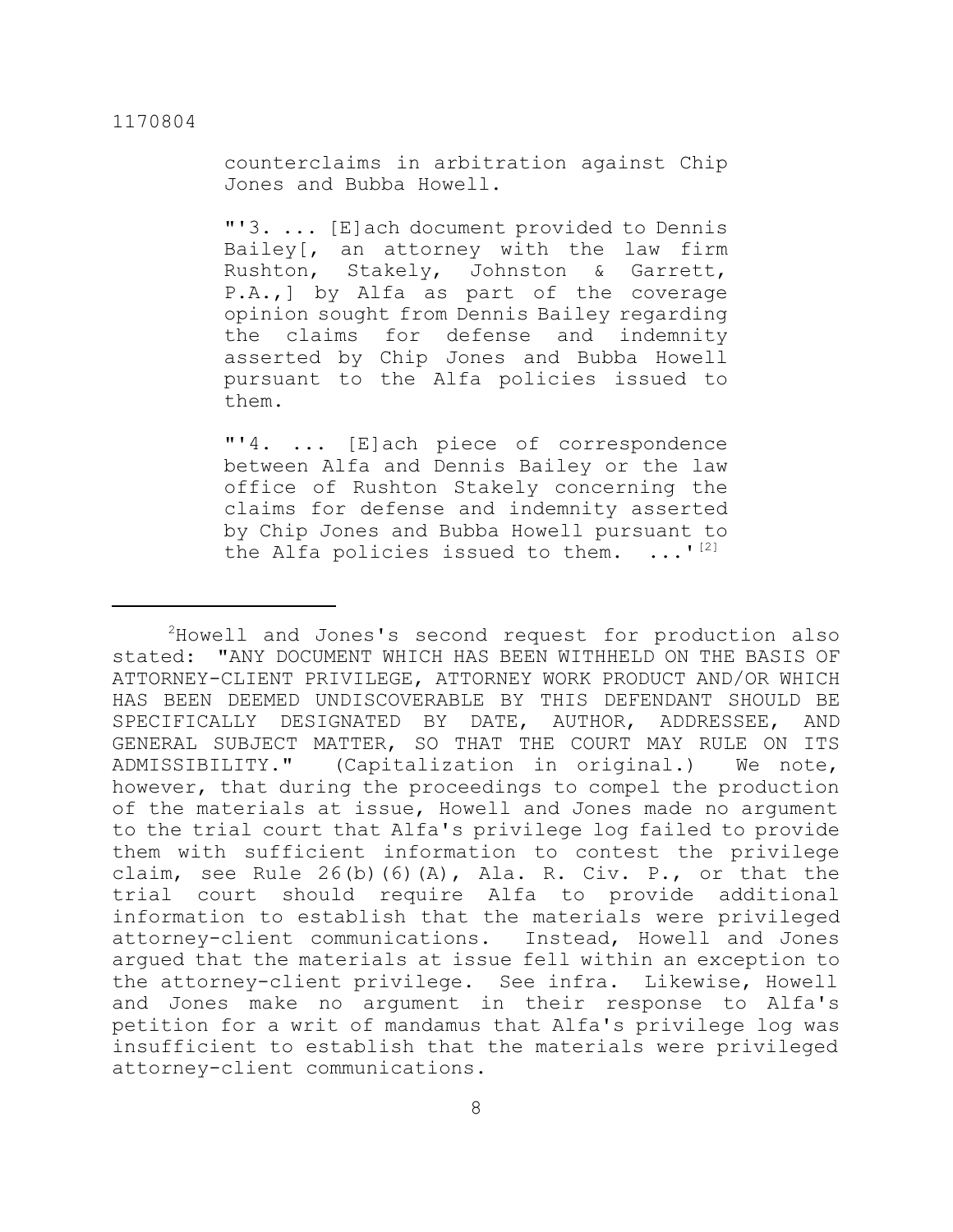"On November 3, 2015, Howell and Jones filed notices of intent to serve subpoenas on the law firms of Rushton, Stakely, Johnston & Garrett, P.A. ('Rushton Stakely'), and Jackson Lewis P.C. ('Jackson Lewis'). From Rushton Stakely, Howell and Jones sought '[a]ll file materials, correspondence, invoices, memorandum, and any document of any kind that concerns Chip Jones and/or Bubba Howell making a claim for coverage concerning a policy of insurance issued by Alfa. This includes any communication with Alfa, and/or the law office of Jackson Lewis and/or Gray & Associates, LLC.' From Jackson Lewis, Howell and Jones similarly sought '[a]ll file materials, correspondence, memorandum, and any document of any kind that concerns Chip Jones and/or Bubba Howell making a claim for coverage concerning a policy of insurance issued by Alfa. This includes any communication with Alfa, and/or Gray & Associates.' On November 6, 2015, Alfa filed motions to quash the nonparty subpoenas.

"On November 9, 2015, Alfa filed a notice of appeal challenging the denial of its motion to compel arbitration. Alfa Ins. Corp. v. Howell (No. 1150151).

"On November 11, 2015, Howell and Jones filed a second motion to compel production of the complete discovery files from Alfa, including the coverageopinion letters received from Dennis Bailey, an attorney with Rushton Stakely, and all factual information provided to Bailey for coverage review. They also filed motions to compel issuance of the nonparty subpoenas to Rushton Stakely and Jackson Lewis."

Alfa I, So. 3d at . Howell and Jones's second motion

to compel states:

"1. As this Court is aware, the plaintiffs have asserted claims of breach of contract and bad faith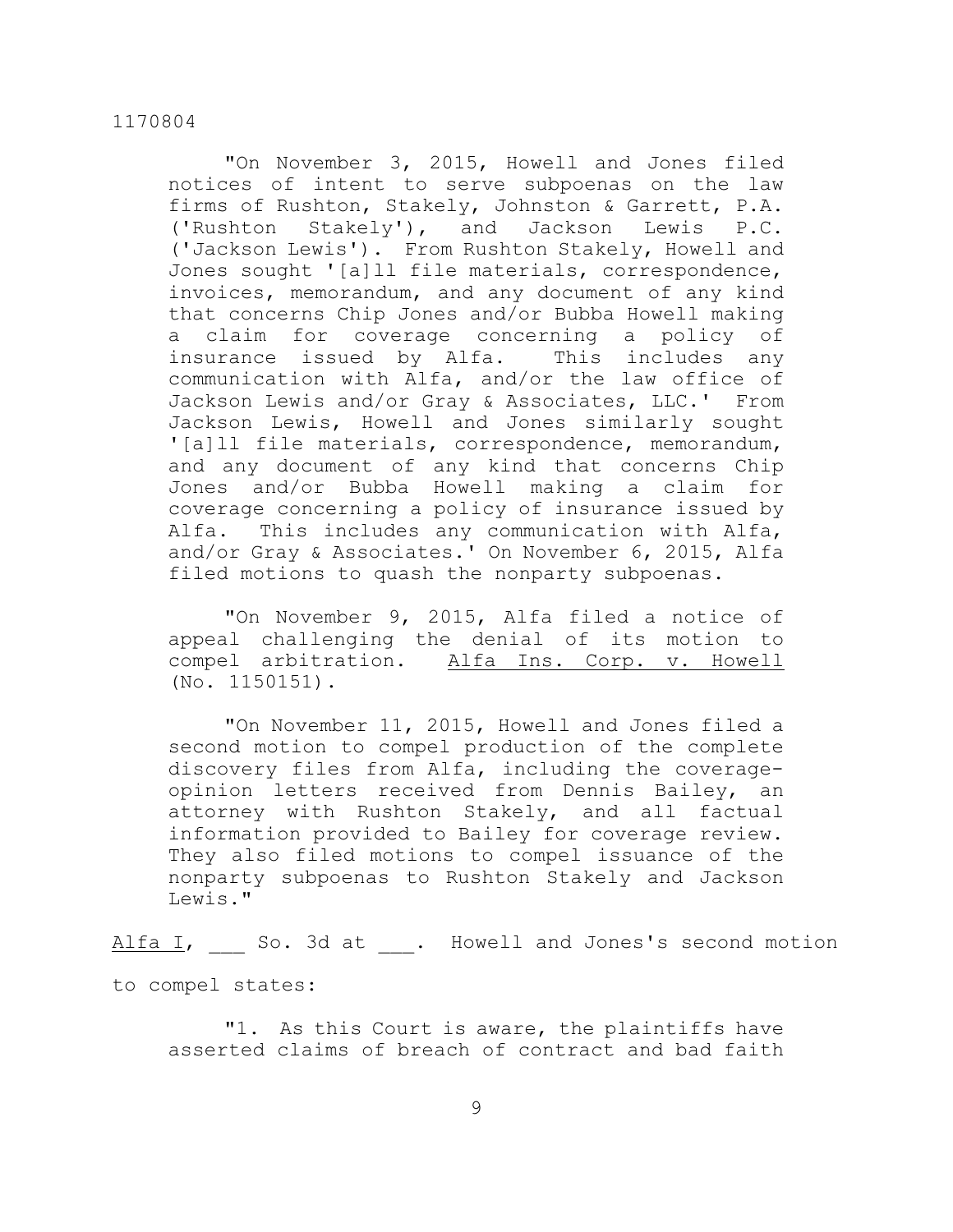against the Alfa defendants. Bubba Howell and Chip Jones each had a policy of insurance with Alfa. Plaintiffs Howell and Jones submitted claims for defense and indemnity to Alfa. The Alfa defendants denied the claims for defense and indemnity.

"2. The plaintiffs have sought from the Alfa defendants in discovery the complete claim files for both Bubba Howell and Chip Jones.

"3. The Alfa defendants withheld from their production coverage opinion letters $[3]$  received from Montgomery attorney Dennis Bailey and all factual information provided to Mr. Bailey for his coverage review. The Alfa defendants contend this information is protected.

"4. These materials predated the coverage denial letters issued to Bubba Howell and Chip Jones.

"5. In a case asserting breach of contract and bad faith, coverage letters provided by an attorney to an insurance carrier are discoverable. See Ex parte Nationwide Mut. Ins. Co., 990 So. 2d 355 (Ala. 2008). This information is not protected.

"6. Additionally, factual information provided to an attorney as part of the coverage review is discoverable. See Ex parte Alfa Mutual Insurance Company, 631 So. 2d 858 (Ala. 1993). This information is not protected."

(Some emphasis omitted.)

<sup>&</sup>lt;sup>3</sup>It is our understanding that there is only one coverageopinion letter at issue, even though some filings by the parties and at least one order of the trial court refer to opinion letters.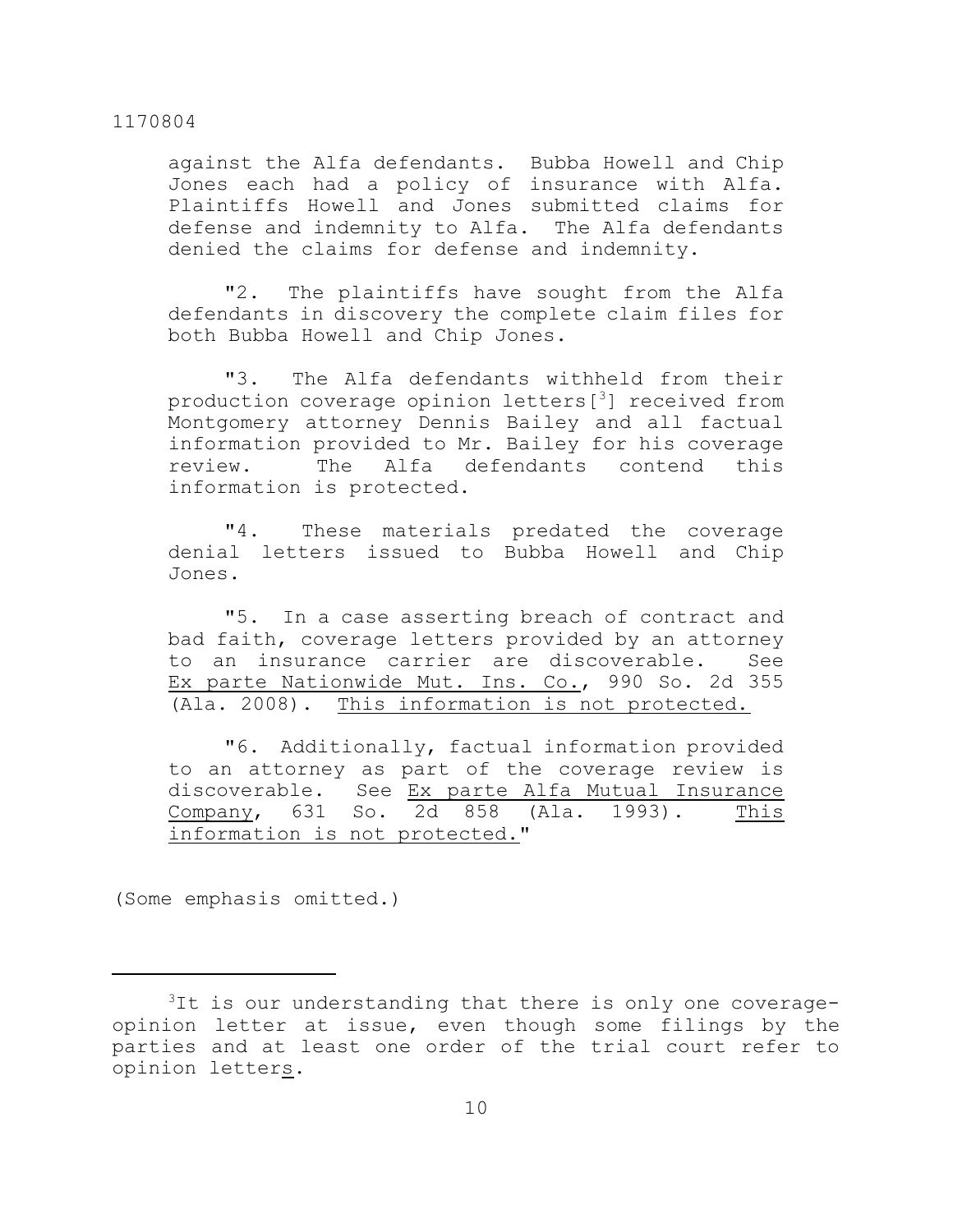"On November 12, 2015, Alfa filed in the circuit court a motion to stay all proceedings pending the appeal [in case no. 1150151, the no-opinion affirmance]. On December 8, 2015, the circuit court conducted oral argument on the motion to stay and the motions to compel discovery." Alfa I, So. 3d at . At the December 8, 2015, oral argument, counsel for Alfa contended, in part:

"The question then is do the matters that have been noticed for subpoena, do they request items that are attorney-client privileged, and that was why Alfa filed its objection. The general rule is that an attorney cannot disclose the advice that he's given to his client. Certainly, that would seem to include coverage opinions, which is one of the primary items that the plaintiffs are seeking here.

"And, in fact, we've cited previously to Your Honor Ex parte Great American Surplus Lines Insurance Co., 540 So. 2d 1357 (Ala. 1989). It basically stands for the principle that even coverage opinions are considered attorney-client privilege.

"The plaintiffs have cited ... Ex parte Nationwide [Mutual] Insurance Company, [990 So. 2d 355 (Ala. 2008),] which dealt in part with matters leading up to the denial of coverage by Nationwide Insurance Company. And part of the question there was whether communications by their internal counsel, general counsel for the company, were in any way attorney-client privileged. Nationwide had actually already provided the plaintiffs in that case with the opinion letters themselves. So there are several issues there that are distinguishable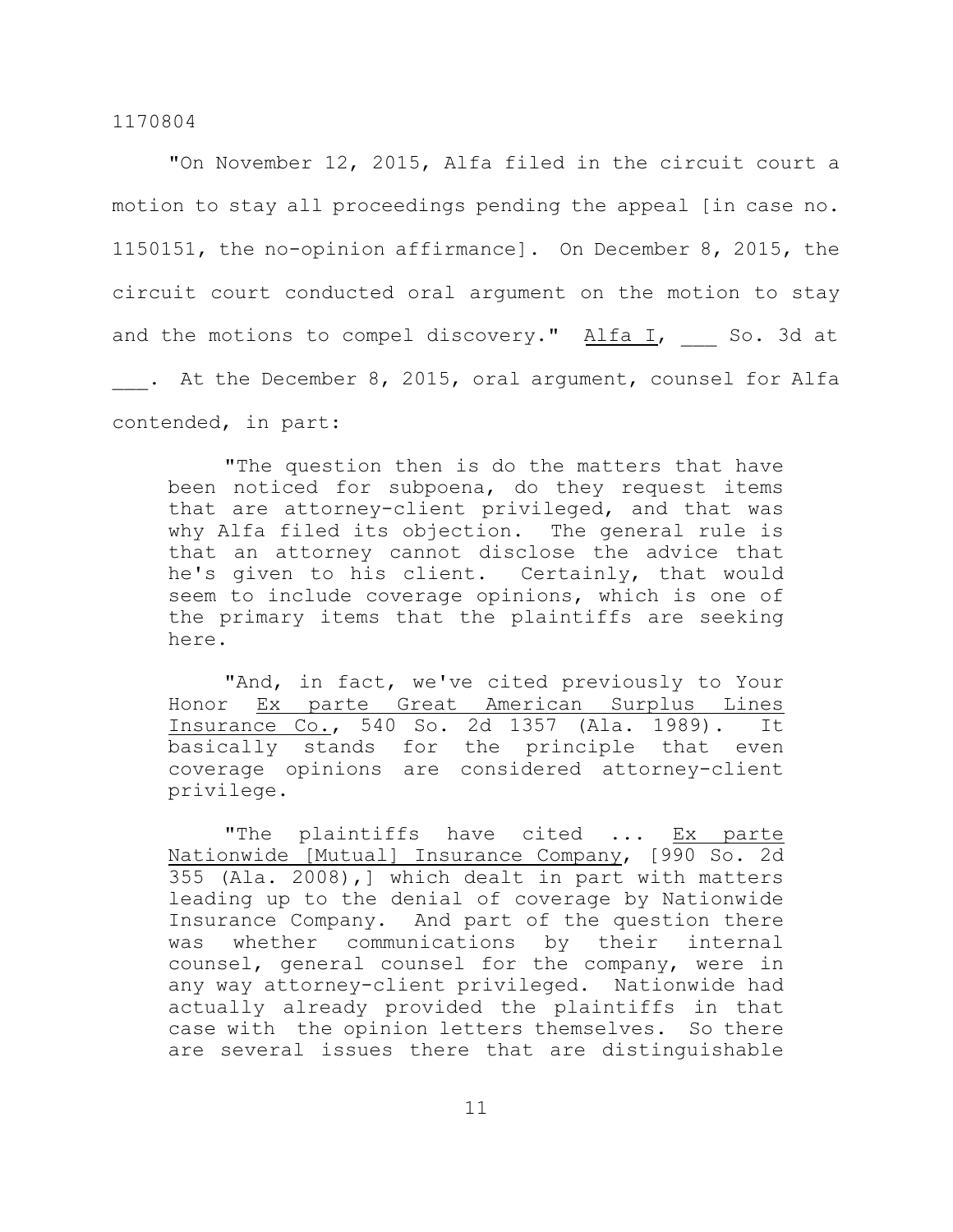from what's actually going on here. We're talking about outside counsel who were retained to represent Alfa and the communications back and forth. And the subpoena that the plaintiffs have sought to issue deal specifically -- they actually specifically request communications between Alfa and their counsel.

"So, you know, there's not a question here about whether or not they are seeking attorney-client privileged materials. The very issue, the very matters, they are seeking are by definition attorney-client privileged materials."

Howell and Jones's counsel responded to Alfa's argument as

follows:

"When Alfa received [Howell and Jones's] claim, it was assigned to the head of the claims department. When we got the claim file, there was a letter produced to us by Dennis Bailey, a Montgomery attorney. And it was represented that Mr. Bailey had given Alfa .... Mr. Bailey was hired to give a coverage opinion. Well, [counsel for Alfa] contacted us and said we produced that letter to you inadvertently. We ask that you not read it.

"I will say, Your Honor, I have not read that letter. I do know it's from Mr. Bailey because that was the subject that was discussed. But even today, I have not read that letter.

"Alfa maintains that letter is protected by the attorney-client privilege and the work-product doctrine. We disagree with that.  $[4]$ 

 ${}^{4}$ Rule 26(b)(6)(B), Ala. R. Civ. P., states:

"If information is produced in discovery that is subject to a claim of privilege or of protection as trial-preparation material, the party making the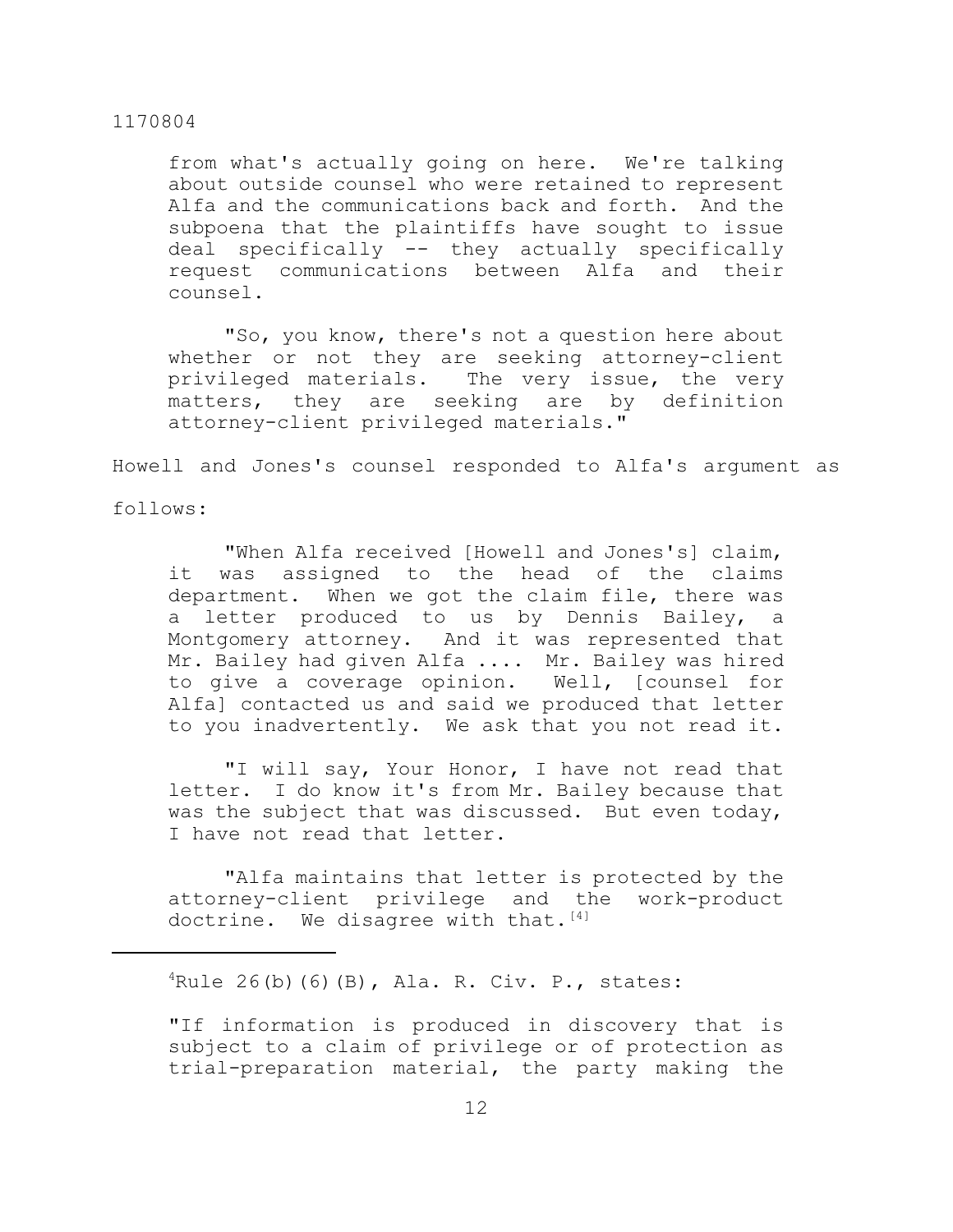"Here's our basis. Okay. And, look, we know not to ask for attorney-client information. I mean, we've heard about that for a long time.

"What happens when an insurance company hires a lawyer to give a coverage opinion, the facts that that lawyer receives to do the coverage opinion and then the coverage opinion itself, they are not subject to the attorney-client privilege. In this case, Alfa denied our clients' claims for defense and indemnification in part based upon the coverage opinion that was issued to it by Mr. Bailey. So we have three ... three Motions to Compel in this case, all that center on that subject.

"First off, we filed, I think it's styled, the Second Motion to Compel against Alfa for that coverage opinion which they have withheld.

"We've cited two cases, Judge, and we actually attached them to our Second Motion to Compel. One was Ex parte Alfa [Mutual Insurance Co., 631 So. 2d 858 (Ala. 1993)]. Alfa had tried very similarly to do this in the past, and the Supreme Court said that

Based on the materials before us, it does not appear that either party has submitted to the trial court, under seal, the coverage opinion inadvertently produced to Howell and Jones's counsel.

claim may notify any party that received the information of the claim and the basis for it. After being notified, a party must promptly return, sequester, or destroy the specified information and any copies it has and may not use or disclose the information until the claim is resolved. Either party may promptly present the information to the court under seal for a determination of the claim. If the receiving party disclosed the information before being notified, it must take reasonable steps to retrieve it. The producing party must preserve the information until the claim is resolved."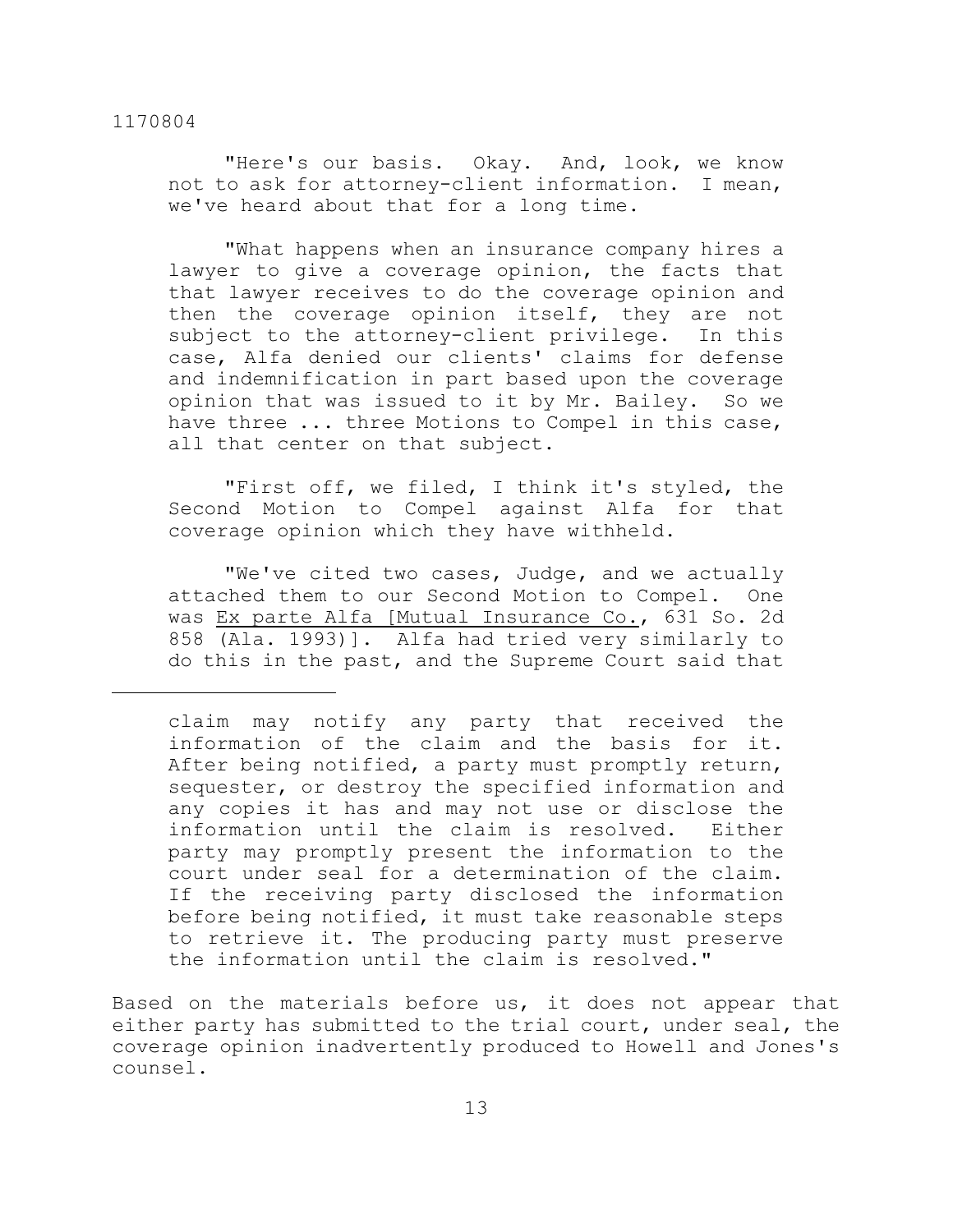if a lawyer is given factual information or if the lawyer provides factual information, not advice, it's not protected.

"Well, in this case what information was provided to Mr. Bailey as part of his coverage opinion? Secondly, the Ex parte Nationwide [Mutual Insurance Co., 990 So. 2d 355 (Ala. 2008),] case, which we've provided, says that a coverage letter is not protected.

"....

"Judge, we're not asking for communications after the denial. We're asking for the information that led up to the denial, which would include the coverage opinion.

"....

"Now, independent of that, we have issue[s] - or we have an issue. We filed two notices of intent to issue non-party subpoenas, one to Mr. Bailey at Rushton, Stakely wanting the factual information that was provided to him and correspondence and the coverage opinion concerning this claim for defense indemnification made by our clients. We've been specific that that's what we have limited it to.

"Secondly, we've also filed a notice of intent as to the Jackson, Lewis firm. Admittedly, Judge, the Jackson, Lewis firm did defend Alfa in the arbitration, but we've limited the non-party subpoena.

"What we're interested in is did Jackson, Lewis provide Alfa or Mr. Bailey as part of its investigation any factual information not concerning the arbitration, not concerning the advice about the arbitration, but facts concerning the claim for defense and indemnity.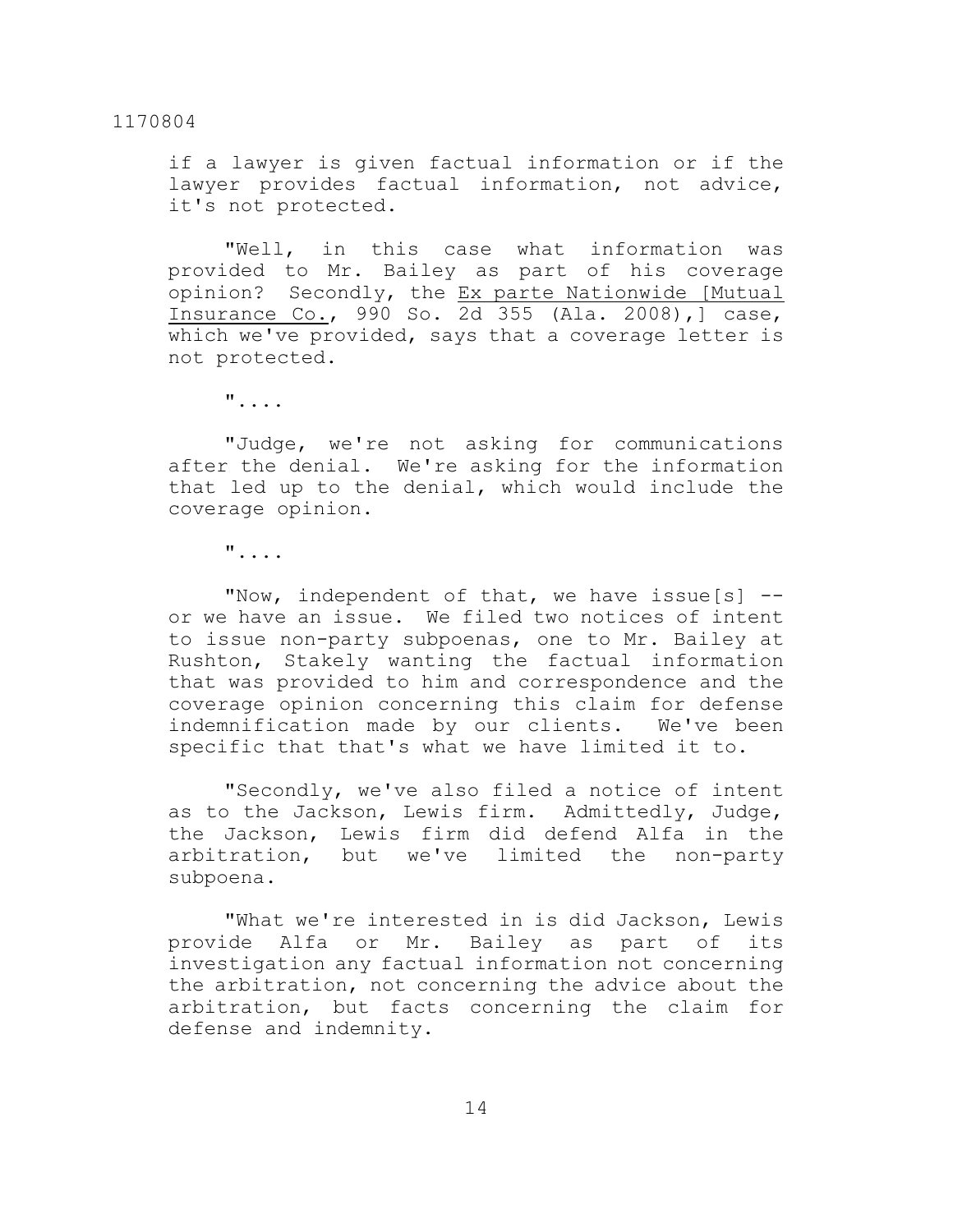"For instance, if Jackson, Lewis had been contacted by Alfa or Mr. Bailey and said, hey, look, we've got a claim; we're investigating the claim; we need to know more about the allegations that have been made against our insureds; what can you tell us about those factual allegations, that's part of an investigation. It just so happens that Alfa was also being sued.

"So, Judge, we've been very specific. We're not looking for anything about legal advice. We've looked at the caselaw, the Ex parte Alfa [Mutual Insurance Co.] and the Ex parte Nationwide cases, and we have framed our subpoenas in compliance with that.

"I dare say [counsel for Alfa] will even acknowledge we're entitled to the coverage opinion. I mean, that's the law. We're entitled to the coverage opinion, and we're entitled to the factual information."

Counsel for Alfa responded:

"It undoubtedly will not come as a shock to the Court that [counsel for Alfa] is not about to say that they're entitled to the coverage opinion.

"First of all, no attorney, none, has the right to waive the attorney-client privilege. ...

"This is the closely tailored request that [counsel for Howell and Jones] is referring to. All file materials, correspondence, memorandum, and any document of any kind that concerns Chip Jones and/or Bubba Howell making a claim for coverage concerning a policy of insurance issued by Alfa. This includes any communication with Alfa and/or [counsel for Alfa]. That is not closely tailored. That is asking for the communications.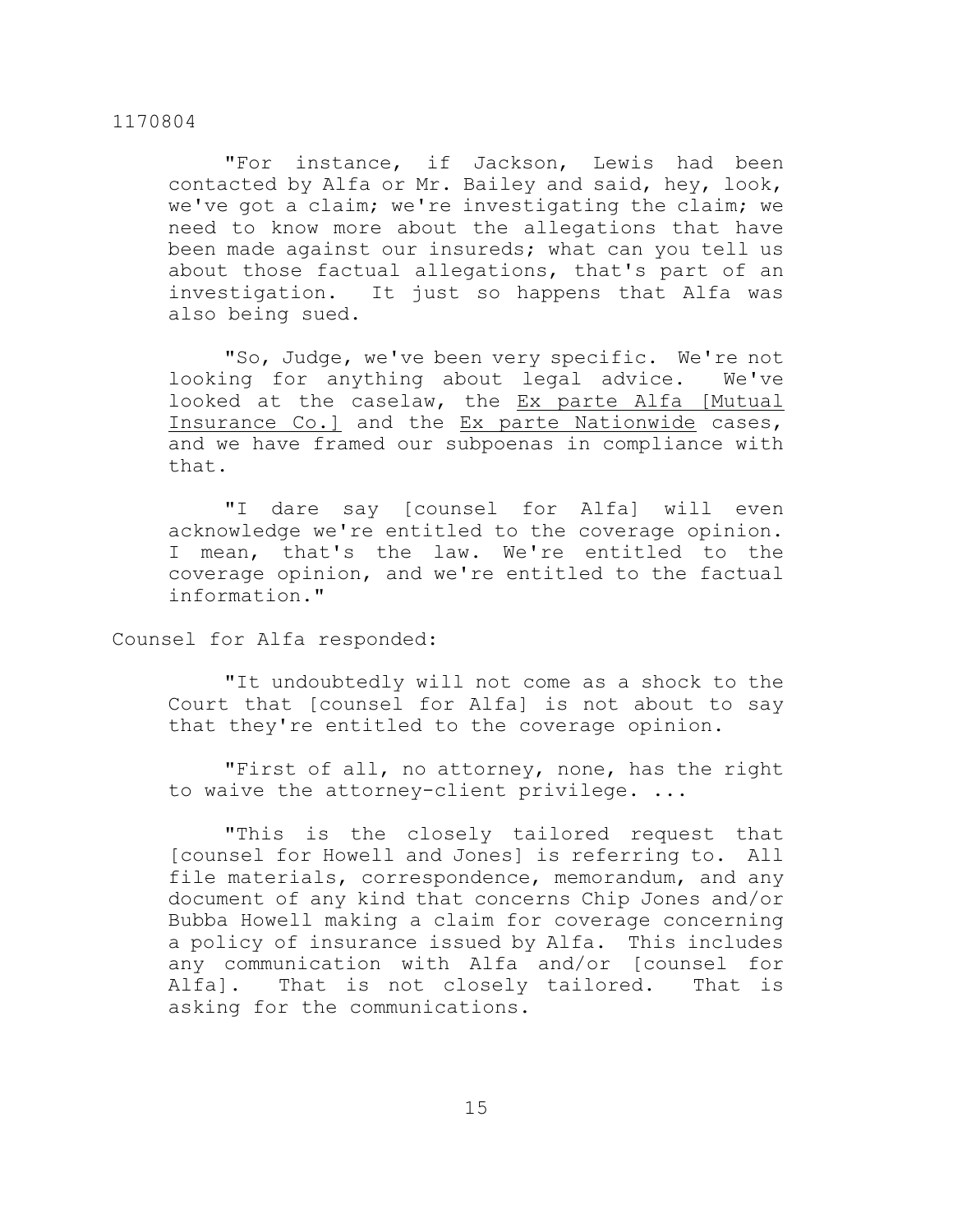"Now, Ex parte Alfa [Mutual Insurance Co., 631 So. 2d 858 (Ala. 1993)], ... involves Gordon Carter, who was an employee at Alfa. And, basically, all it says is the contents of the communication are not discoverable. That's what that case says.

"The facts on which he based or what he knew, any facts that he knew, are discoverable just like any other witness facts may be. Did he see the automobile run the traffic light? But his communication was not discoverable.

"....

"In addition to that, Ex parte Nationwide Insurance[, 990 So. 2d 355 (Ala. 2008),] ... doesn't stand for the proposition that you can get the opinion letter of the counsel on the coverage opinion.

"[In] Ex parte Nationwide, the defendants had an affirmative defense of advice of counsel. If I plead advice of counsel, then, by George, whatever that advice was is discoverable. We have not pled advice of counsel in this case.

"In addition, Kori Clement, who I know personally and was handling the case, voluntarily gave the coverage opinion to Alan Mortgage attorneys. So that's not the ruling of Judge Bolin in [Ex parte Nationwide] at all. And Judge Bolin basically is reciting what the situation was at that time .... Nationwide voluntarily gave it to them.

"And the issue that's involved here is what was communicated from Alfa to Dennis Bailey and what did Dennis Bailey communicate to Alfa. That's not discoverable. That's part of the attorney-client privilege; what did the attorneys say to Alfa and what did -- what did Alfa say to their attorneys.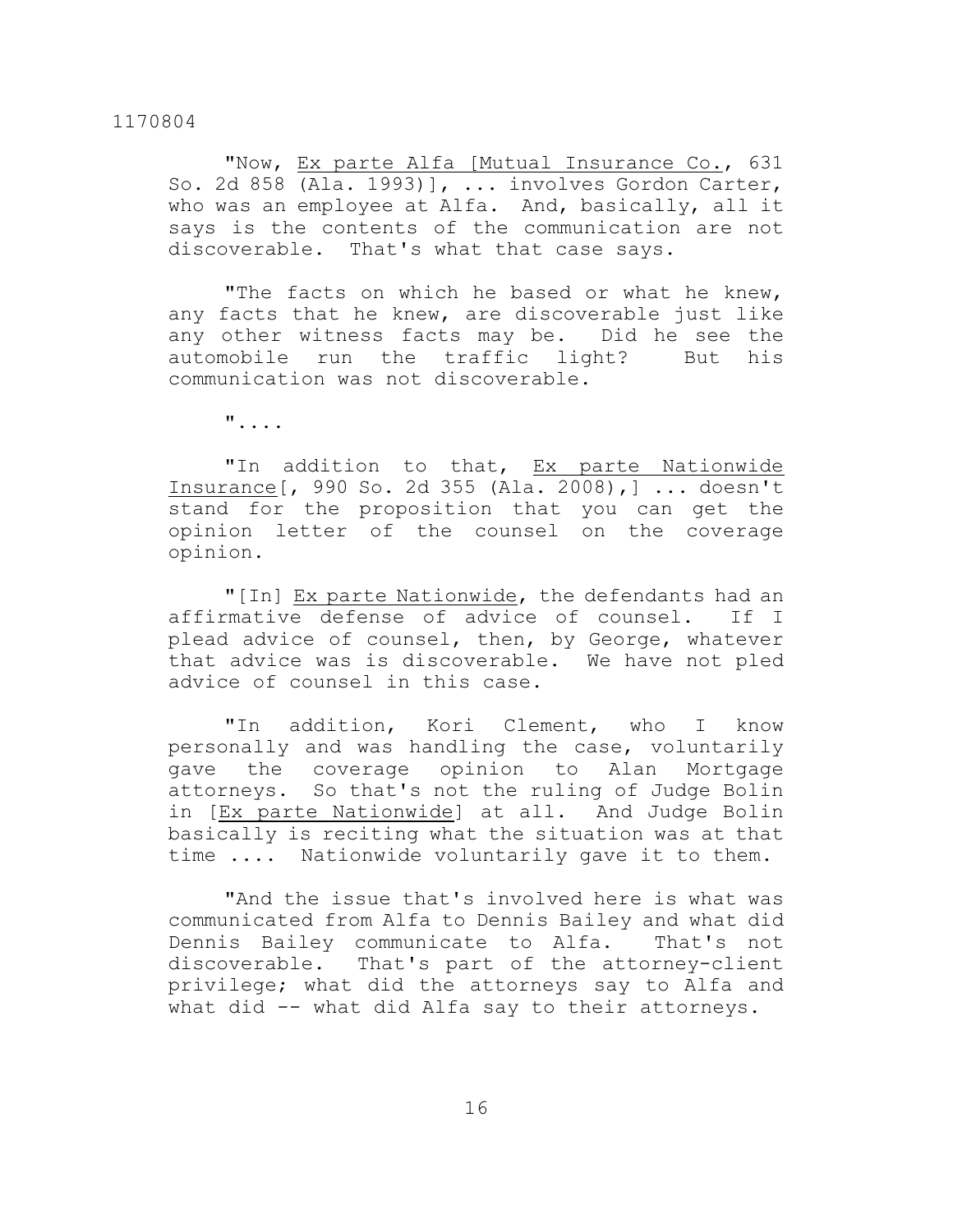"Now, so neither of the cases address the real issue, and the law that still remains, and that is that coverage opinions ... are not discoverable."

On December 18, 2015, the trial court entered an order denying Alfa's motion to stay and granting Howell and Jones's second motion to compel production and their motions to compel issuance of nonparty subpoenas to Rushton, Stakely, Johnston & Garrett, P.A., and Jackson Lewis P.C. Alfa I, So. 3d at \_\_\_.

"On December 21, 2015, Alfa filed in this Court an emergency motion to stay the proceedings in the circuit court on the basis that the circuit court did not have jurisdiction to enter its December 18, 2015, order compelling discovery while the arbitration issue was pending on appeal. ... On December 28, 2015, this Court granted the emergency motion to stay the proceedings.

"On September 29, 2017, this Court affirmed, without an opinion, the circuit court's October 30, 2015, order denying arbitration. (No. 1150151) So. 3d (Ala. 2017) (table). On October 10, 2017, in the circuit court, Alfa filed a motion to set aside the circuit court's December 18, 2015, order and filed a renewed motion for a protective order. On October 16, 2017, the circuit court denied the motion to set aside its December 18, 2015, order. On October 17, 2017, this Court entered its certificate of judgment in case no. 1150151.

"On October 24, 2017, Alfa filed [a] petition for writ of mandamus and an emergency motion to stay the circuit-court proceedings. On December 8, 2017, this Court granted the emergency motion to stay."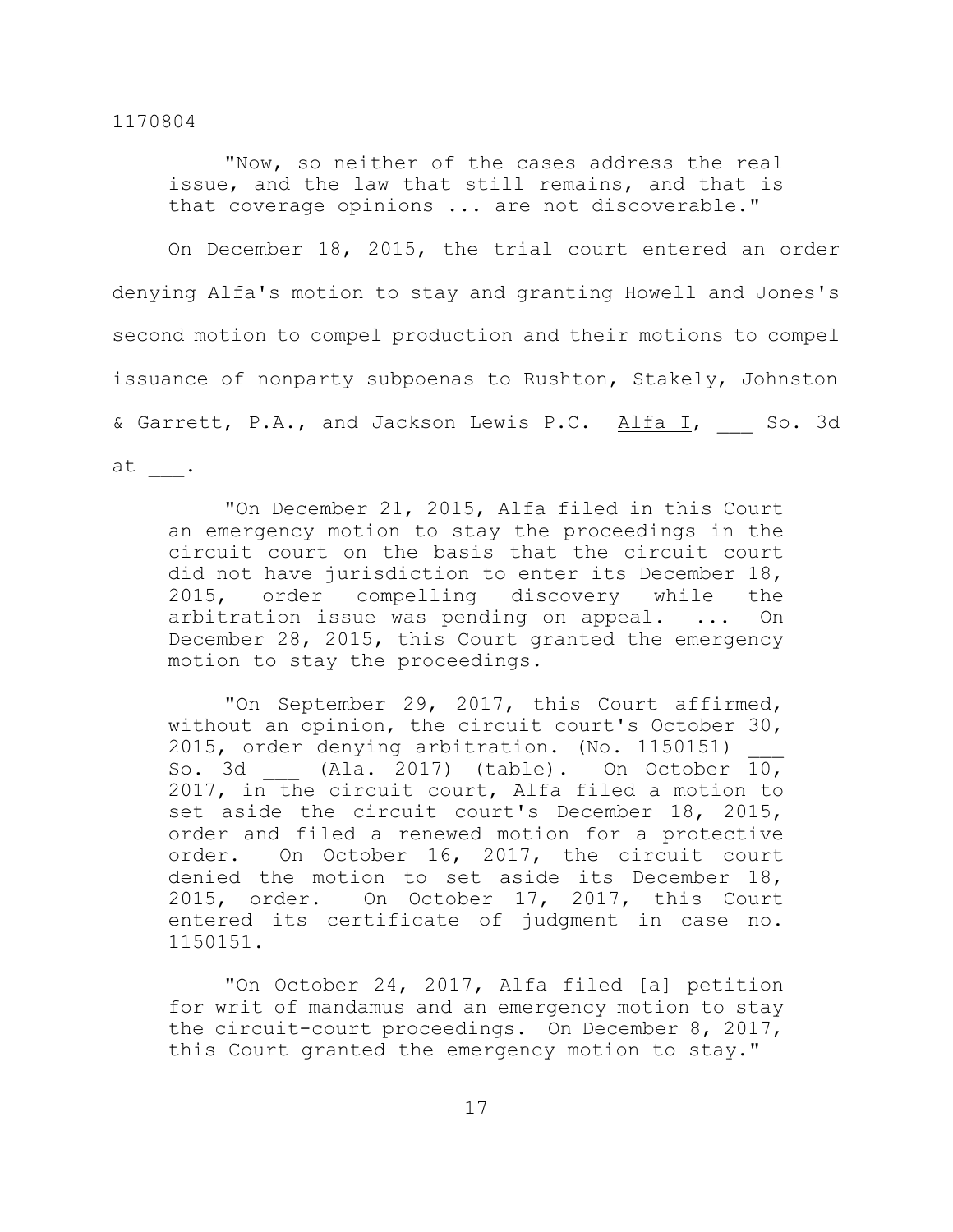Alfa I, So. 3d at .

In Alfa I, we directed the trial court to vacate its December 18, 2015, order on the ground that the trial court had no jurisdiction to enter that order because it was issued during the pendency of Alfa's appeal of the denial of the motion to compel arbitration. We held that the trial court "clearly exceeded its discretion by entering orders allowing discovery to proceed before this Court resolved the issue whether Howell and Jones must arbitrate their claims against Alfa." So. 3d at .

After our decision in Alfa I, Howell and Jones filed a motion "reassert[ing] their second motion to compel" discovery, but adding that the trial court could order an in camera inspection of "what is known as the 'coverage letter,'" and

"an inclusive inspection of all documents and things it ordered produced on December 18, 2015, as long as the same are produced to the Court in full compliance with said order. Thereafter, there would be no question that the Court personally reviewed the documents and found them -- if it did so -- to be producible as it did in December 2015. Then, if the documents, including those produced by the non-parties, are to be produced in the manner, scope, and fashion of the 2015 order, the Court may enter an order detailing its own inspection, grant Plaintiffs' motions to compel, and simply deliver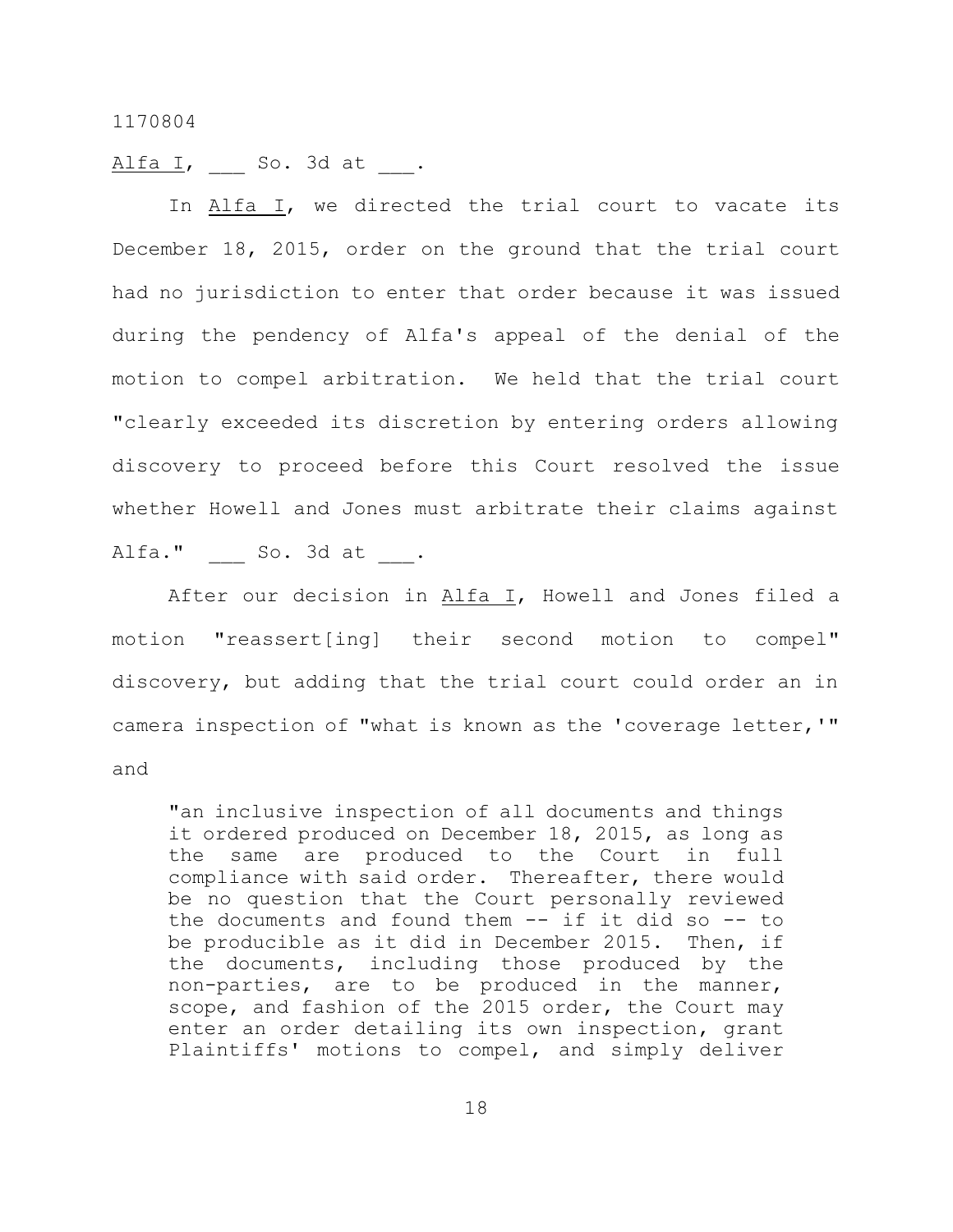the documents itself to Plaintiffs in accordance with same."

The motion continues:

"6. No matter the option chosen, however, Plaintiffs move the Court to grant [their] motions to compel and order the following in respect to outstanding discovery:

"(a) Plaintiffs' second motion to compel is GRANTED. Alfa is ordered to produce the coverage opinion letters as well as all correspondence and factual information exchanged with coverage counsel. Alfa is not required to produce any correspondence exchanged after the dates coverage was denied. Alfa is ordered to produce this information within ten (10) days from the date of this Order.

"(b) Plaintiffs' motion to compel the issuance of non-party subpoena to Rushton, Stakely, Johnston, & Garrett is GRANTED. The subpoena is to be modified to require only the production of the coverage opinion letters, invoices, and any factual information provided to Rushton, Stakely, Johnston & Garrett as part of the coverage review.

"(c) Plaintiffs' motion to compel the issuance of non-party subpoena to Jackson Lewis, P.C. is GRANTED. The subpoena is to be modified to require only the production of any information provided by Jackson Lewis, P.C. to the Alfa claims department as part of the claim review process for claims of defense and indemnity asserted by Plaintiffs Bubba Howell and Chip Jones. Jackson Lewis is not required to produce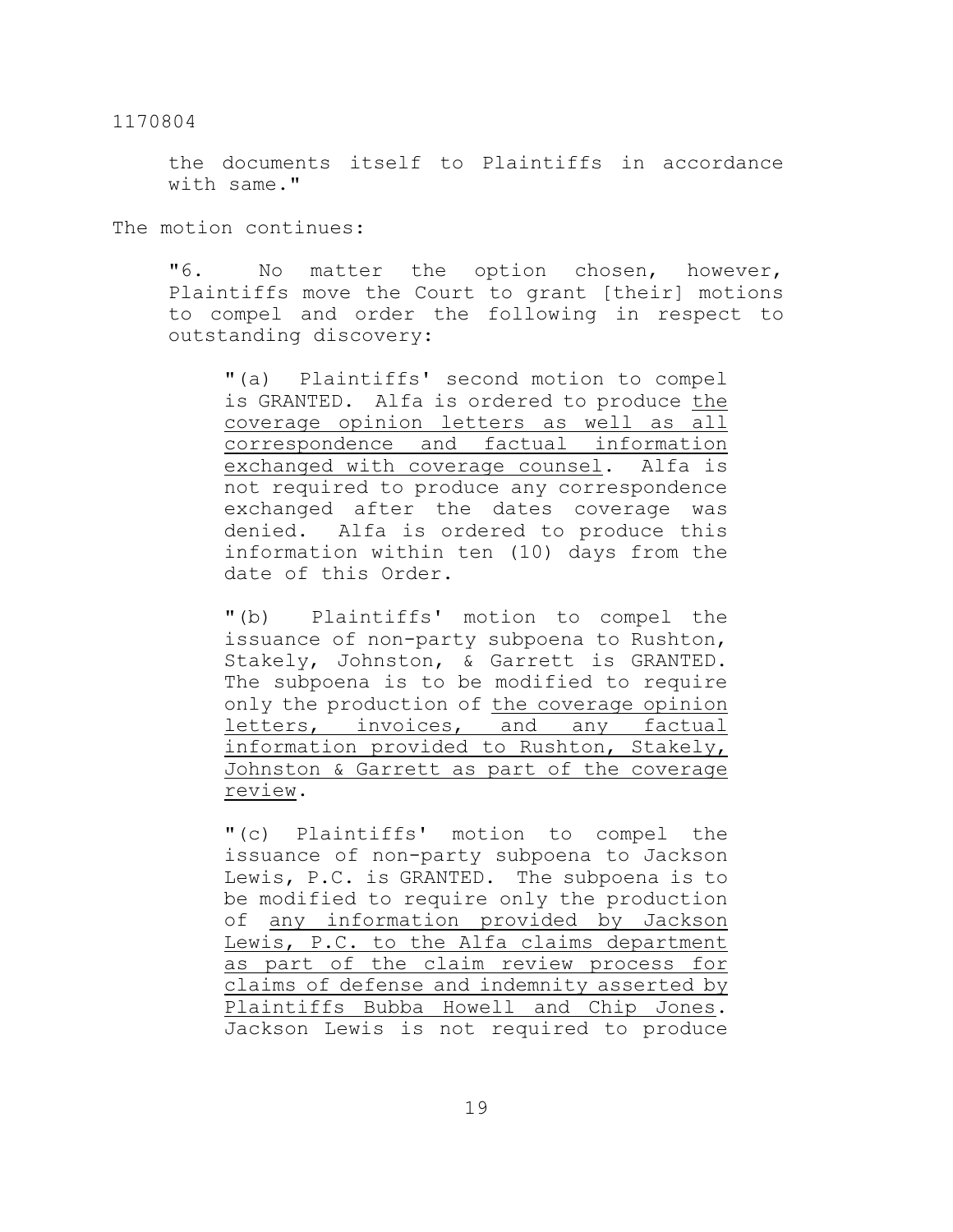any information for the time period after the dates of denial."

(Emphasis omitted; emphasis added; capitalization in original.)

Alfa filed a response in opposition to the reasserted second motion to compel, again requesting that the trial court enter a protective order as to the communications between Alfa and its counsel. Alfa noted that it did not object to the production of factual materials provided to its counsel and asserted that it had already produced all factual material in its possession and related to the case. Alfa argued, however, that the coverage-opinion letter and other communications with its counsel were unquestionably communications protected by the attorney-client privilege and that Alfa had not waived its privilege. As to the latter, Alfa specifically noted that it had not raised advice-of-counsel as a defense to Howell's and Jones's claims. Further, Alfa contended, because the coverage letter and other attorney-client communications were subject to the privilege and the privilege had not been waived, "no in camera inspection is necessary or warranted."

On May 23, 2018, the trial court entered an order denying Alfa's request for a protective order and an order requiring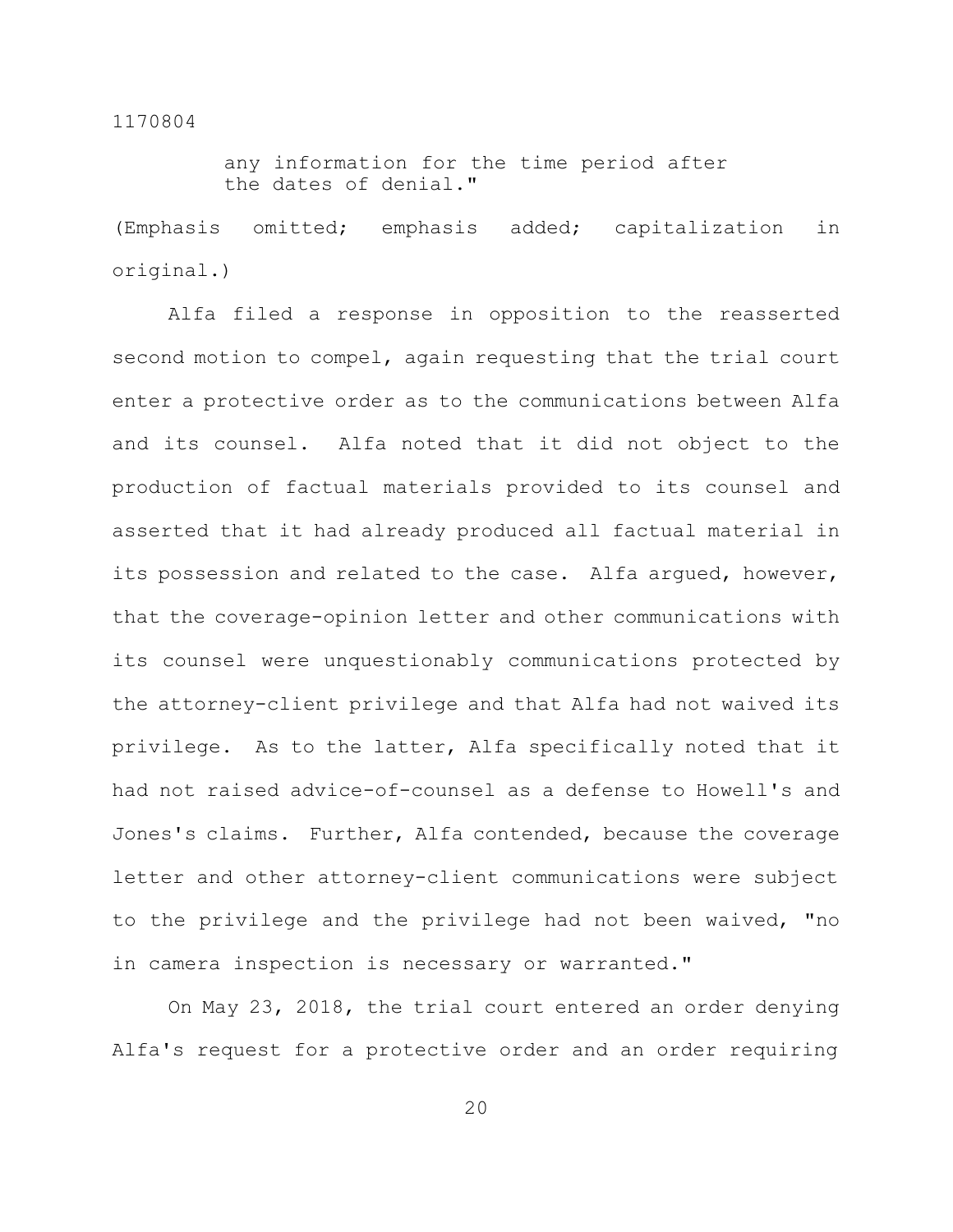Alfa to produce the coverage letter and other attorney-client communications for in camera inspection. The latter order states:

"It is Hereby ORDERED that an in-camera inspection of what is known as the 'Coverage Letter' and all documents and things Ordered produced herein are to be produced to this Court within ten (10) days of the date of this Order.

"Plaintiffs' Second Motion to Compel is GRANTED. Alfa is Ordered to produce the Coverage Opinion Letters as well as all correspondence and factual information exchanged with Coverage Counsel. Alfa is not required to produce any correspondence exchanged after the dates coverage was denied. Alfa is Ordered to produce this information within ten (10) days from the date of this Order.

"Further, Plaintiffs' Motion to Compel the issuance of non-party subpoena to Rushton, Stakely, Johnston, & Garrett is GRANTED. The subpoena is to be modified to require only the production of the coverage opinion letters, invoices, and any factual information provided to Rushton, Stakely, Johnson & Garrett as part of the coverage review.

"Plaintiffs' Motion to Compel the issuance of non-party subpoena to Jackson Lewis, P.C. is GRANTED. The subpoena is to be modified to require only the production of any information provided by Jackson Lewis, P.C. to the Alfa claims department as part of the claim review process for claims of defense and indemnity asserted by Plaintiffs Bubba Howell and Chip Jones. Jackson Lewis is not required to produce any information for the time period after the dates of denial."

(Emphasis added; capitalization in original.)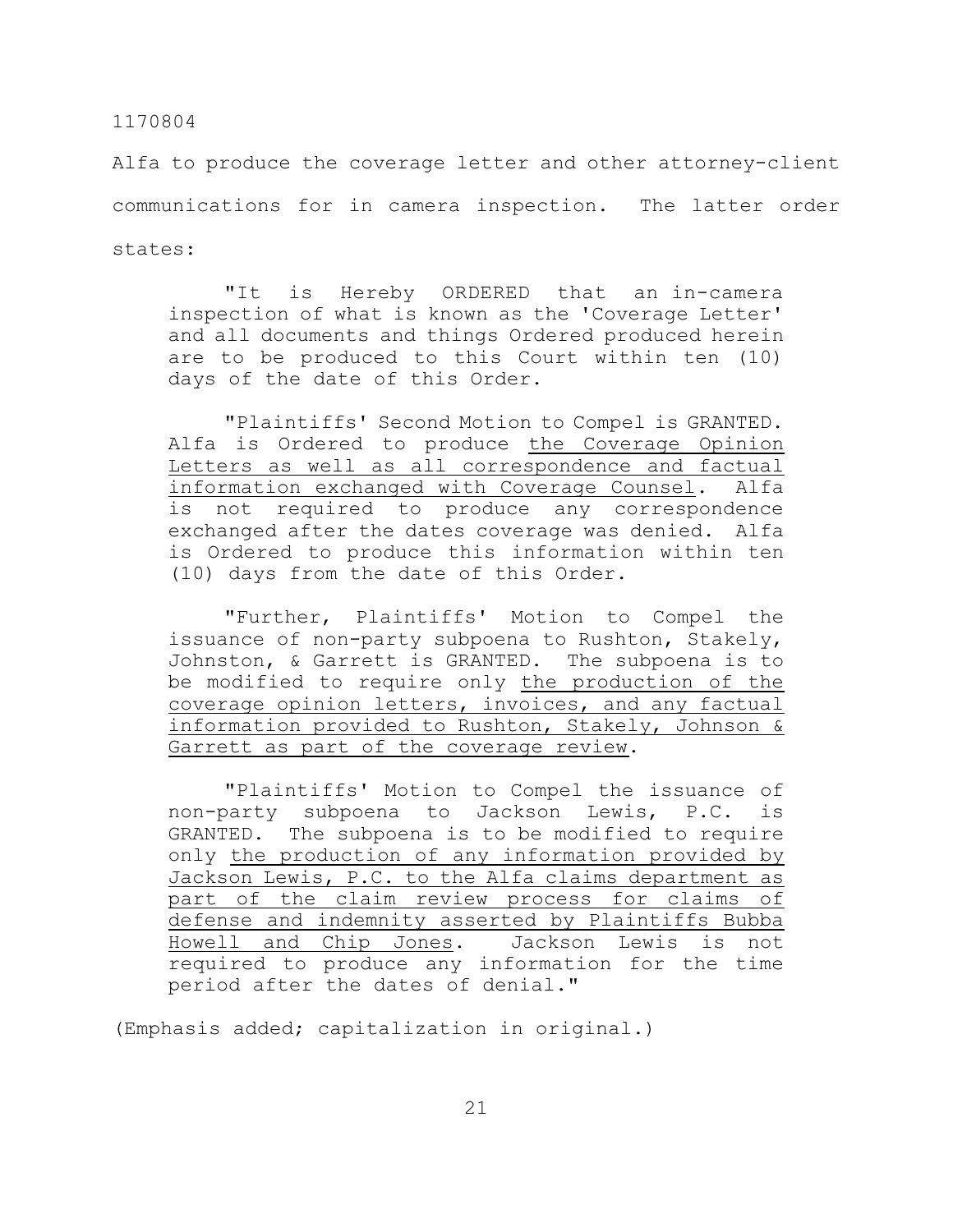On May 29, 2018, Alfa filed a motion seeking clarification as to the May 2018 order requiring that it submit the coverage letter and attorney-client communications for an in camera inspection:

"The Order entered by the Court requires an in-camera inspection of what all parties agree is attorney client privileged materials, doing so within ten (10) days. But the Court then orders Alfa to produce the same attorney client privileged materials to the Plaintiffs. It is not clear what purpose would be served in an in-camera inspection if the parties agree that the materials are privileged communications between attorney and client. Second, what purpose is an in-camera inspection if this Court has already also ordered production of the documents to be inspected. ... Alfa respectfully requests that the Court clarify its order of May 23, 2018."

It does not appear that the trial court responded to the motion seeking clarification.

On June 1, 2018, Alfa filed this petition for the writ of mandamus, followed on June 6, 2018, by an emergency motion to stay the proceedings in the trial court. On June 11, 2018, this Court granted Alfa's motion to stay.

#### II. Standard of Review

"Mandamus is an extraordinary remedy and will be granted only where there is '(1) a clear legal right in the petitioner to the order sought; (2) an imperative duty upon the respondent to perform, accompanied by a refusal to do so; (3) the lack of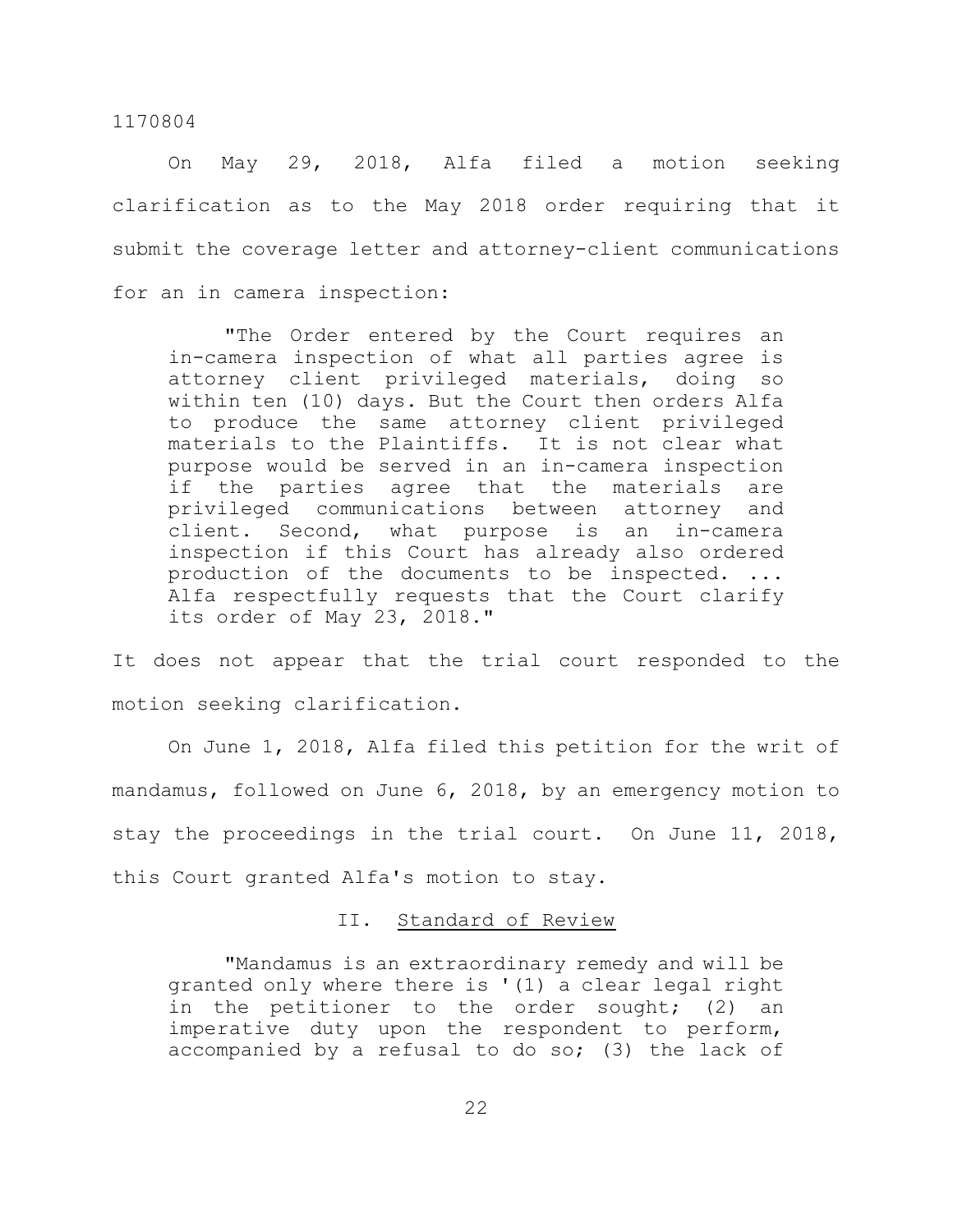another adequate remedy; and (4) properly invoked iurisdiction of the court.' Ex parte Alfab, Inc., 586 So. 2d 889, 891 (Ala. 1991). This Court will not issue the writ of mandamus where the petitioner has '"full and adequate relief"' by appeal. State v. Cobb, 288 Ala. 675, 678, 264 So. 2d 523, 526 (1972) (quoting State v. Williams, 69 Ala. 311, 316 (1881)).

"... [M]andamus will issue to reverse a trial court's ruling on a discovery issue only (1) where there is a showing that the trial court clearly exceeded its discretion, and (2) where the aggrieved party does not have an adequate remedy by ordinary appeal. The petitioner has an affirmative burden to prove the existence of each of these conditions.

"Generally, an appeal of a discovery order is an adequate remedy, notwithstanding the fact that that procedure may delay an appellate court's review of a petitioner's grievance or impose on the petitioner additional expense. ... In certain exceptional cases, however, review by appeal of a discovery order may be inadequate, for example, ... when a privilege is disregarded ...."

Ex parte Ocwen Fed. Bank, FSB, 872 So. 2d 810, 813-14 (Ala.

2003) (footnote omitted).

The order challenged in this case is reviewable because it allegedly disregards the attorney-client privilege. See, e.g., Ex parte Meadowbrook Ins. Grp., Inc., 987 So. 2d 540, 547 (Ala. 2007). Further, we note that "[t]he parameters of an evidentiary privilege and, in particular, whether the law recognizes contended-for exceptions to that privilege" are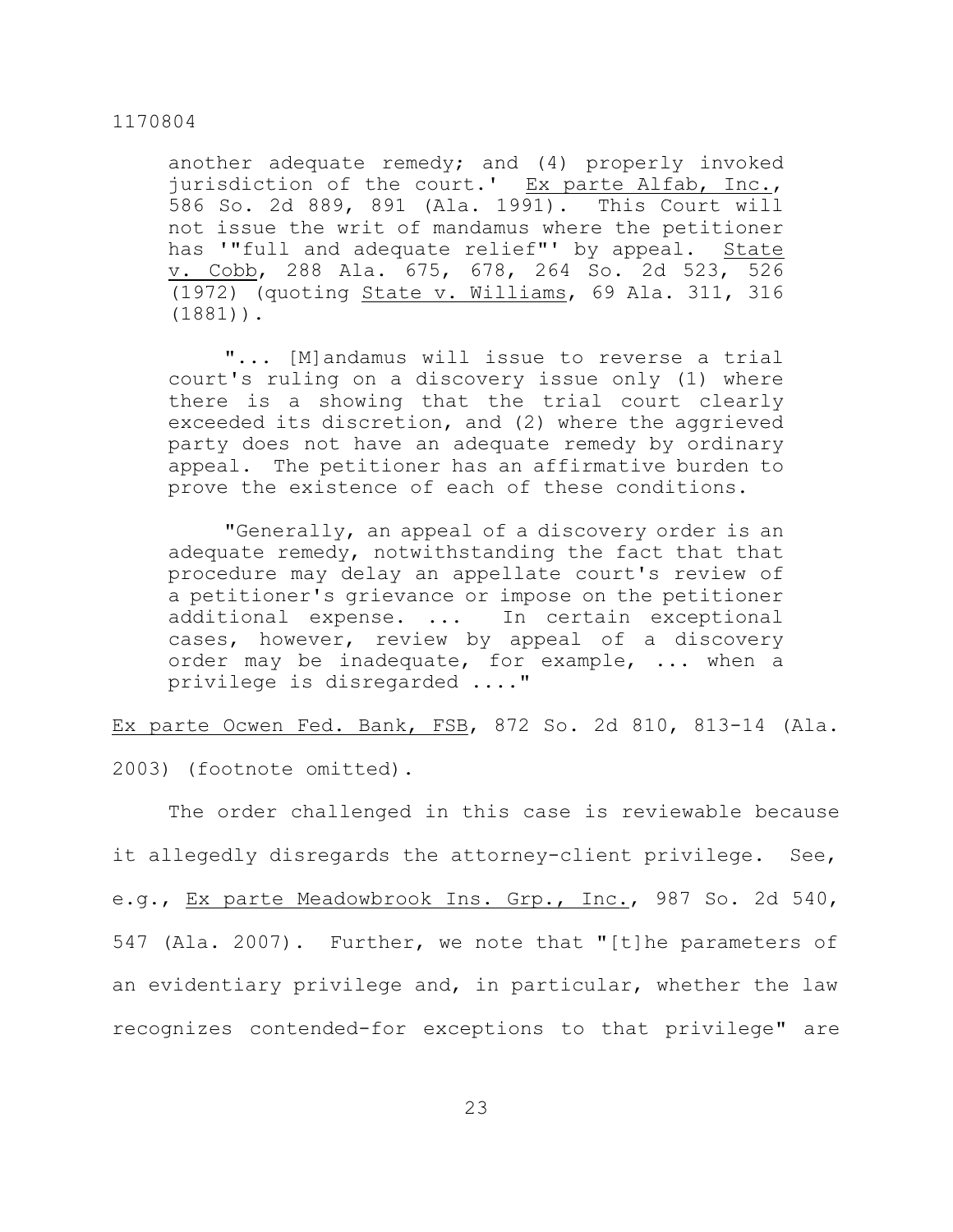questions of law, and, as such, are subject to de novo review. Ex parte Northwest Alabama Mental Health Ctr., 68 So. 3d 792, 796 (Ala. 2011).

## III. Analysis

Alfa contends that the May 2018 orders denying its motion for a protective order and ordering the production of the materials at issue are due to be vacated. According to Alfa, the trial court exceeded its discretion by compelling the production of materials it says are protected by the attorneyclient privilege. We note that parties disagree as to whether the May 2018 order compelling production of the materials at issue requires production of attorney-client communications only for purposes of an in camera inspection by the trial court or whether it also ordered the production of the materials to Howell and Jones. The May 2018 order begins by stating: "It is Hereby ORDERED that an in-camera inspection of what is known as the 'Coverage Letter' and all documents and things Ordered produced herein are to be produced to his Court within ten (10) days of the date of this Order." (Emphasis added; capitalization in original.) The May 2018 order continues, however, by granting Howell and Jones's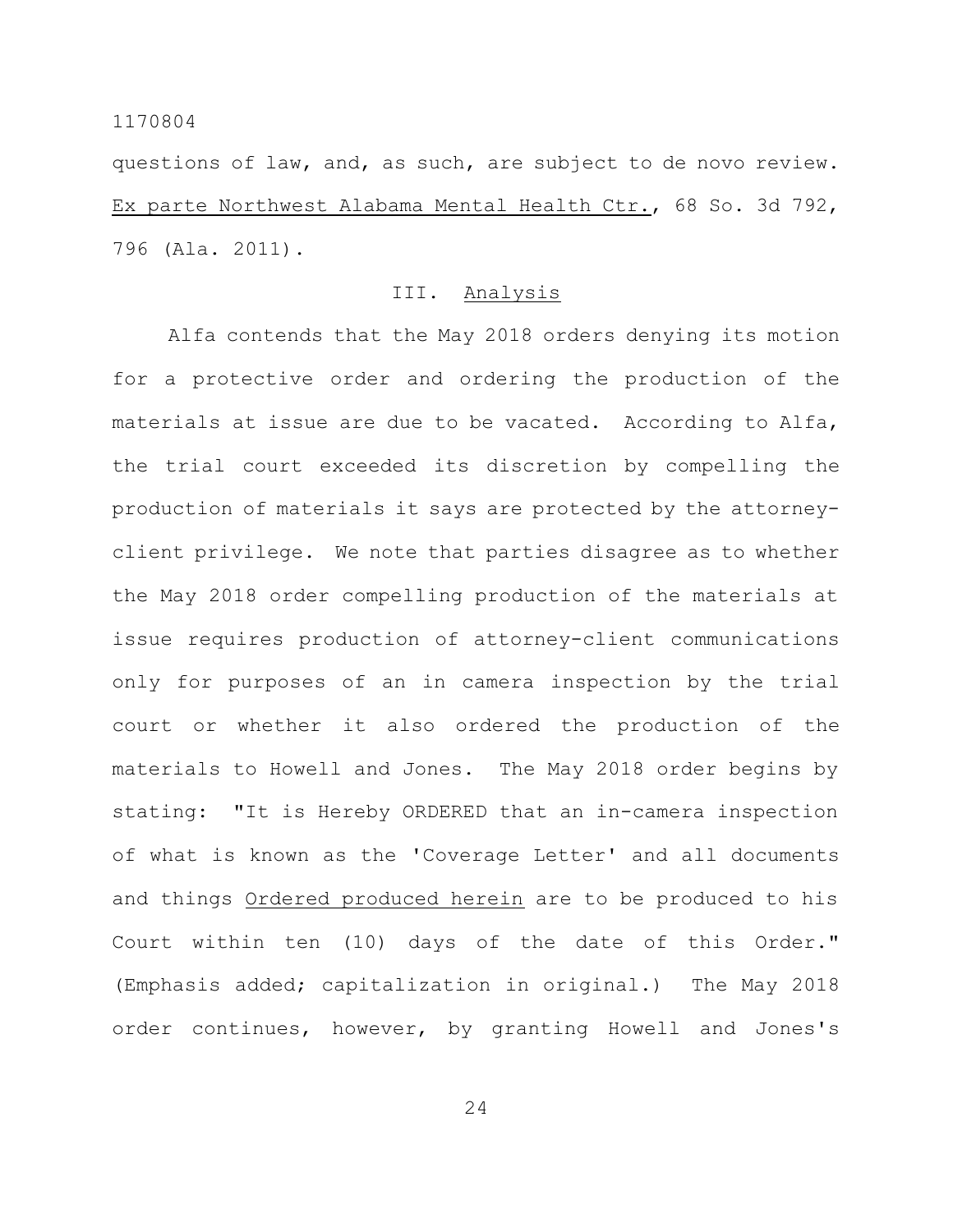reasserted second motion to compel production of the materials at issue and to compel the issuance of subpoenas to Alfa's attorneys noted above. Alfa also notes that, after the entry of the May 2018 order compelling production, it sought clarification of that order, to no avail.

Alfa argues in its petition that "the trial court has not compelled the discovery of anything other than communication between attorney and client. Indeed, this is the very reason that no in-camera inspection is necessary or warranted." Petition at 10. Alfa further argues:

"There is no precedent for requiring Alfa to disclose any information it sent to its coverage counsel where there has been no waiver of privilege. There is certainly no precedent for requiring Alfa to disclose communications with its litigation counsel from the underlying arbitrations. ...

"No disclosure of coverage opinions, nor any other communication between attorney and client should be made where the defense of counsel was never raised. Moreover, the privacy of privileged communications between Alfa and its coverage counsel and litigation counsel should not be whittled away. The trial court must be instructed to vacate its orders of May 23, 2018 so that Alfa is not required to disclose any privileged communications with its coverage and litigation counsel."

Petition at 16-17.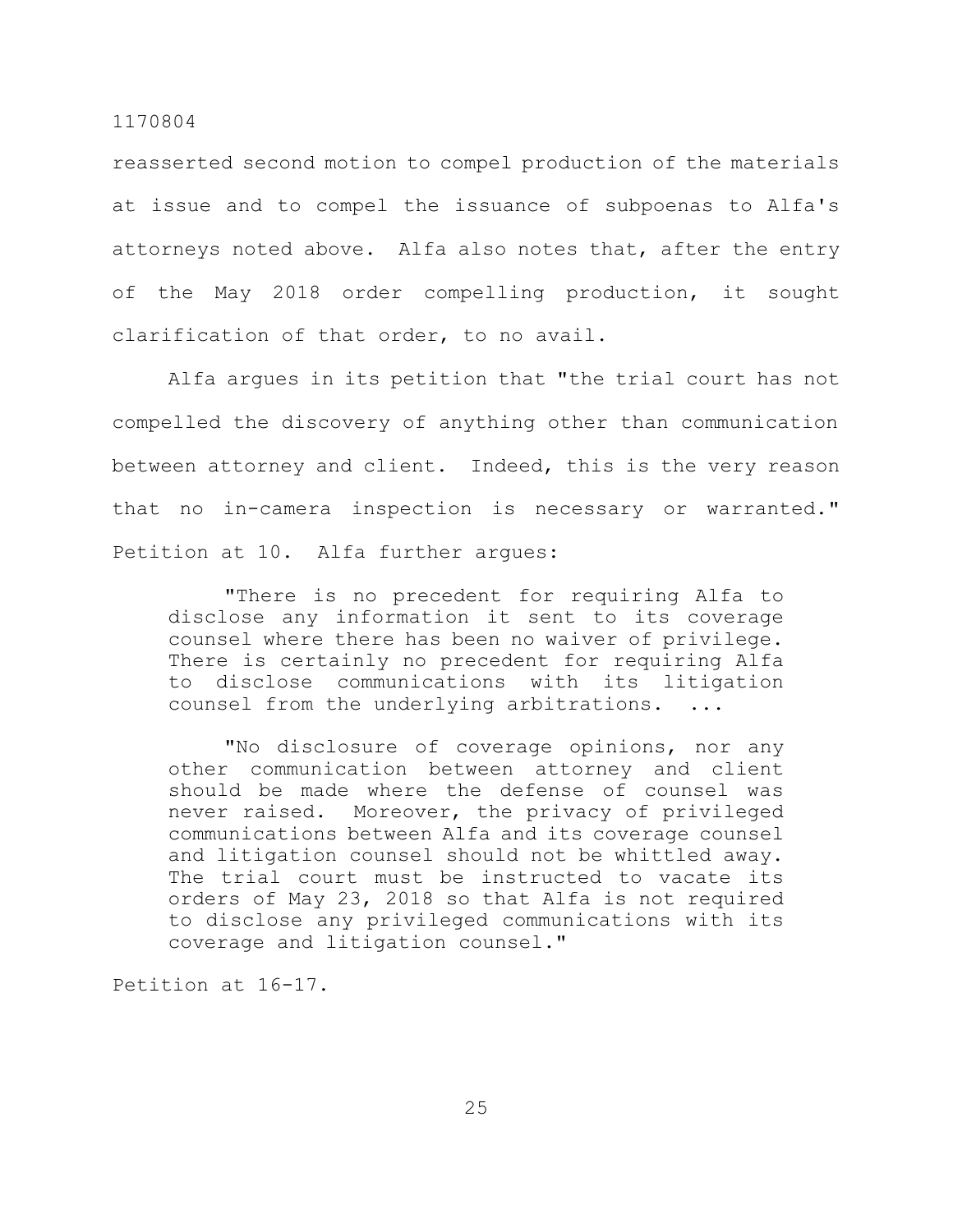In light of the ambiguity in the May 2018 order compelling production of the materials at issue, and the lack of clarification from the trial court as to whether it was ordering production of those materials only for purposes of an in camera inspection, we read Alfa's petition as arguing that a trial court exceeds its discretion in ordering production of materials, even for purposes of an in camera inspection, where the party asserting the attorney-client privilege has established a basis for concluding that the materials are privileged communications –- in the present case, by filing a privilege log describing the privileged nature of the pertinent materials and the basis for withholding those materials -- and the party seeking discovery has not established (1) that some evidence or testimony supports the assertion that the materials may not satisfy the requirements for privileged, attorney-client communications, (2) that the materials fall within an applicable exception to the attorneyclient privilege, or (3) that the attorney-client privilege has been waived. We agree.

Rule 26(b)(1), Ala. R. Civ. P., states: "Parties may obtain discovery regarding any matter, not privileged, which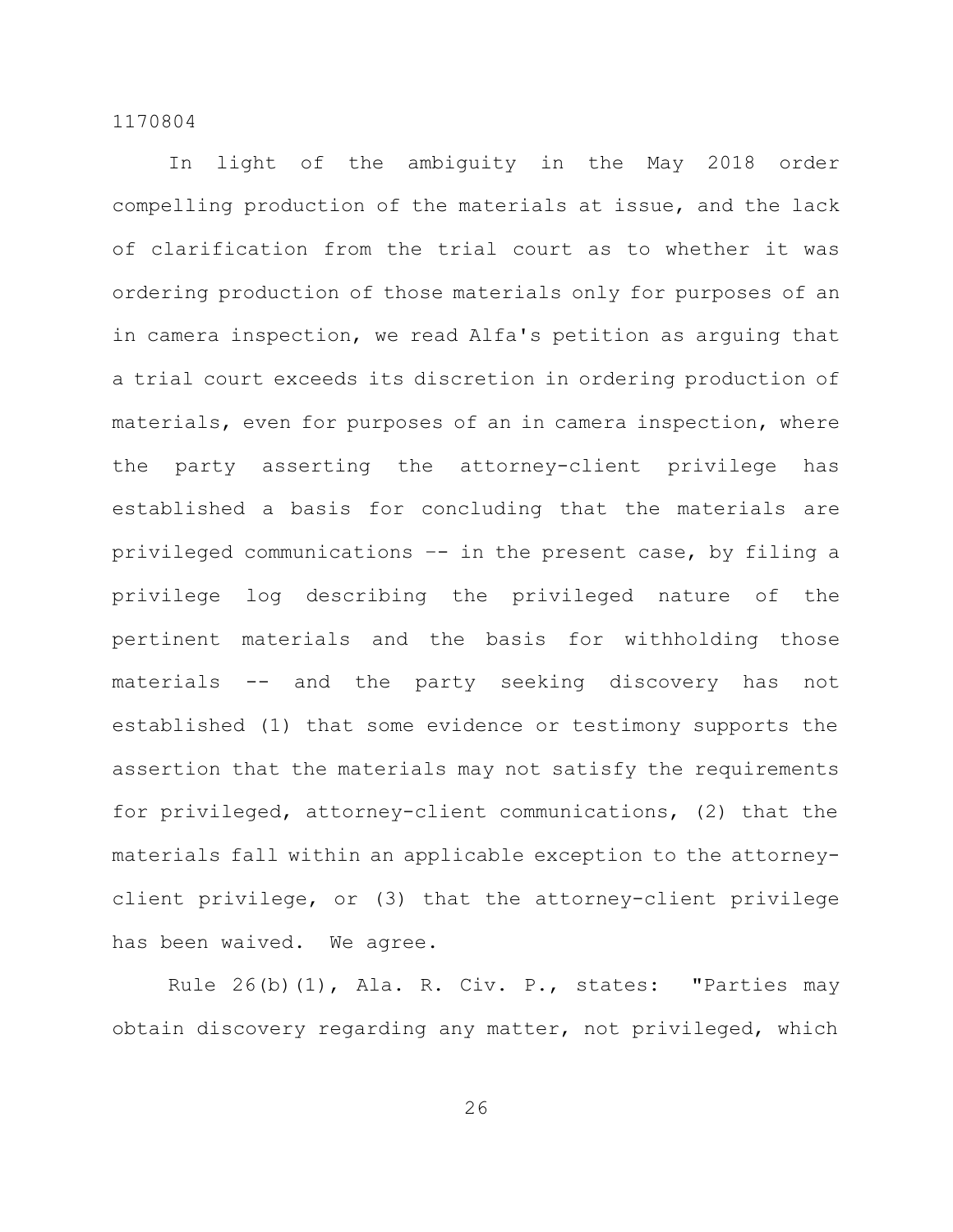is relevant to the subject matter involved in the pending action, whether it relates to the claim or defense of the party seeking discovery or to the claim or defense of any other party ...." For purposes of the Alabama Rules of Civil Procedure, "the term 'not privileged,' ... refers to 'privileges' as that term is understood in the law of evidence." United States v. Reynolds, 345 U.S. 1, 6 (1953); Alabama Fed. Sav. & Loan Ass'n v. Howard, 534 So. 2d 609, 614 (Ala. 1988)(discussing the presumption that "cases construing the federal rules are authority for construing the Alabama rules"). As to the attorney-client privilege, Rule 502(b),

Ala. R. Evid., states:

"A client has a privilege to refuse to disclose and to prevent any other person from disclosing a confidential communication made for the purpose of facilitating the rendition of professional legal services to the client, (1) between the client or a representative of the client and the client's attorney or a representative of the attorney, or (2) between the attorney and a representative of the attorney, (3) by the client or a representative of the client or the client's attorney or a representative of the attorney to an attorney or a representative of an attorney representing another party concerning a matter of common interest, (4) between representatives of the client and between the client and a representative of the client resulting from the specific request of, or at the express direction of, an attorney, or (5) among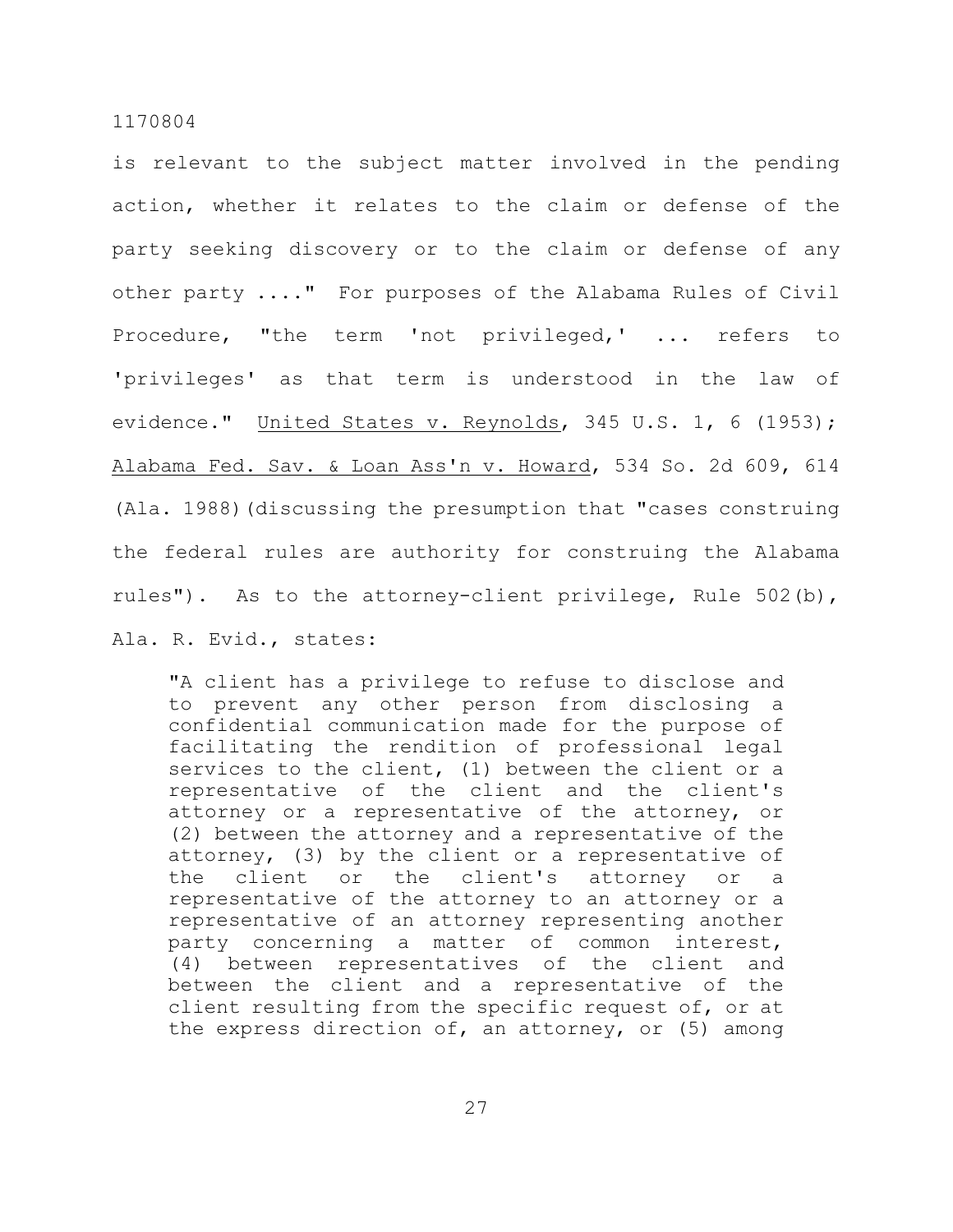attorneys and their representatives representing the same client."

It is well settled that, absent some exception to the attorney-client privilege, "[t]he contents of a confidential communication between an attorney and his client are privileged and, thus, are not discoverable from either the attorney or his client unless the privilege is waived by the client." Ex parte Alfa Mut. Ins. Co., 631 So. 2d 858, 859-60 (Ala. 1993); see also, e.g., Ex parte Great American Surplus Lines Ins. Co., 540 So. 2d 1357, 1358 (Ala. 1989)("The general rule is that an attorney cannot disclose the advice he gave to his client about matters concerning which he was consulted professionally, nor can the client be required to divulge the advice that his attorney gave him."); Cooper v. Mann, 273 Ala. 620, 622, 143 So. 2d 637, 638–39 (1962)("It is generally held, in absence of statute, that communications between attorney and client are privileged and neither attorney nor client can be compelled to testify as to the contents of such communications.").

The Advisory Committee's Notes to Rule 502(b), Ala. R. Evid., state that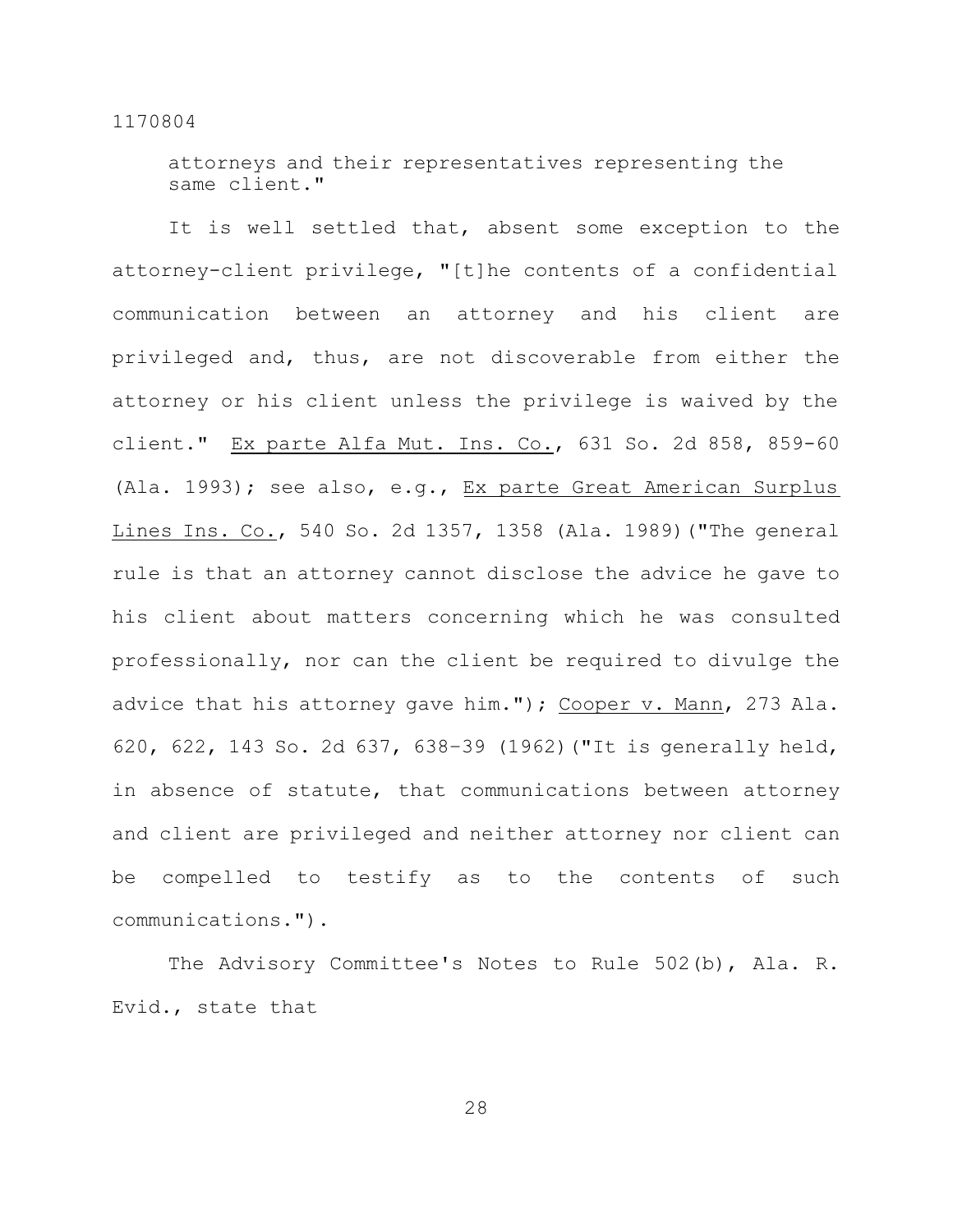"[t]he drafters intend that the same expansive interpretation that has been applied under prior Alabama case law be given to the term 'communication,' so as to include within that term any knowledge that the attorney acquires from the client and any advice or counsel given to the client. See Cooper v. Mann, 273 Ala. 620, 143 So. 2d 637 (1962) (privilege held to apply to all knowledge acquired by an attorney even if acquired through sight alone); Ala. Code  $1975$ ,  $\frac{12-21-161}{ }$ (including within the attorney-client privilege testimony as to 'any matter or thing, knowledge of which may have been acquired from the client, or as to advice or counsel to the client')."<sup>5</sup>

(Emphasis added.) As this Court explained in Ex parte Alfa

Mutual Insurance Co., 631 So. 2d 858 (Ala. 1993):

"A communication within the protection of the attorney-client privilege is any act by which information is conveyed. ... By definition then, the attorney-client privilege protects only against the disclosure of the contents of the communication itself between an attorney and the attorney's client; it does not protect against the disclosure of the underlying facts by the person who has personal knowledge of those facts, even though that person may have consulted with an attorney. See Upjohn Co. v. United States, [449 U.S. 383 (1981)], wherein the Court noted:

"'The [attorney-client] privilege only protects disclosure of communications; it does not protect disclosure of the underlying facts by those who communicated with the attorney:

 $5$ Rule 502 supersedes § 12-21-161, Ala. Code 1975. See Advisory Committee's Notes to Rule 502.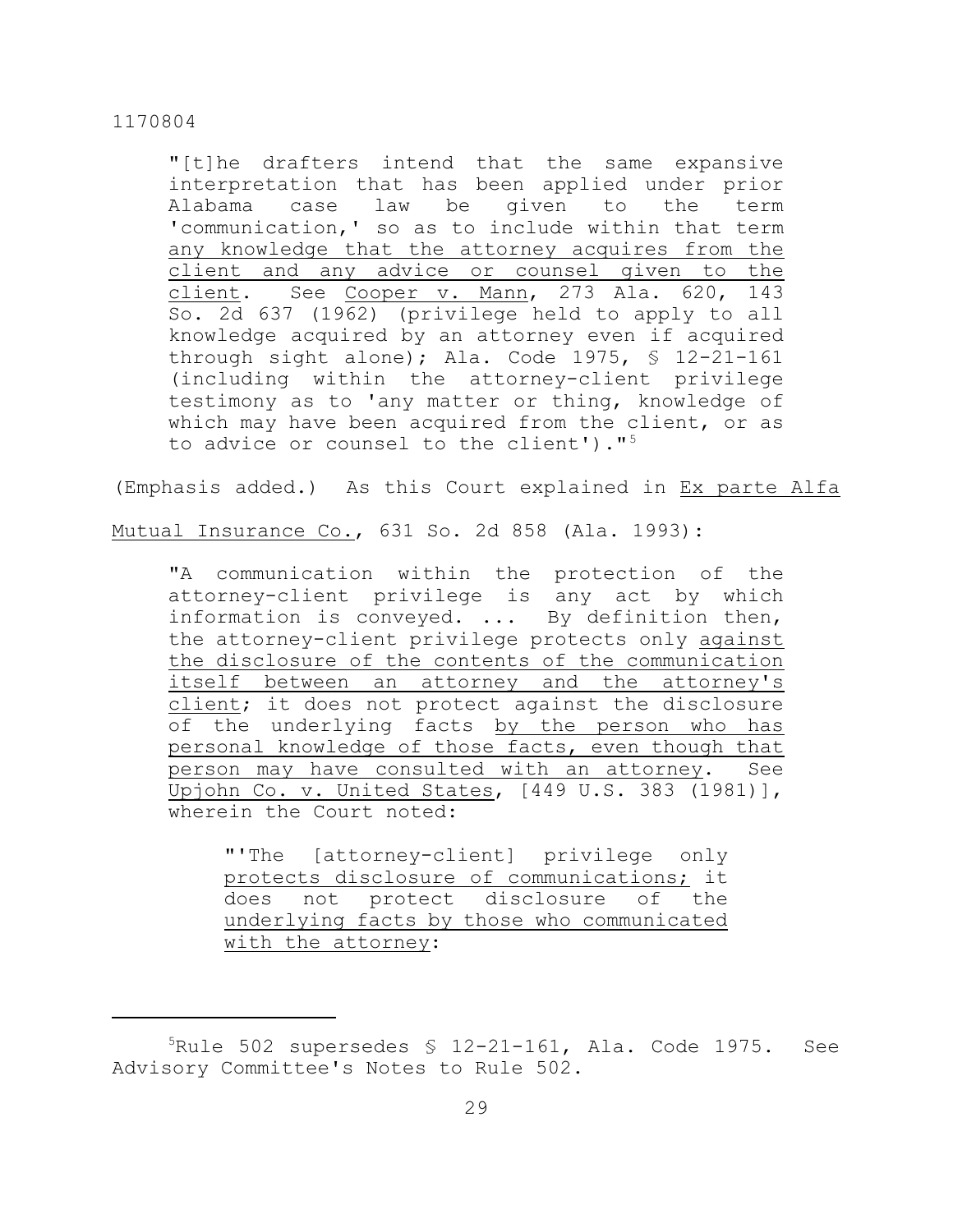|                                   | "'"[T]he protection of the |  |  |  |  |  |
|-----------------------------------|----------------------------|--|--|--|--|--|
| privilege extends only to         |                            |  |  |  |  |  |
| communications and not to facts.  |                            |  |  |  |  |  |
| A fact is one thing and a         |                            |  |  |  |  |  |
| communication concerning that     |                            |  |  |  |  |  |
| fact is an entirely different     |                            |  |  |  |  |  |
| thing. The client cannot be       |                            |  |  |  |  |  |
| compelled to answer the question, |                            |  |  |  |  |  |
| What did you say or write to the  |                            |  |  |  |  |  |
| attorney?' but may not refuse to  |                            |  |  |  |  |  |
| disclose any relevant fact within |                            |  |  |  |  |  |
| his knowledge merely because he   |                            |  |  |  |  |  |
| incorporated a statement of such  |                            |  |  |  |  |  |
| fact into his communication to    |                            |  |  |  |  |  |
| his attorney." Philadelphia v.    |                            |  |  |  |  |  |
| Westinghouse Electric Corp., 205  |                            |  |  |  |  |  |
| F. Supp. 830, 831 (E.D. Pa.       |                            |  |  |  |  |  |
| 1962).                            |                            |  |  |  |  |  |

"'....'

"449 U.S. at 395–96, 101 S. Ct. at 685–86. (Emphasis in original.)"

631 So. 2d at 860 (some emphasis added); see also, e.g., Birmingham Ry. & Elec. Co. v. Wildman, 119 Ala. 547, 552, 24 So. 548, 549 (1898)("While a party who offers himself as a witness cannot refuse to answer pertinent questions on the ground that he had communicated to his attorney the matters inquired about, yet he cannot be compelled to state whether or not he had communicated certain facts to his attorney, or given him certain instructions.").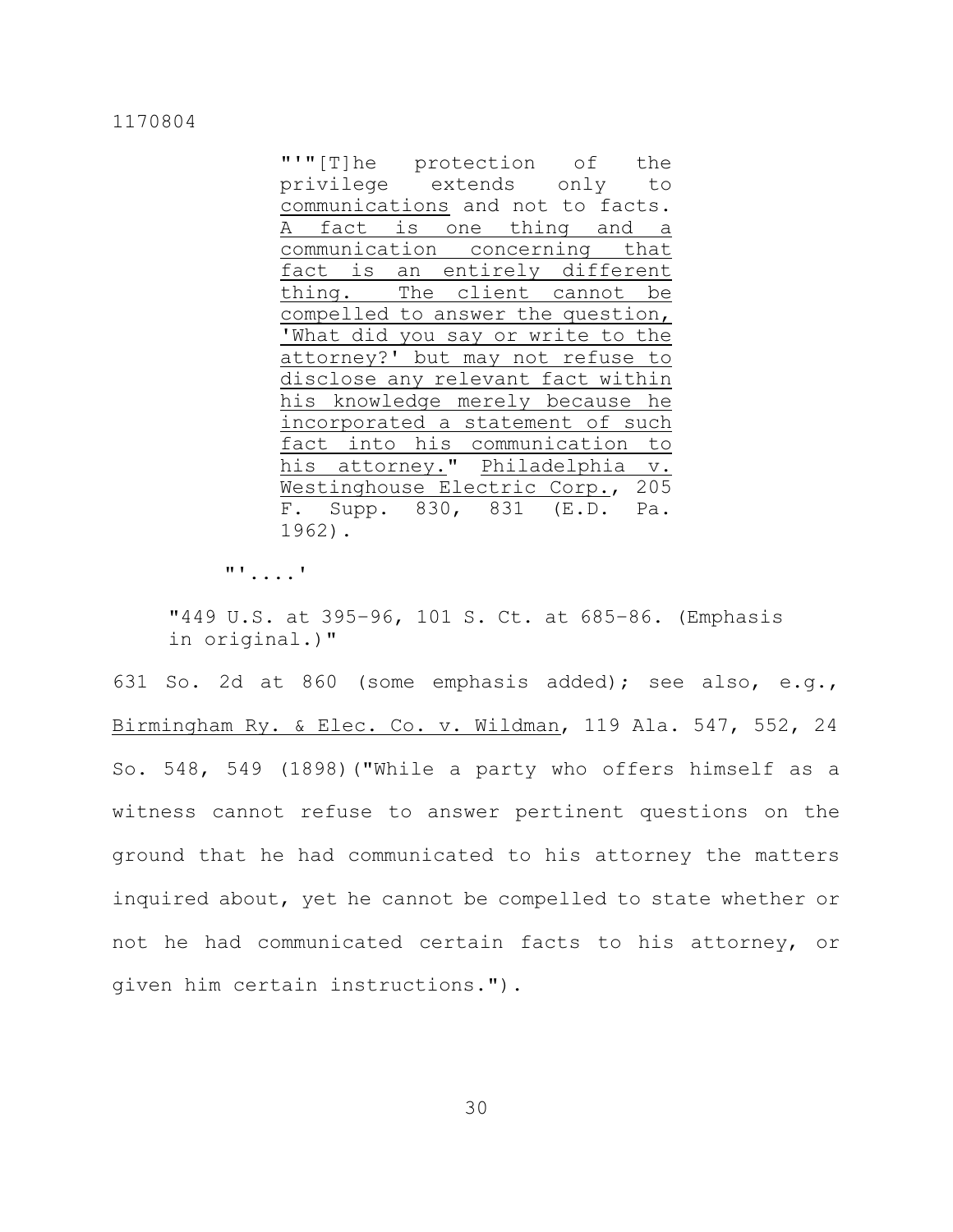Rule 26(b)(6)(A), Ala. R. Civ. P., states: "When a party withholds information otherwise discoverable under these rules on a claim that it is privileged ..., the claim shall be made expressly and, upon written request by any other party, shall be supported by a description of the nature of the documents, communications, or things not produced sufficient to enable the demanding party to contest the claim." As noted above, Alfa filed a privilege log describing the materials it was withholding and the bases for its contention that the materials withheld, particularly the coverage-opinion letter, were attorney-client communications and thus not subject to disclosure. Alfa's position was consistent with this Court's decision in Ex parte Great American Surplus Lines Insurance Co., supra. In Ex parte Great American, a trial court ordered "the production of ... the 'opinion letter' written by Great American's legal counsel relating to the denial of coverage." 540 So. 2d at 1358. After noting that "[t]he purpose of the privilege is to encourage candid 'communication between attorneys and their clients and thereby promote broader public interest in the observance of law and administration of justice.' Upjohn Co. v. United States, 449 U.S. 383, 389, 101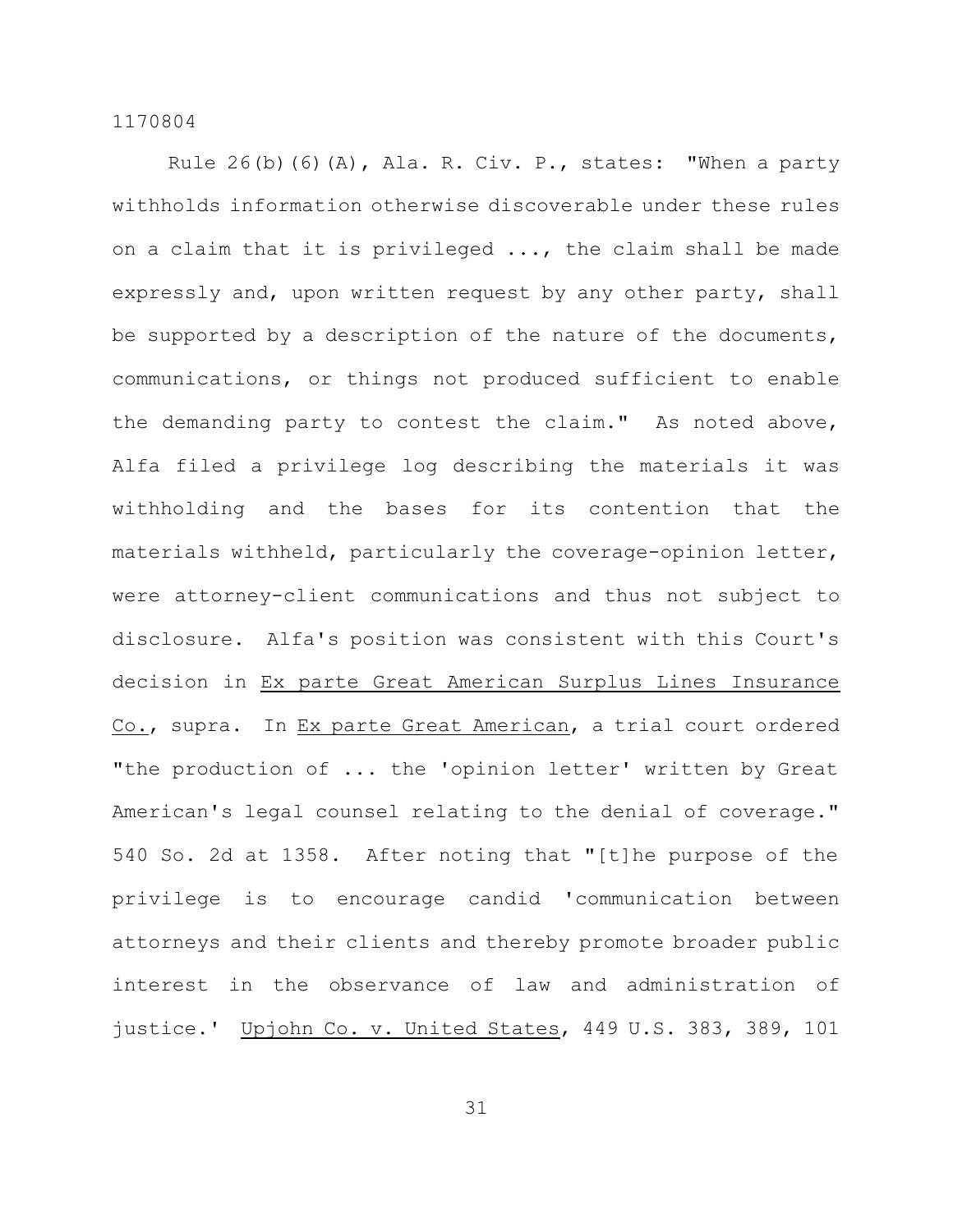S. Ct. 677, 682, 66 L. Ed. 2d 584 (1981)," 540 So. 2d at 1358, this Court stated:

"With respect to the facts before us, we find that the [coverage] 'opinion letter' represents a communication from the attorney to the client, and that it is, therefore, a privileged communication. Any further discussion of this issue is unnecessary.

"The general rule is that an attorney cannot disclose the advice he gave to his client about matters concerning which he was consulted professionally, nor can the client be required to divulge the advice that his attorney gave him."

Id. (emphasis added); see also Cooper v. Mann, 273 Ala. at 622, 143 So. 2d at 638–39 (noting that the attorney-client "privilege applies to all knowledge acquired in either instance, where acquisition is due to the attorney-client relation"). Likewise, Alfa's position is consistent with this Court's decision in Ex parte Meadowbrook Insurance Group, Inc., supra, in which a party sought to discover attorneyclient communications in support of a tort-of-outrage claim filed against the insurer. This Court noted that "'[t]he general rule is that an attorney cannot disclose the advice he gave to his client about matters concerning which he was consulted professionally, nor can the client be required to divulge the advice that his attorney gave him.'" 987 So. 2d at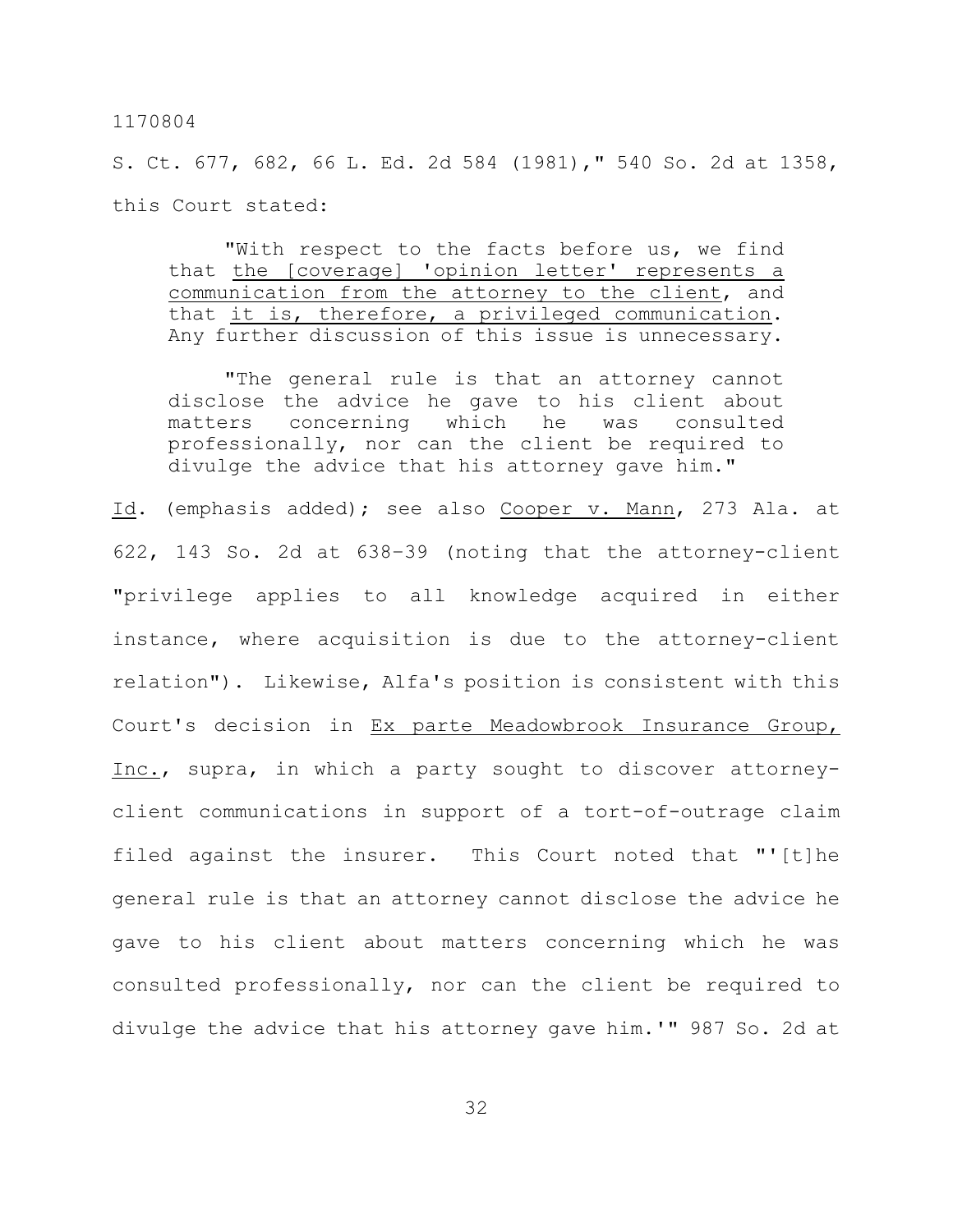550 (quoting Ex parte Great American Surplus Lines Ins. Co., 540 So. 2d at 1358). The Ex parte Meadowbrook Court concluded, however, that the insurer had waived the attorneyclient privilege because the evidence supported the conclusion that the insurer "affirmatively intend[ed] to assert the advice of counsel in defense of [the] tort-of-outrage claim." 540 So. 2d at 551; see also Ex parte State Farm Fire & Cas. Co., 794 So. 2d 368, 374-75 (Ala. 2001) (noting that waiver of the attorney-client privilege occurs "'where a party specifically pleads, as an element of the claim, his or her reliance on an attorney's advice, or voluntarily testifies regarding portions of the actual advice contained in the communication, or places in issue the nature of the attorney-client relationship during the course of the litigation'" (quoting Mortgage Guar. & Title Co. v. Cunha, 745 A.2d 156, 159-60 (R.I. 2000) (emphasis omitted))); Ex parte Malone Freight Lines, Inc., 492 So. 2d 1301, 1303 (Ala. 1986) (noting that attorney-client "'privilege may be waived if the privileged communication is injected as an issue in the case by the party which enjoys its protection'" (quoting Garfinkle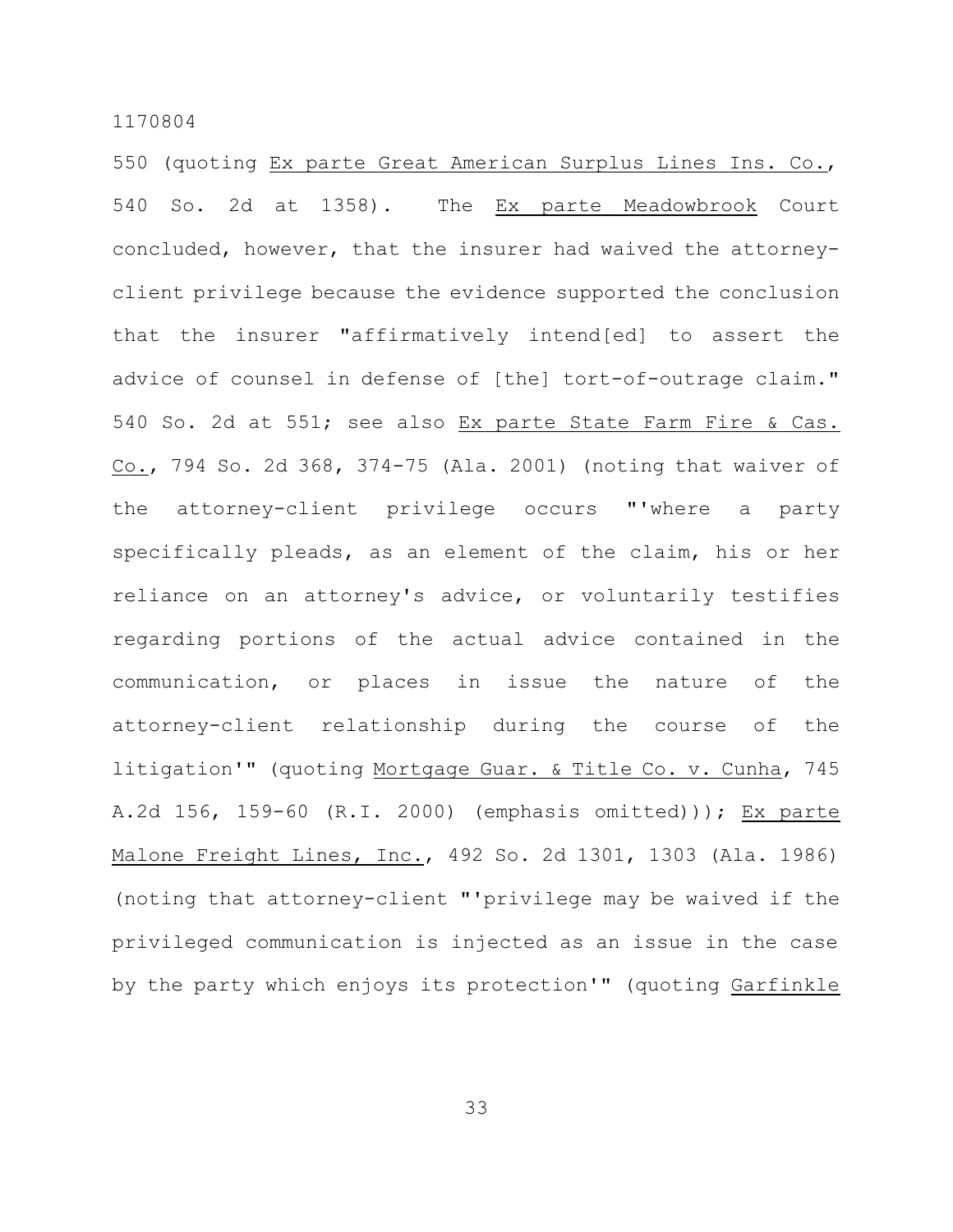v. Arcata National Corp., 64 F.R.D. 688, 689 (S.D. N.Y. 1974))).

Unlike the insurer in Ex parte Meadowbrook, Alfa has not asserted an advice-of-counsel defense to Howell's and Jones's claims, and Howell and Jones did not argue to the trial court that Alfa waived the attorney-client privilege as to the materials at issue. Also, Howell and Jones did not establish before the trial court that the materials at issue may not be attorney-client communications as Alfa asserted in its privilege log.<sup>6</sup>

In their brief in response to Alfa's petition, Howell and Jones argue that an in camera inspection is warranted to determine the veracity of Alfa's assertions as to the nature

 $6$ See note 2, supra. On June 1, 2018, Howell and Jones filed a motion for sanctions against Alfa in the trial court. The motion for sanctions alleged that Alfa had "willfully refused" to "produce certain documents and things within 10 days of the date of the" May 2018 order compelling production. Also, Howell and Jones asserted that "[p]laintiffs suggest that the documents ordered produced to the court by in camera inspection are not, in fact, any matter or fashion of attorney work product protected by privilege." However, Howell and Jones's motion for sanctions included no evidentiary submissions and no specific allegation as to why the materials at issue might not qualify as privileged (for example, some evidence or deposition testimony indicating that the communications were between or had been distributed to persons to whom the privilege is inapplicable), as Alfa had claimed and had indicated in its privilege log. Further, the materials before us do not reflect a ruling from the trial court as to the motion for sanctions.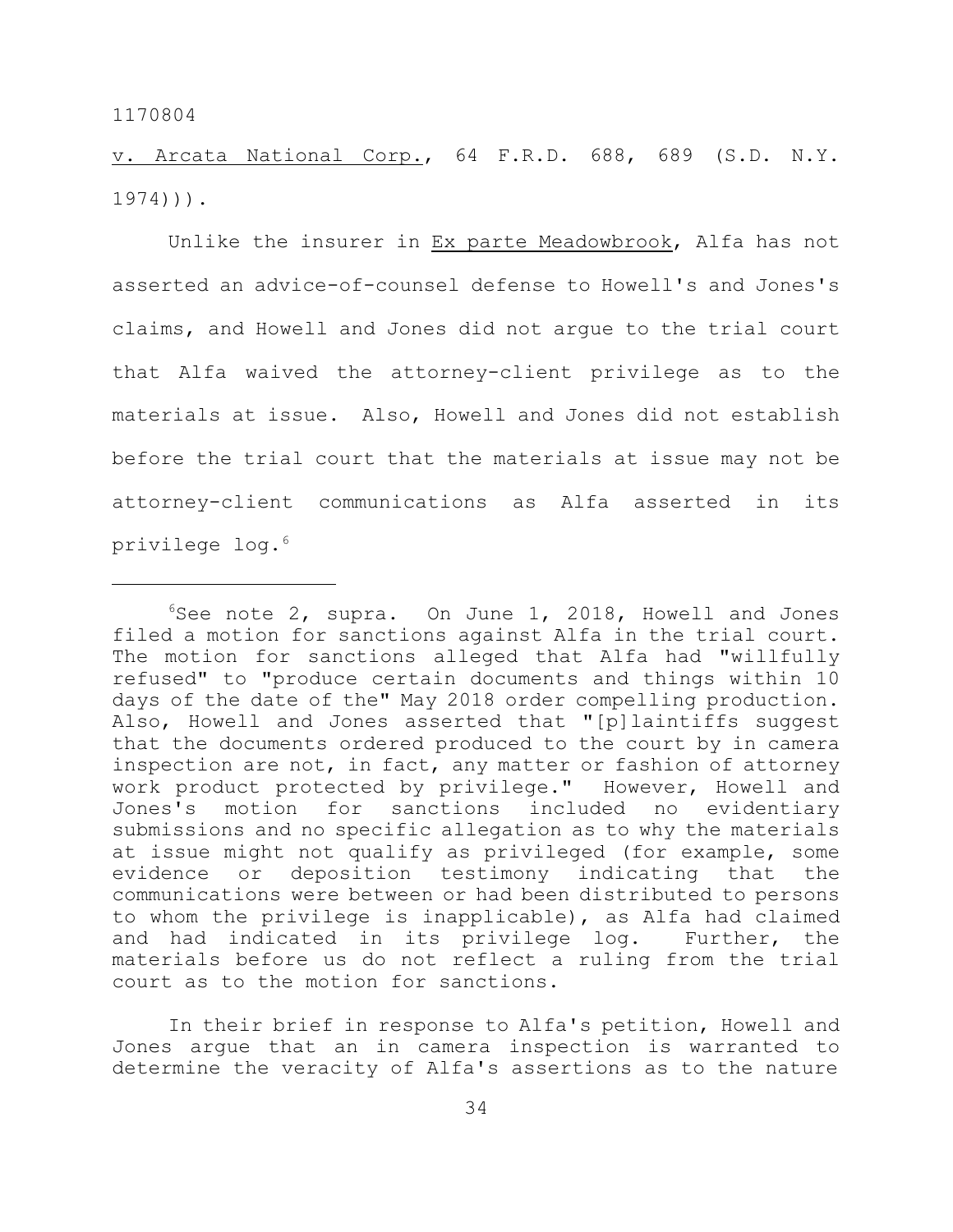Instead, Howell and Jones argued that the attorney-client privilege did not apply to the communications between Alfa and its counsel because the materials at issue fell within purported exceptions to the attorney-client privilege. Howell

of the materials at issue. However, the May 2018 order compelling production was not based on some doubt as to the veracity of the representations made by Alfa and its counsel, but on Howell and Jones's assertion that this Court's decisions in Ex parte Alfa Mutual Insurance Co., 631 So. 2d 858 (Ala. 1993), and Ex parte Nationwide Mutual Insurance Co., 990 So. 2d 355, 364 (Ala. 2008), established an exception to the attorney-client privilege as to coverage opinions and certain attorney-client communications made before the issuance of coverage opinions. Accordingly, the issue whether a trial court may order an in camera inspection of allegedly privileged documents, in the absence of an evidentiary basis for questioning whether the allegedly privileged materials qualify for privilege, is not before us. But we doubt whether such an inspection would be proper based merely on speculation that counsel might not be telling the truth in its privilege log. Cf. United States v. Zolin, 491 U.S. 554, 572 (1989) (holding that a court has discretion to conduct in camera review of attorney-client communications for purposes of determining the applicability of an exception to the privilege only if a showing has been made "'of a factual basis adequate to support a good faith belief by a reasonable person' ... that in camera review of the materials may reveal evidence to establish the claim that the crime-fraud exception applies"). Such a broad rule would allow a trial judge to peruse counsel's files without any factual basis justifying the possible invasion of the client's legal rights. If there is some concern about the veracity of a claim of attorney-client privilege, it would appear that requiring a party to supplement its privilege log with additional necessary information or to provide redacted materials for in camera inspection generally would be sufficient to confirm the propriety of the privilege claim.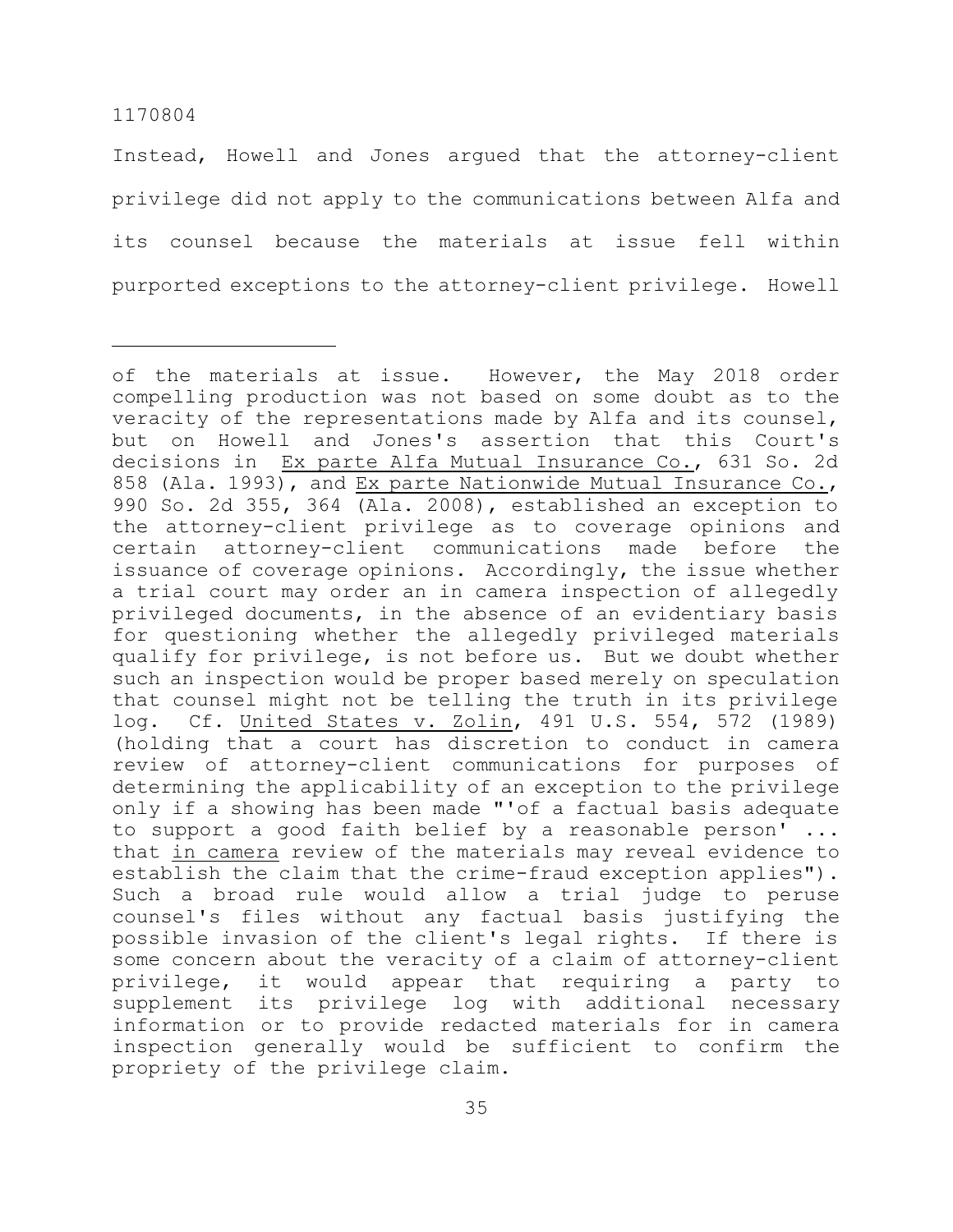and Jones cited Ex parte Alfa Mutual Insurance Co., supra, and Ex parte Nationwide Mutual Insurance Co., 990 So. 2d 355 (Ala. 2008), in support of that argument. Neither of those cases, however, establishes an exception to the attorney-client privilege that would require the disclosure of attorney-client communications.

We have quoted from Ex parte Alfa Mutual Insurance Co., supra. That case does not establish an exception to the attorney-client privilege. Instead, Ex parte Alfa Mutual Insurance Co. confirms the applicability of the attorneyclient privilege to attorney-client communications, even if those communications include a discussion of facts that are not otherwise protected from discovery. The attorney-client communications themselves are not discoverable. Discovery is allowed, however, as to the otherwise discoverable facts that may have been included in the communications: "By definition then, the attorney-client privilege protects only against the disclosure of the contents of the communication itself between an attorney and the attorney's client; it does not protect against the disclosure of the underlying facts by the person who has personal knowledge of those facts, even though that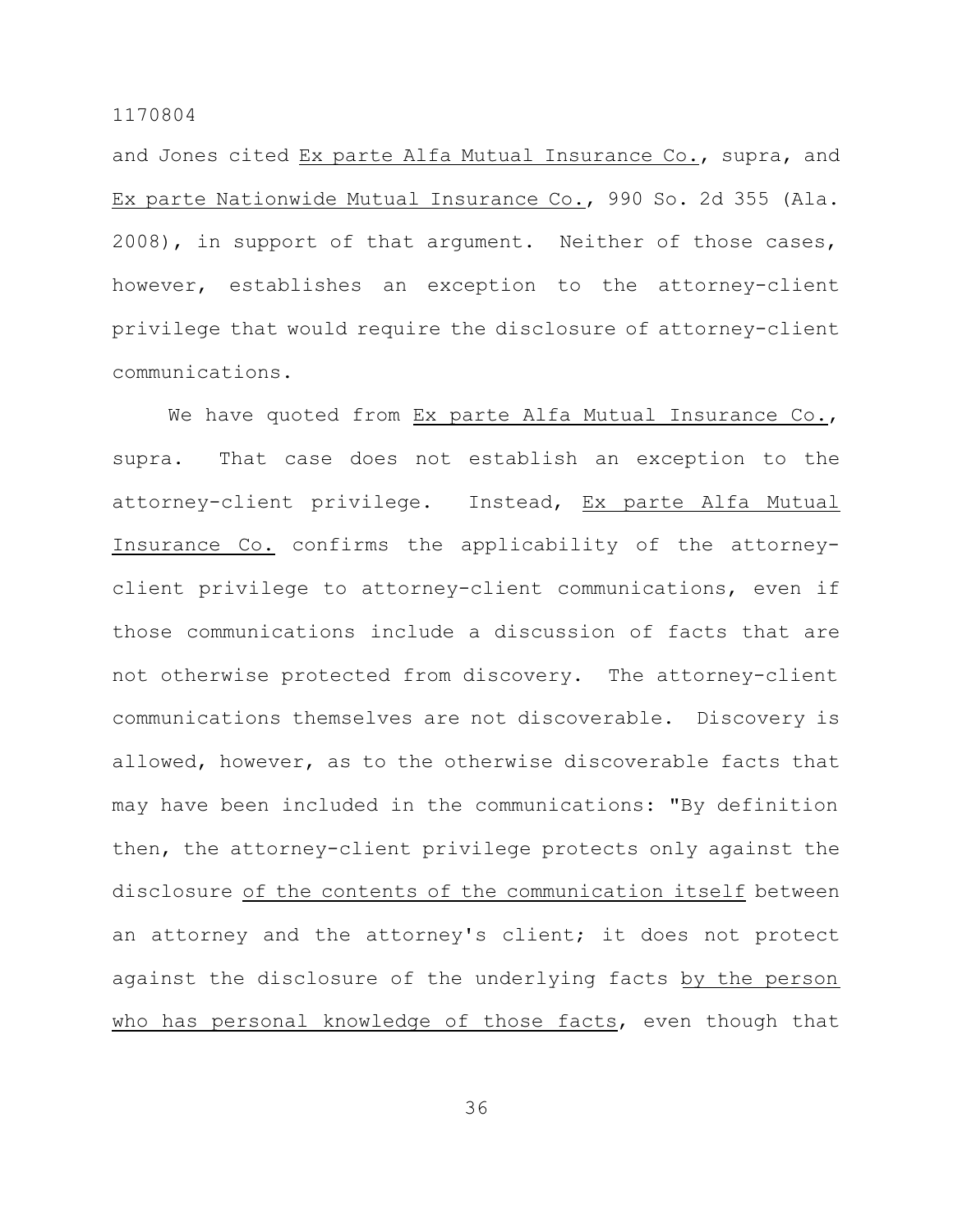person may have consulted with an attorney." 631 So. 2d at 860 (emphasis added).

Likewise, Ex parte Nationwide Mutual Insurance Co. does not establish an exception to the attorney-client privilege. In Ex parte Nationwide Mutual Insurance Co., this Court stated:

"With regard to [respondent] Alan Mortgage's discovery request no. 4 for '[a]ll electronic mail or other electronic communication between [Nationwide] and its counsel of record in this case regarding the insurance coverage issues and the dispute made the basis of this lawsuit,' Nationwide states that it has provided Alan Mortgage with all communications between Nationwide and its counsel that occurred before Nationwide made its decision to deny coverage, including its no-coverage opinion letter. Nationwide maintains that any communications between Nationwide and its counsel that occurred after Nationwide denied coverage ... are protected from disclosure by the attorney-client privilege and the work-product doctrine exceptional circumstance (a) in Ex parte Ocwen Federal Bank, 872 So. 2d [810] at 813 [(Ala. 2003)], i.e., 'a privilege is disregarded.'"

990 So. 2d 362-63 (emphasis added). Thus, based on the opinion in Ex parte Nationwide Mutual Insurance Co., whether the "no-coverage opinion letter" and other pre-denial-ofcoverage communications between Nationwide and its counsel were privileged was not at issue in that case; the issue was the applicability of the attorney-client privilege "to any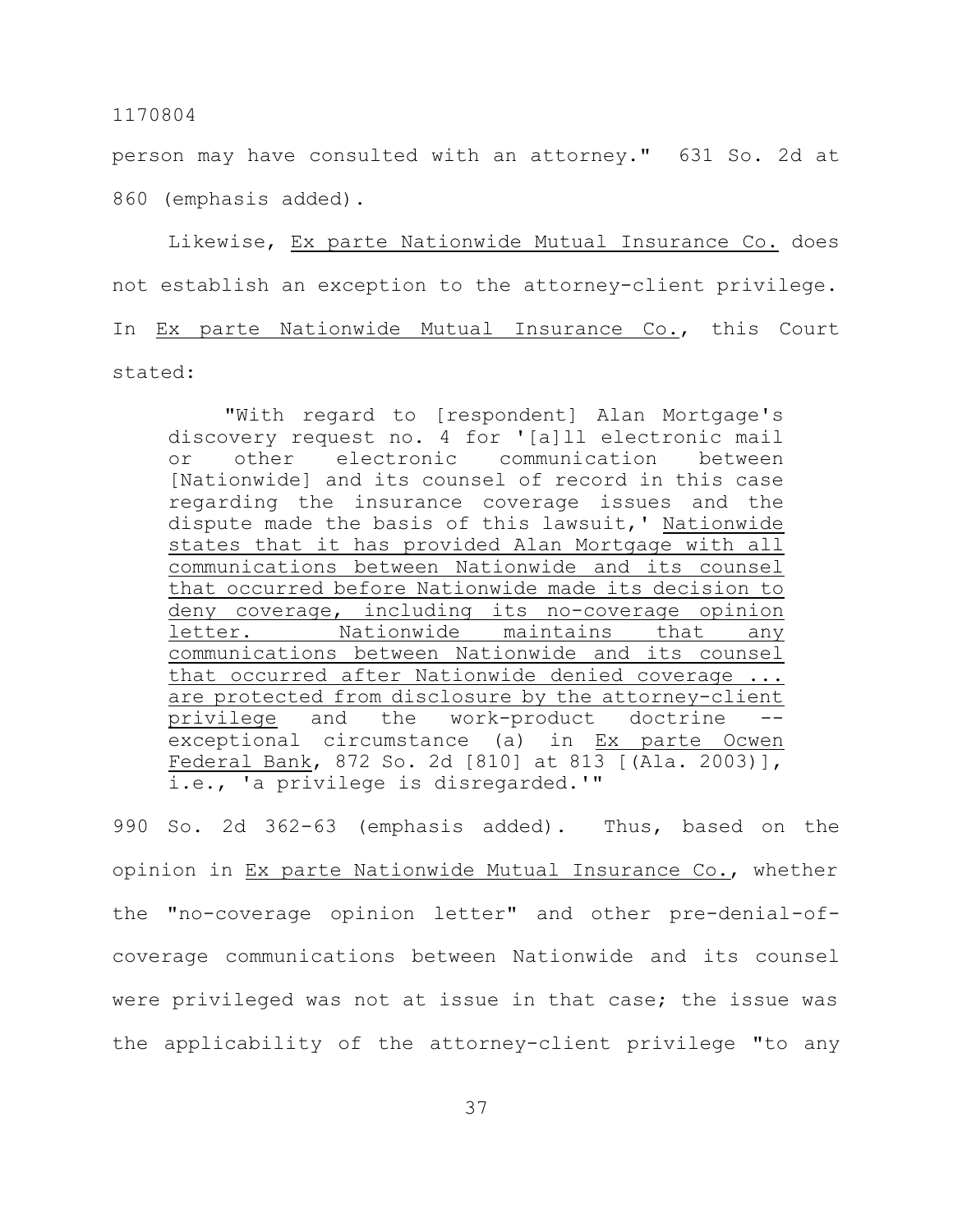communications between Nationwide and its counsel that occurred after Nationwide denied coverage." 990 So. 2d at 363. As to that issue, this Court followed the well settled law that such communications are protected by the attorneyclient privilege unless the privilege has been waived. 990 So. 2d at 364 ("[A]ny communications between Nationwide and its counsel or any documents prepared after the date coverage was denied ... are privileged and not discoverable."). Although it is true that this Court also stated that "Alan Mortgage is entitled to discover the communications and documents created before Nationwide denied coverage on July 2, 2004," and that "[t]he only discoverable documents were created before or on the date that coverage was denied," 990 So. 2d at 364, those statements are clearly dicta in light of the argument made by Nationwide that this Court was addressing: whether the attorney-client privilege applied to communications made after the denial of coverage. Further, in making the foregoing statements, this Court appears to have been focused on the issue of waiver, not whether an exception to the privilege existed: "Nationwide's assertion of the advice-of-counsel defense and its production of privileged documents supporting that defense did not waive the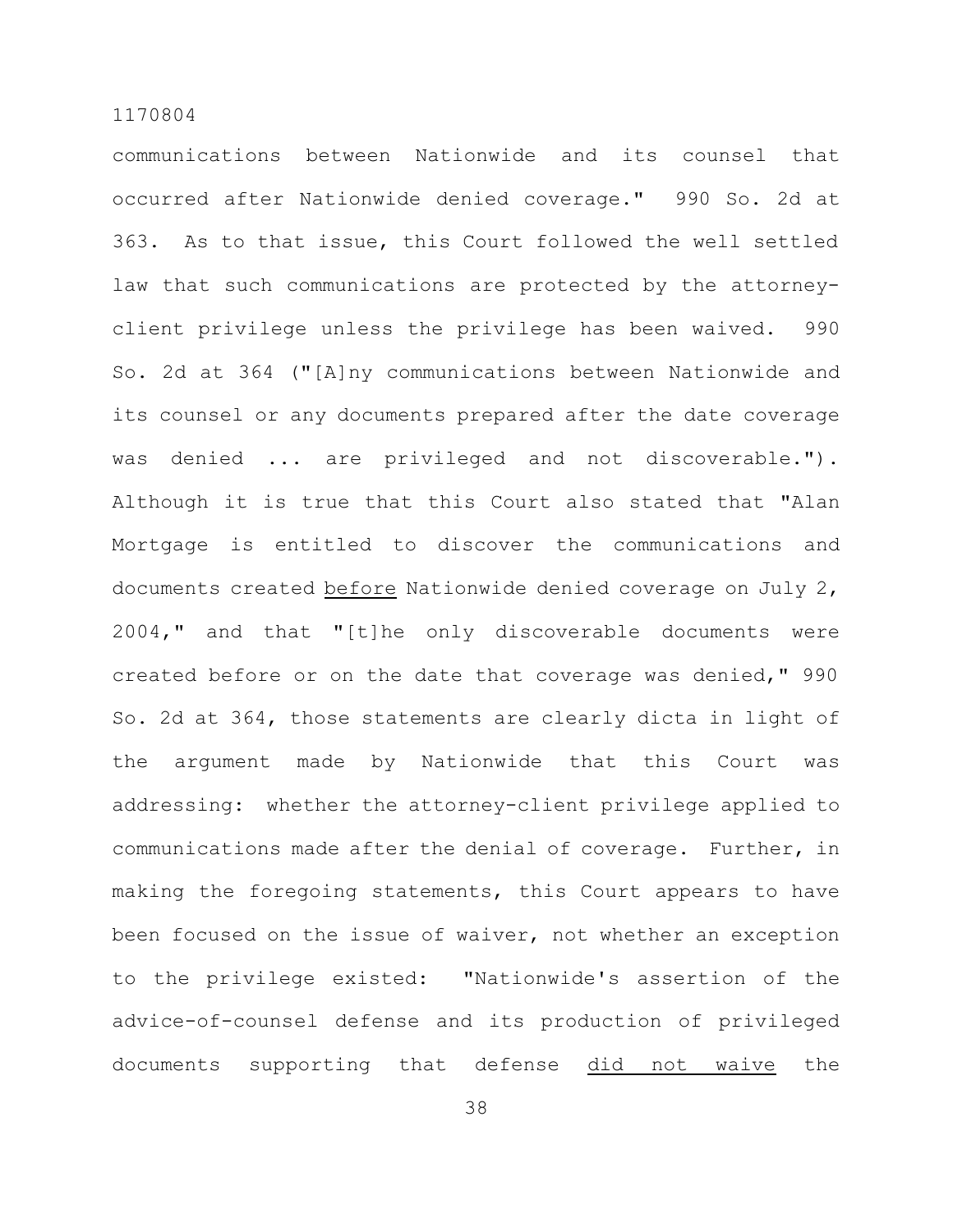attorney-client privilege as to communications between Nationwide and its counsel occurring after Nationwide denied coverage, because those communications were not placed at issue by the assertion of the defense." Id. (emphasis added). The opinion provides no discussion or analysis of the distinct issue whether an exception to the attorney-client privilege exists as to coverage opinions or other attorney-client communications outside the context of a purported waiver.

Notwithstanding the fact that neither Ex parte Alfa Mutual Insurance. Co. nor Ex parte Nationwide Mutual Insurance Co. established an exception to the attorney-client privilege, this Court may affirm the trial court's May 2018 orders if, under Alabama law, such an exception exists and would apply in the present case. See, e.g., Liberty Nat'l Life Ins. Co. v. University of Alabama Health Servs. Found., P.C., 881 So. 2d 1013, 1020 (Ala. 2003) (assuming the absence of due-process constraints, this Court may "affirm the trial court on any valid legal ground presented by the record, whether that ground was considered, or even if it was rejected, by the trial court"). No such exception exists, however, and we decline to create one.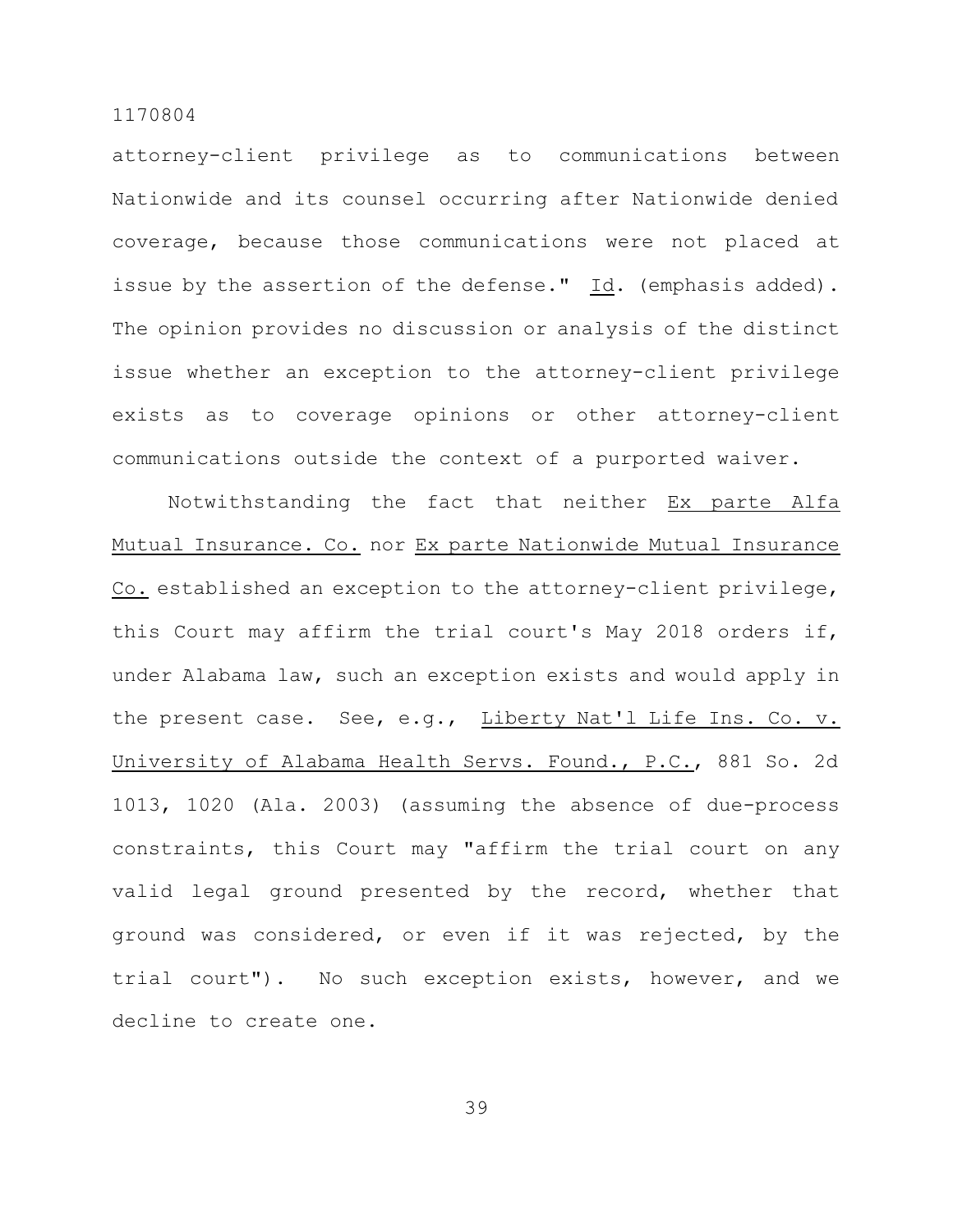First, we note that the exceptions to the attorney-client privilege are listed in Rule 502(d), Ala. R. Evid., and Howell and Jones did not attempt to establish any of the stated exceptions, including the fraud exception in  $502(d)(1)$ , which would appear to be the only exception that would be even arguably pertinent.<sup>7</sup> We acknowledge that some sister courts

"[t]he party asserting fraud has the burden of satisfying the court that the client knew or reasonably should have known that what the client planned to commit was fraud. The client clearly may consult the attorney about conduct, the legality of which is debatable, and still be protected if it later proves to be criminal or fraudulent."

Advisory Committee Notes, Ala. R. Evid. 502(d)(1); see also, e.g., Ex parte Griffith, 278 Ala. 344, 350, 178 So. 2d 169, 176 (1965) ("As pointed out in Sawyer v. Stanley, 241 Ala. 39, [45,] 1 So. 2d 21[, 26] [(1941) (opinion on rehearing)], the perpetration of a fraud is outside the scope of professional duty of an attorney, and that the great majority of cases hold that the privilege 'protecting communications between attorney and client is lost if the relation is abused, as where the client seeks advice that will serve him in the commission of a fraud.'"). See Clark v. United States, 289 U.S. 1, 15-16 (1933) ("'[I]t would be absurd to say that the privilege could be got rid of merely by making a charge of fraud.' O'Rourke v. Darbishire, (1920) A.C. 581, 604. To drive the privilege away, there must be 'something to give colour to the charge';

 $7$ Rule 502(d)(1) states that the attorney-client privilege will not protect communications between an attorney and client "[i]f the services of the attorney were sought or obtained to enable or aid anyone to commit or plan to commit what the client knew or reasonably should have known to be a crime or fraud." Where a fraud exception is asserted, as a preliminary matter,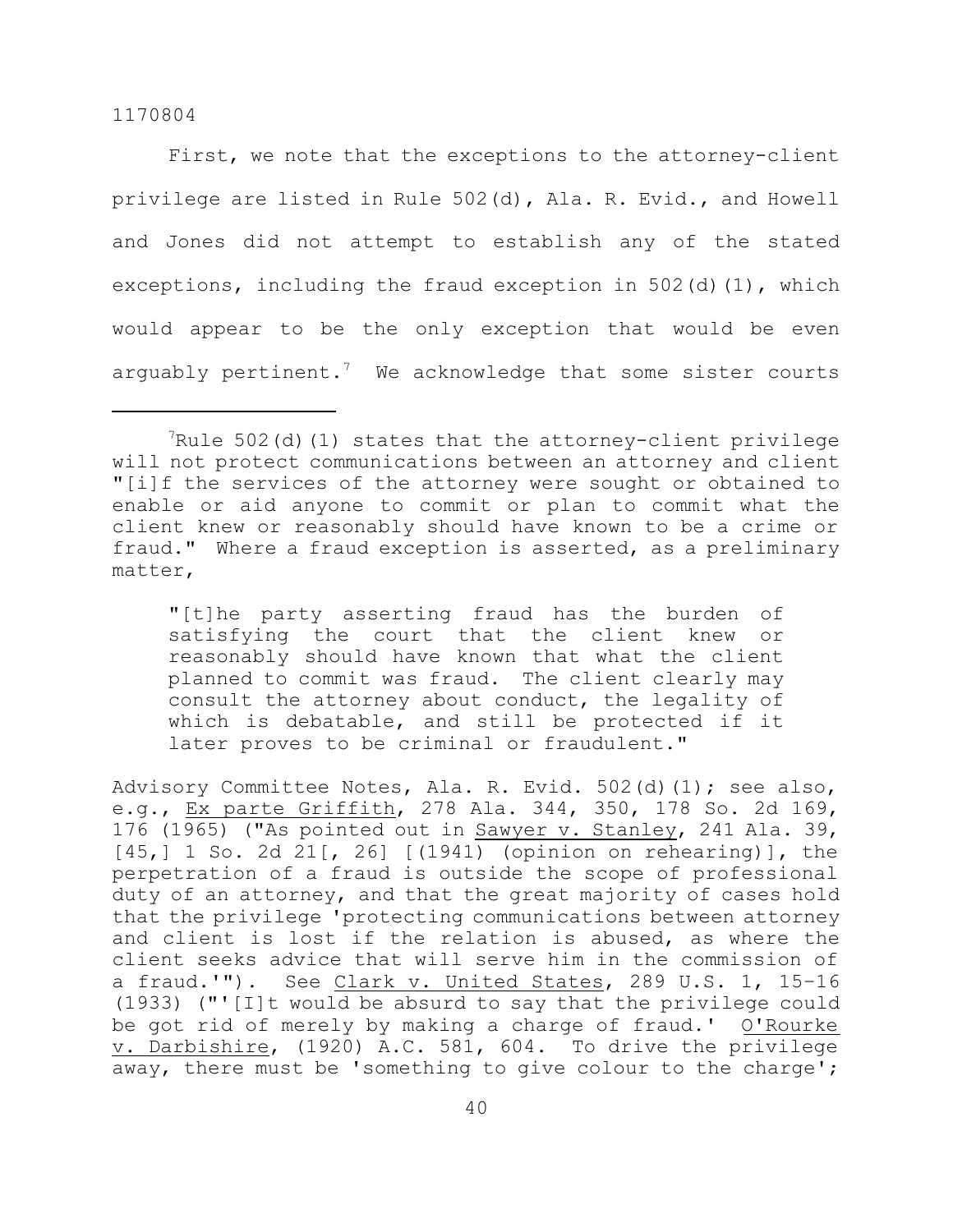have read the fraud exception creatively, including within the term "fraud" a number of other torts. See, e.g., Hutchison v. Farm Family Cas. Ins. Co., 273 Conn. 33, 41-42, 867 A.2d 1, 6-7 (2005) ("We conclude that, just as there is no justification for the attorney-client privilege when a communication was made for the purpose of committing fraud, there is no justification for the privilege when a communication was made for the purpose of evading a legal or contractual obligation to an insured without reasonable justification."). But see 273 Conn. at 47, 867 A.2d at 10 ("When the relationship between the insured and the insurer is adversarial at the inception of a claim, however, there is no such fiduciary relationship and the attorney-client privilege protects the insurer from disclosure of privileged materials created after the claim was made."). Sounder reasoning, however, and the plain language of Rule 502(d)(1) ("crime or fraud" not "crime or tort" or "crime or civil-law wrong") support the contrary conclusion. See Oil, Chem. & Atomic Workers Int'l Union v. Sinclair Oil Corp., 748 P.2d 283,

there must be 'prima facie evidence that it has some foundation in fact.' O'Rourke v. Darbishire, loc. cit., supra.").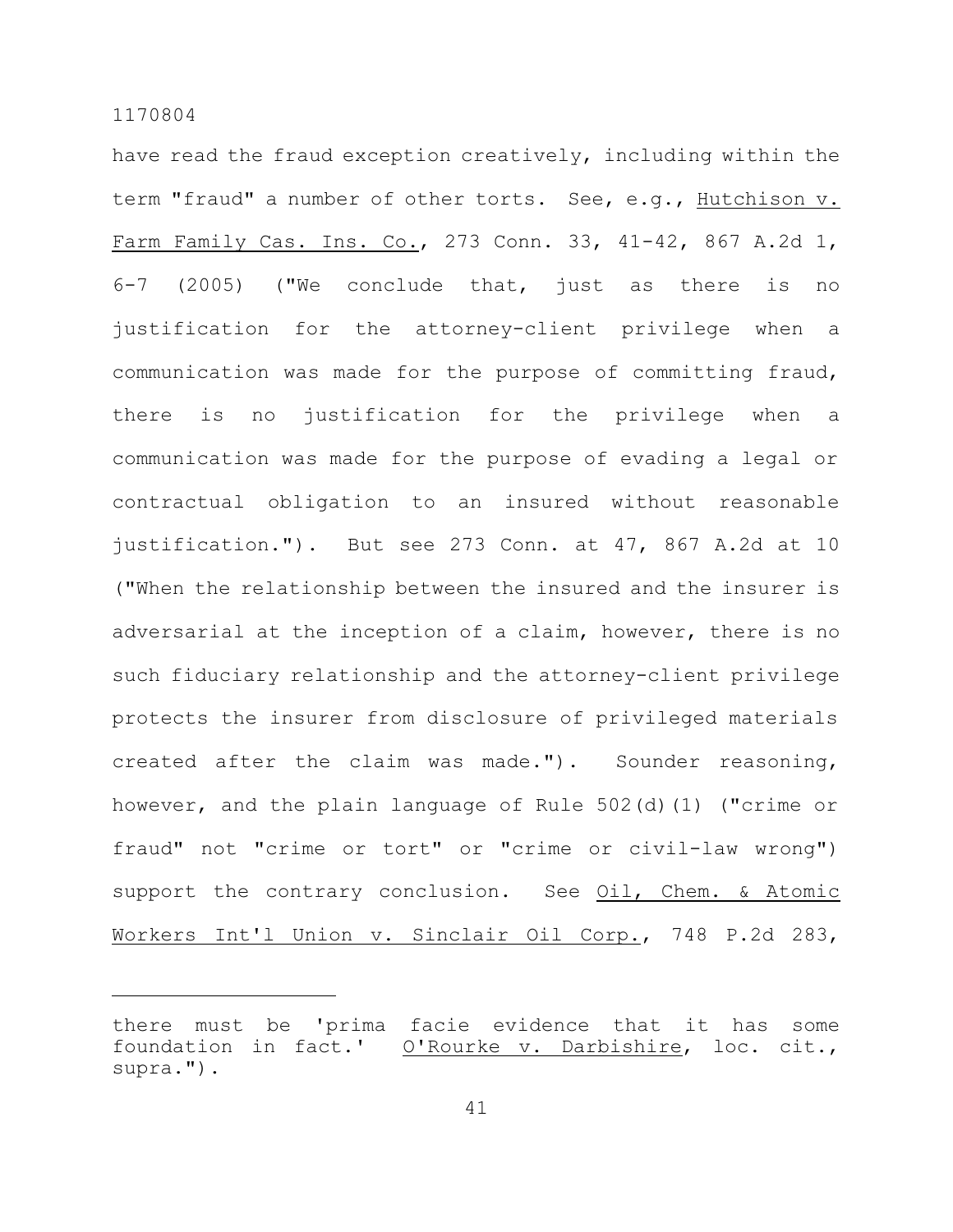290–91 (Wyo. 1987) ("Appellants next contend that the attorney-client privilege does not apply to many of the communications at issue because they involved contemplated tortious acts. ... Although some jurisdictions have enlarged the crime or fraud exception to include contemplated torts, the wisdom of this expansion of the exception has been questioned. 'Broadening the exception in such ways might lead, at least initially, to greater disclosure (more evidence with which to get at the truth), but in the long run surely the effect would be to discourage clients from attempting to conform their conduct to legal requirements and to discourage lawyers from seeking information from clients in order to advise them effectively ....' 2 D. Louisell and C. Mueller, Federal Evidence § 213 at 823–824. We find this reasoning persuasive, and we decline to adopt an exception to the attorney-client privilege for contemplated tortious acts."); West Bend Mut. Ins. Co. v. Higgins, 9 So. 3d 655, 658 (Fla. Dist. Ct. App. 2009) ("A first-party [bad-faith] claim ... is subject to an objectively determinable test -- whether, if it acted fairly and honestly and with due regard for her or his interests, the insurer should have paid its insured more money. Proof of the claim does not depend on disclosure of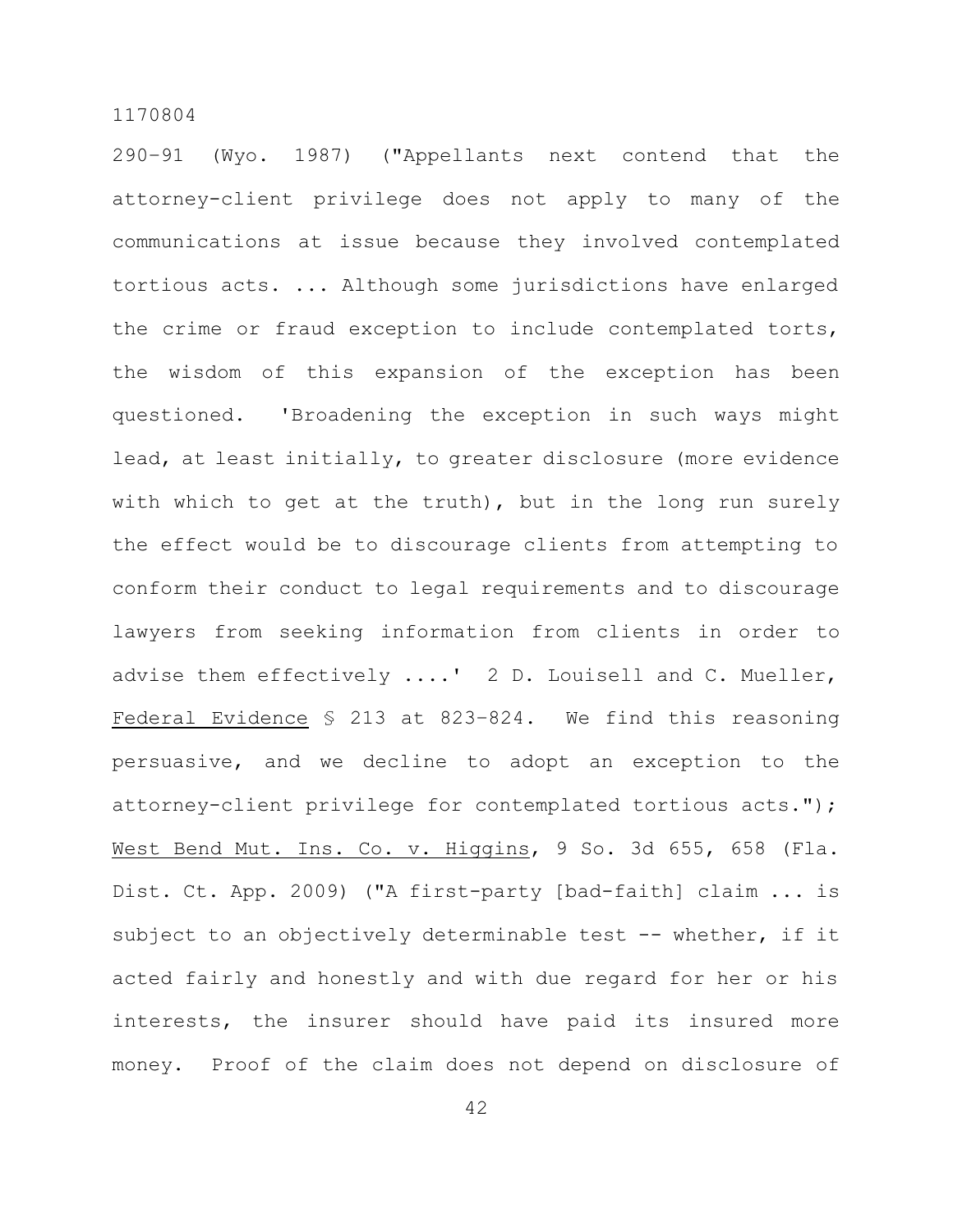attorney-client communications, and even if it did, it would not justify eliminating the privilege. As with virtually any other dispute resulting in litigation, communications between an insurance company and its attorney might be revealing, or even probative, but that will not defeat the privilege because it has a broader purpose. Nor, seemingly, would it be prudent in the larger scheme, to create an environment in which an insurer is unable to engage in candid discussions with its counsel about the legal justification for its conduct."); Hartford Fin. Servs. Grp., Inc. v. Lake Cty. Park & Recreation Bd., 717 N.E.2d 1232, 1237–38 (Ind. Ct. App. 1999) ("[T]o establish a claim for bad faith, the facts, rather than the legal advice or opinions pertaining to the insurer's decisions, can be developed through depositions and other discovery of non-privileged information. A simple assertion that an insured cannot otherwise prove a case of bad faith does not automatically permit an insured to rummage through the insurers' claims file. Thus, we decline Lake County's invitation to limit the application of the attorney-client privilege in these circumstances." (footnote omitted)); see also, e.g., Palmer v. Farmers Ins. Exch., 261 Mont. 91, 108-09, 861 P.2d 895, 906 (1993) ("The attorney-client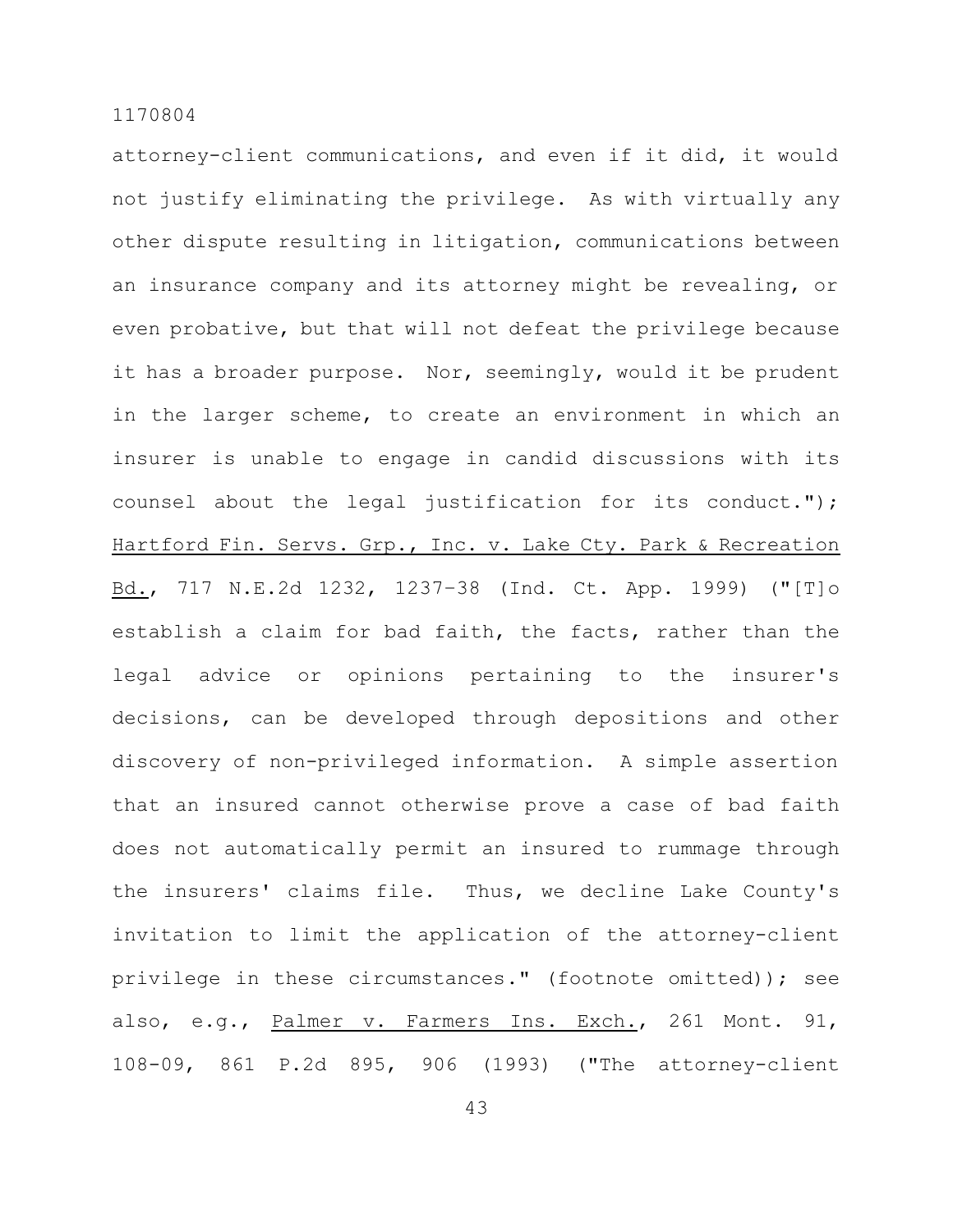privilege protects communications in first-party bad faith cases when the insurer's attorney did not represent the interests of the insured in the underlying case. ... Absent a voluntary waiver or an exception, the privilege applies to all communications from the client to the attorney and to all advice given to the client by the attorney in the course of the professional relationship."); State ex rel. Brison v. Kaufman, 213 W. Va. 624, 627, 584 S.E.2d 480, 483 (2003) (noting that, in subsequent bad-faith and unfair-tradepractices action, attorney-client privilege prohibited "the compelled production and disclosure of the [insurer's] litigation file and redacted portions of the [insurer's] claim file, both of which were created and maintained during an earlier wrongful death action involving a claim for underinsured motorist coverage").

Second, even were we to agree with the view that an exception to the attorney-client privilege should exist as to the communications at issue, we question whether it would be prudent to adopt such an exception via a judicial decision, which arises from a happenstance of facts and arguments necessarily limited by the immediate parties' objectives, rather than through the deliberative process of amending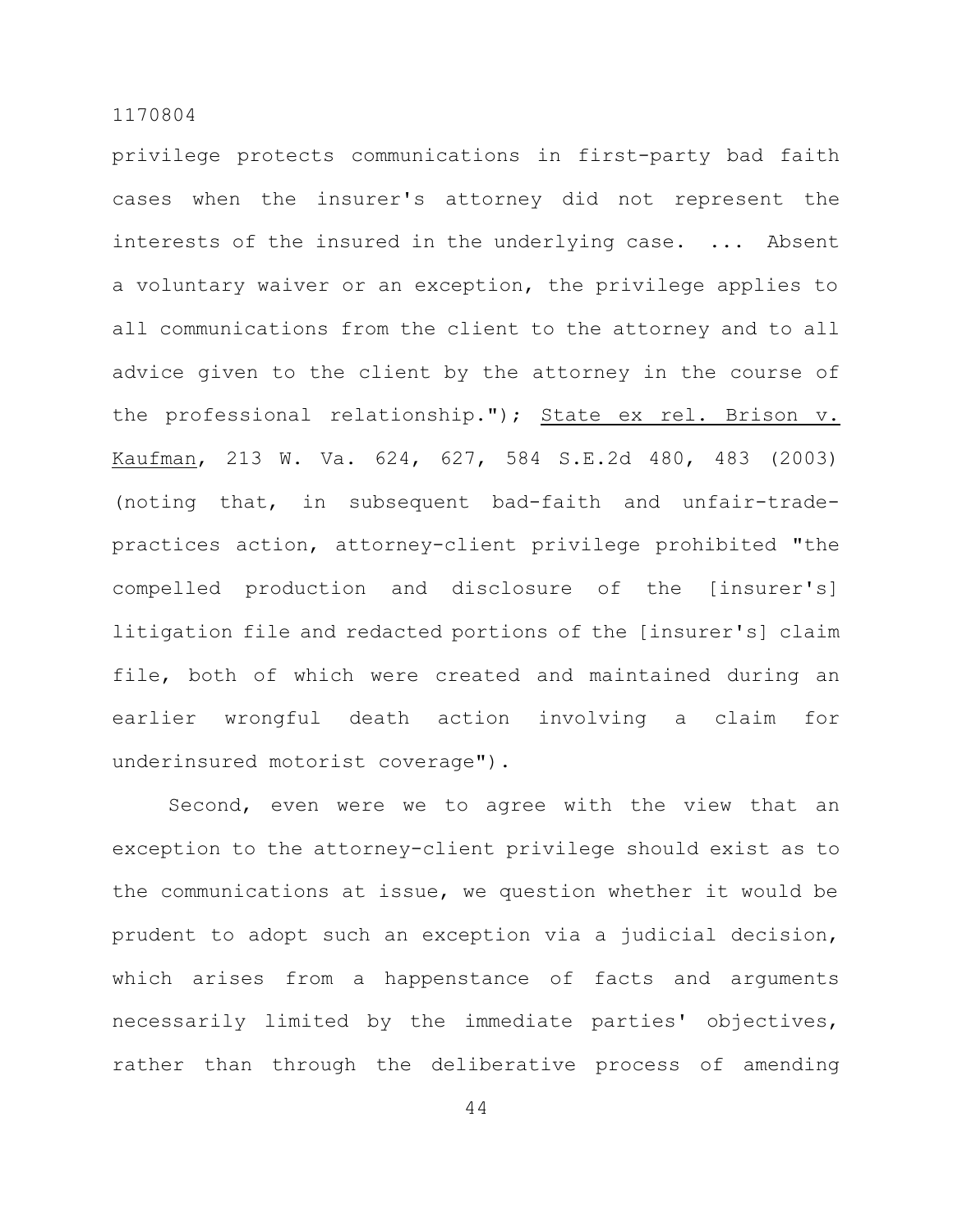Rule 502(d), Ala. R. Evid. As the United States Supreme Court noted in Upjohn Co. v. United States, 449 U.S. 383, 389 (1981):

"The attorney–client privilege is the oldest of the privileges for confidential communications known to the common law. ... Its purpose is to encourage full and frank communication between attorneys and their clients and thereby promote broader public interests in the observance of law and administration of justice. The privilege recognizes that sound legal advice or advocacy serves public ends and that such advice or advocacy depends upon the lawyer's being fully informed by the client. As we stated last Term in Trammel v. United States, 445 U.S. 40, 51 (1980): 'The lawyer–client privilege rests on the need for the advocate and counselor to know all that relates to the client's reasons for seeking representation if the professional mission is to be carried out.' And in Fisher v. United States, 425 U.S. 391, 403 (1976), we recognized the purpose of the privilege to be 'to encourage clients to make full disclosure to their attorneys.' This rationale for the privilege has long been recognized by the Court, see Hunt v. Blackburn, 128 U.S. 464, 470 (1888) (privilege 'is founded upon the necessity, in the interest and administration of justice, of the aid of persons having knowledge of the law and skilled in its practice, which assistance can only be safely and readily availed of when free from the consequences or the apprehension of disclosure')."

The Supreme Court further remarked:

"[I]f the purpose of the attorney–client privilege is to be served, the attorney and client must be able to predict with some degree of certainty whether particular discussions will be protected. An uncertain privilege, or one which purports to be certain but results in widely varying applications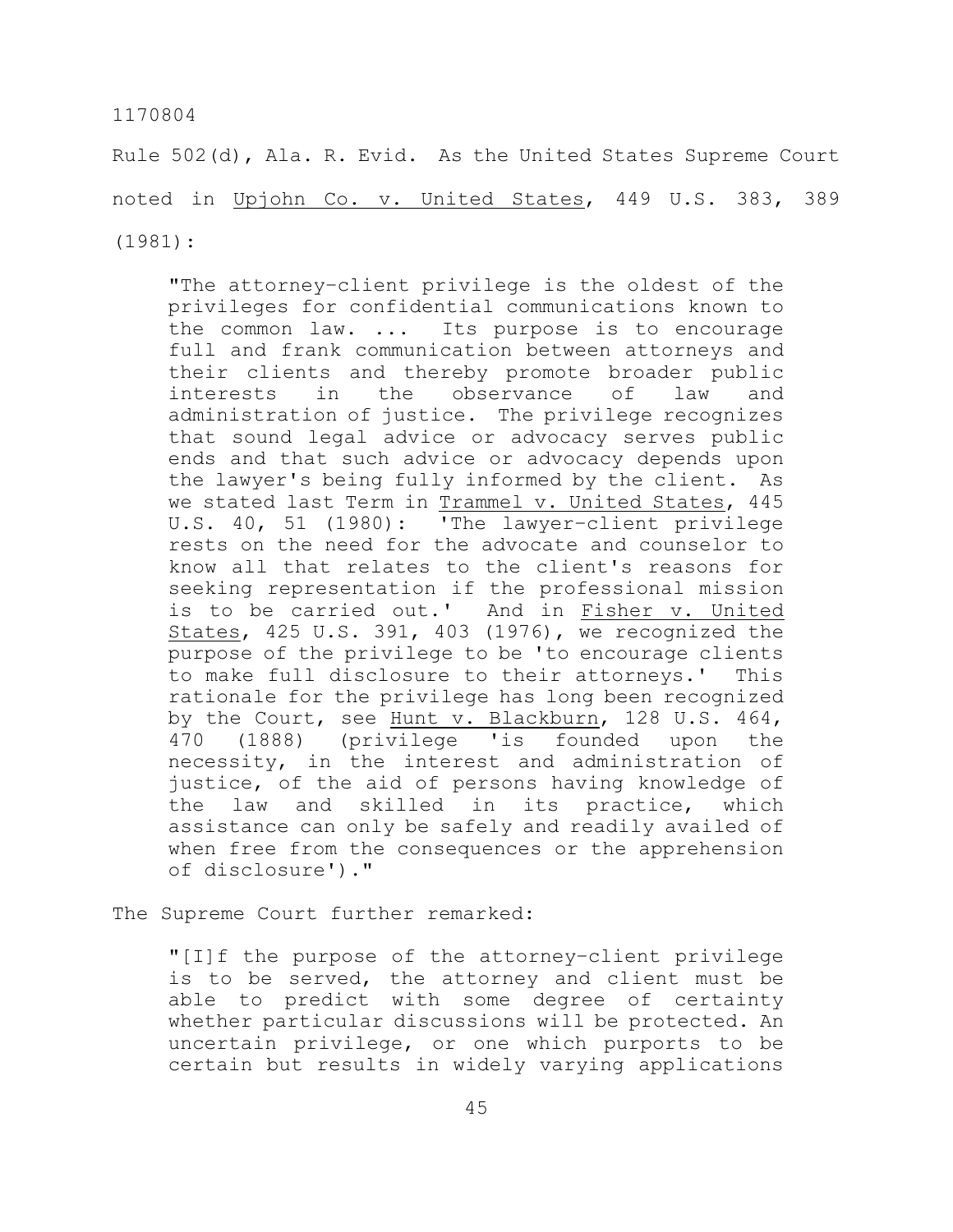by the courts, is little better than no privilege at all."

449 U.S. at 393. Adopting an exception to the attorney-client privilege by way of judicial decision would do anything but contribute to certainty as to the privilege.

## IV. Conclusion

Based on the foregoing, Alfa has established that the trial court exceeded its discretion when it disregarded the attorney-client privilege and entered the May 2018 orders denying Alfa's motion for a protective order and compelling Alfa to produce the materials sought for in camera inspection or for discovery. Accordingly, we grant Alfa's petition for the writ of mandamus and direct the trial court to vacate the May 2018 orders denying Alfa's motion for a protective order and compelling Alfa to produce the materials at issue.

PETITION GRANTED; WRIT ISSUED.

Parker, C.J., and Bolin, Wise, Bryan, and Mitchell, JJ., concur.

Mendheim, J., concurs in part and dissents in part. Sellers and Stewart, JJ., dissent.

Shaw, J., recuses himself.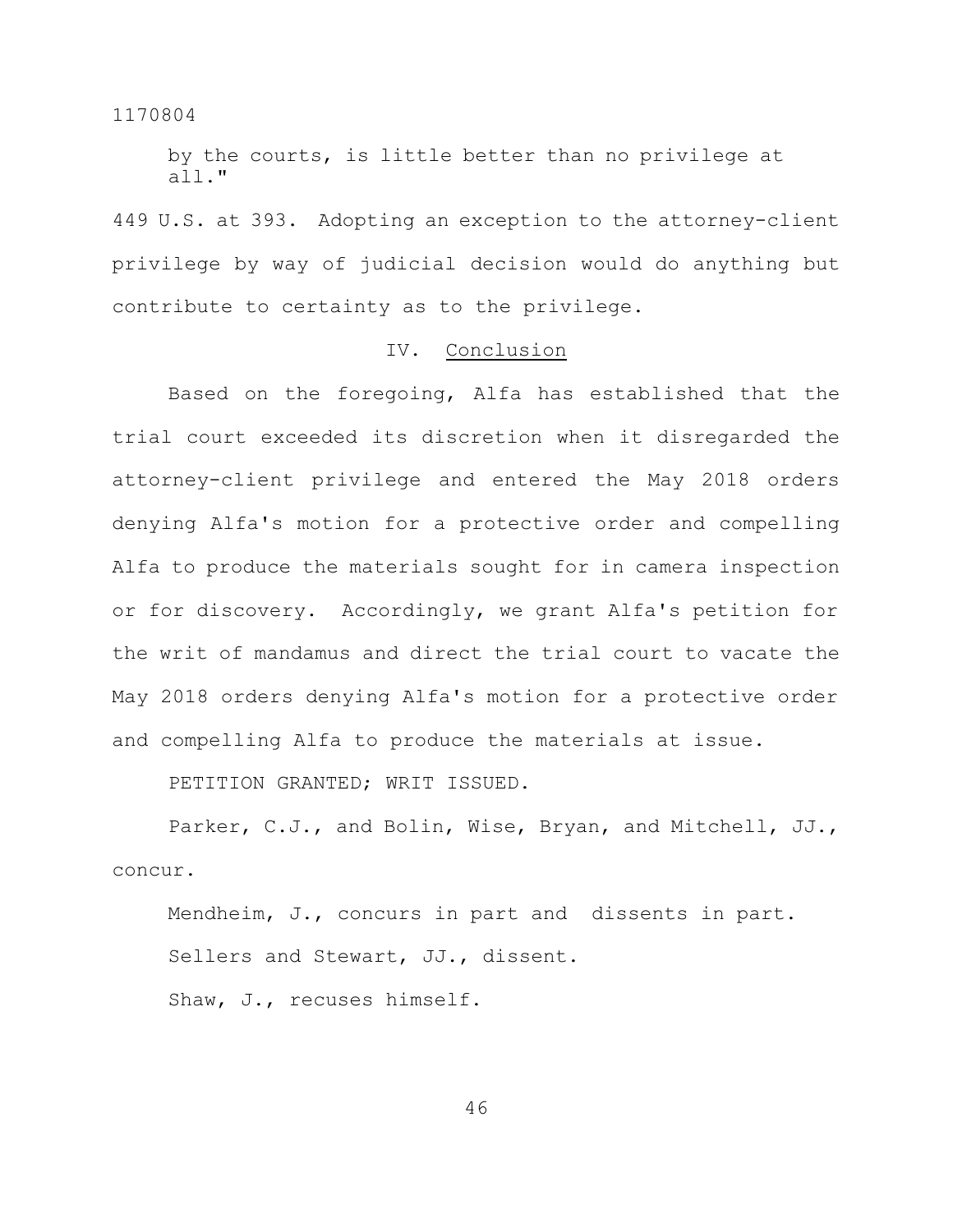MENDHEIM, Justice (concurring in part and dissenting in part).

1170804

I agree with the conclusion in the main opinion that the coverage-opinion letter is protected by the attorney-client privilege. This Court has clearly held that an "'opinion letter' represents a communication from the attorney to the client, and that it is, therefore, a privileged communication. Any further discussion of the issue is unnecessary." Ex parte Great American Surplus Lines Ins. Co., 540 So. 2d 1357, 1358 (Ala. 1989). Although an exception or waiver may permit disclosure of a coverage-opinion letter, neither is presented in this case. $8$  Accordingly, I agree that disclosure is not permitted and that an in camera inspection of the coverageopinion letter would not be appropriate.

However, when a question involving a privilege is not so straightforward, it is important to keep in mind certain basic principles. "Discovery matters are within the trial court's sound discretion, and this Court will not reverse a trial

 $8$ The petitioners, Alfa Insurance Corporation and related entities, note that they have not, and are not, asserting an "advice-of-counsel" defense in this case and, therefore, have not waived their privilege. Moreover, the respondents, R.G. "Bubba" Howell, Jr., and M. Stuart "Chip" Jones, do not contend that any exceptions to the attorney-client privilege are applicable.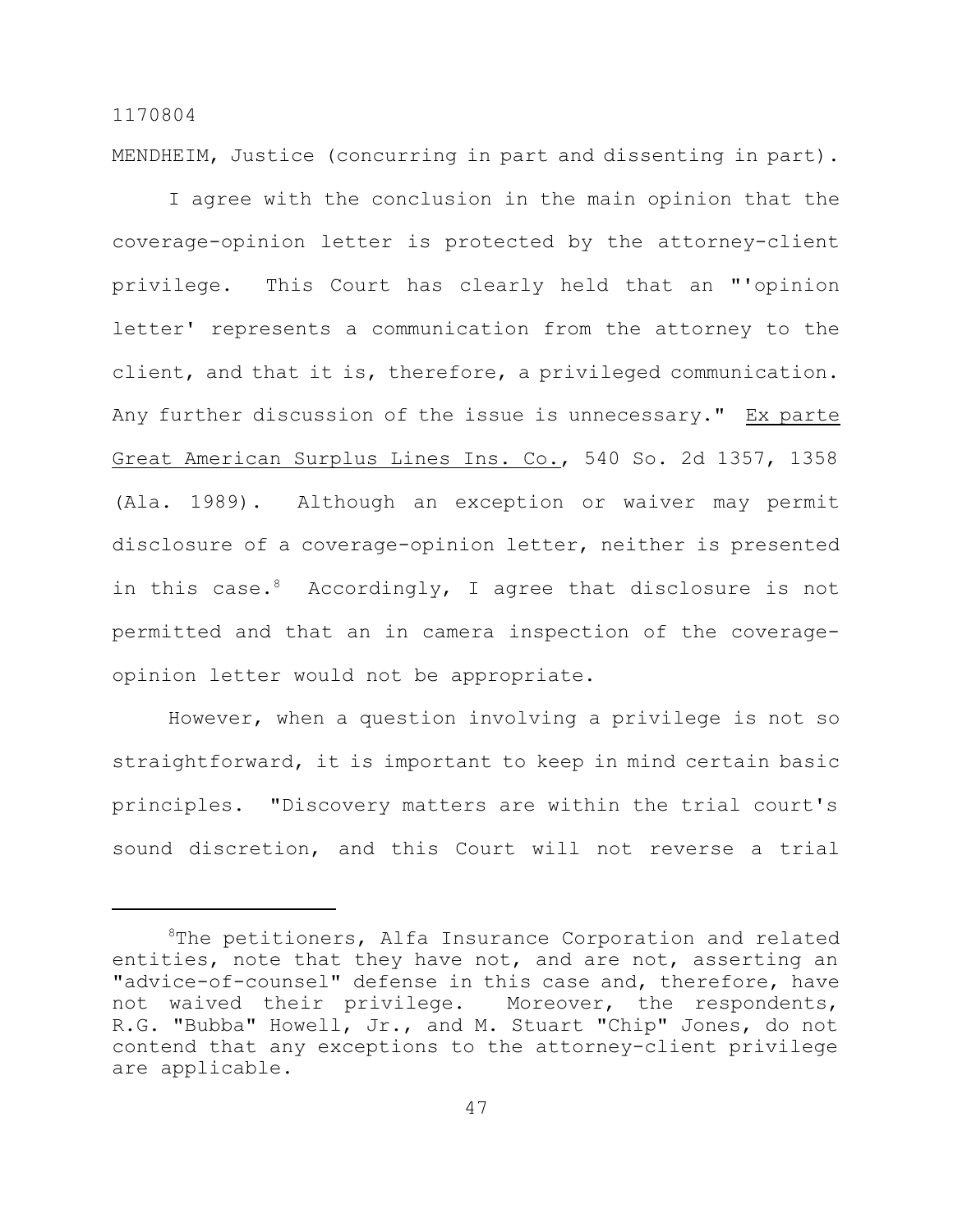court's ruling on a discovery issue unless the trial court has clearly exceeded its discretion." Ex parte Ocwen Fed. Bank, FSB, 872 So. 2d 810, 813 (Ala. 2003). Specifically with respect to the issue at hand, "'[w]hether a communication is privileged is a question of fact to be determined by the trial court from the evidence presented.'" Exxon Corp. v. Department of Conservation & Natural Res., 859 So. 2d 1096, 1103 (Ala. 2002) (quoting Ex parte DCH Reg'l Med. Ctr., 682 So. 2d 409, 412 (Ala. 1996)). See also Rule 104(a), Ala. R. Evid. Moreover, this Court has repeatedly recognized that an in camera inspection is a proper tool at the disposal of a trial judge when making a determination as to privilege. See, e.g., Boudreaux v. Pettaway, 108 So. 3d 486, 508-10 (Ala. 2012), overruled on other grounds by Gillis v. Frazier, 214 So. 3d 1127 (Ala. 2014); Ex parte McDuffie, 614 So. 2d 1063, 1064 (Ala. 1993); D.P. v. State, 850 So. 2d 370, 373-74 (Ala. Crim. App. 2002); and Rule 104, Ala. R. Evid., Advisory Committee's Notes ("There are occasions ... when the trial judge cannot adequately decide whether an asserted privilege applies without hearing, in camera, the matters alleged to be privileged."). The United States Supreme Court likewise has recognized that, in general, an in camera inspection is an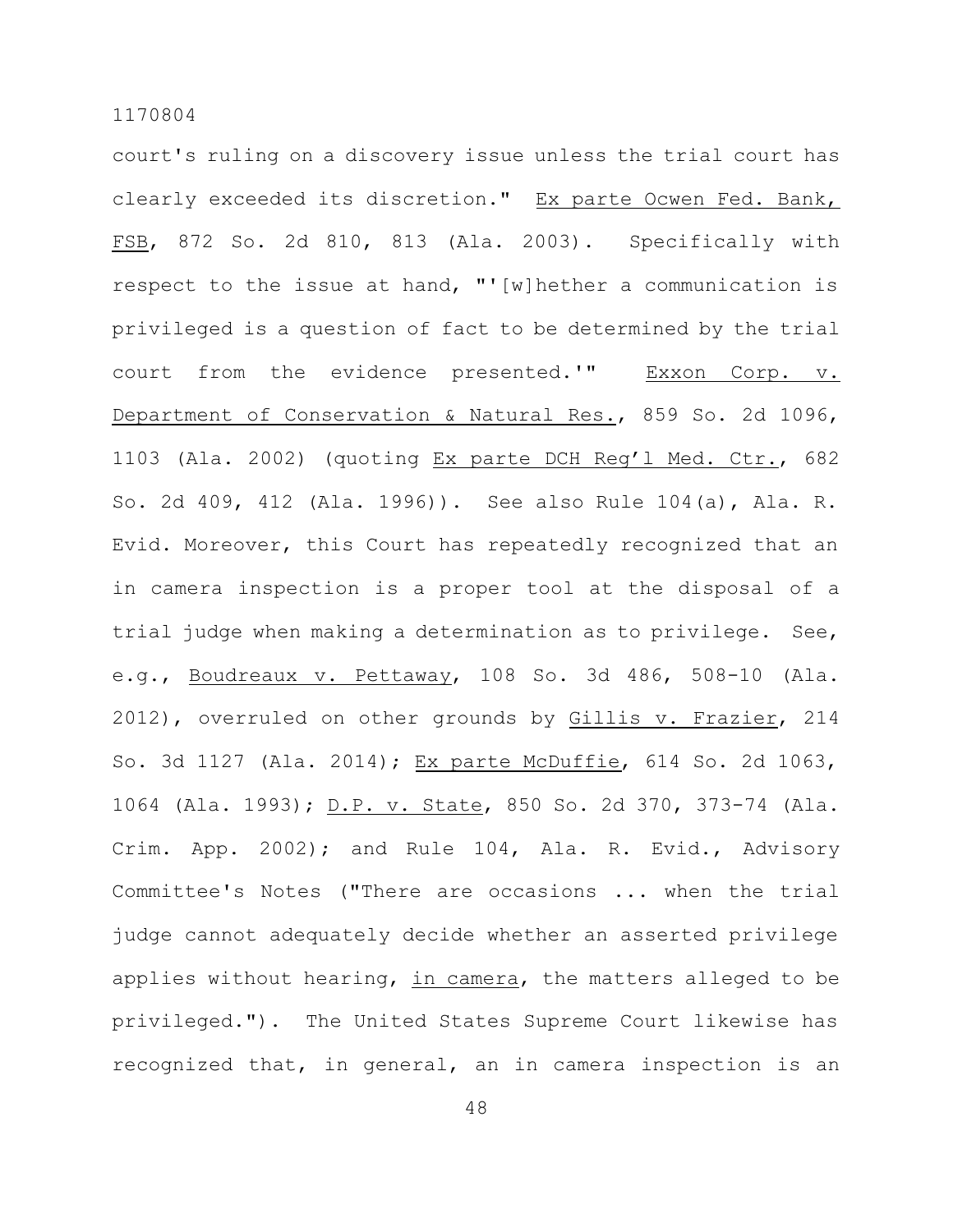appropriate way for a trial court to review a claim of attorney-client privilege. See Kerr v. United States Dist. Court for Northern Dist. of California, 426 U.S. 394, 406 (1976) (concluding that "[i]n camera review is a highly appropriate and useful means of dealing with claims of ... privilege").

Alfa<sup>9</sup> filed a privilege log with the trial court that listed 36 documents,  $10$  which obviously encompasses more than just the coverage-opinion letter. Alfa's description of the documents in its privilege log is vague, presumably because it is self-defeating to claim a privilege and then disclose the communication in order to establish the claim. $11$  Furthermore, as the main opinion recognizes, Ex parte Alfa Mutual Insurance Co., 631 So. 2d 858, 860 (Ala. 1993), holds that the attorney-

 $10$ I am uncertain if there are 36 separate documents or 36 separate pages of documents.

 $9As$  does the main opinion, I use the name "Alfa" to refer collectively to Alfa Insurance Corporation, Alfa Mutual General Insurance Corporation, Alfa Life Insurance Corporation, and Alfa Specialty Insurance Corporation.

 $11A$  party should not be required to "disclose its confidential information to a discovering party in order to establish the need for a protective order to protect that confidential information." Ex parte Industrial Warehouse Servs., Inc., 262 So. 3d 1180, 1189-90 (Ala. 2018) (Mendheim, J., concurring in part and dissenting in part).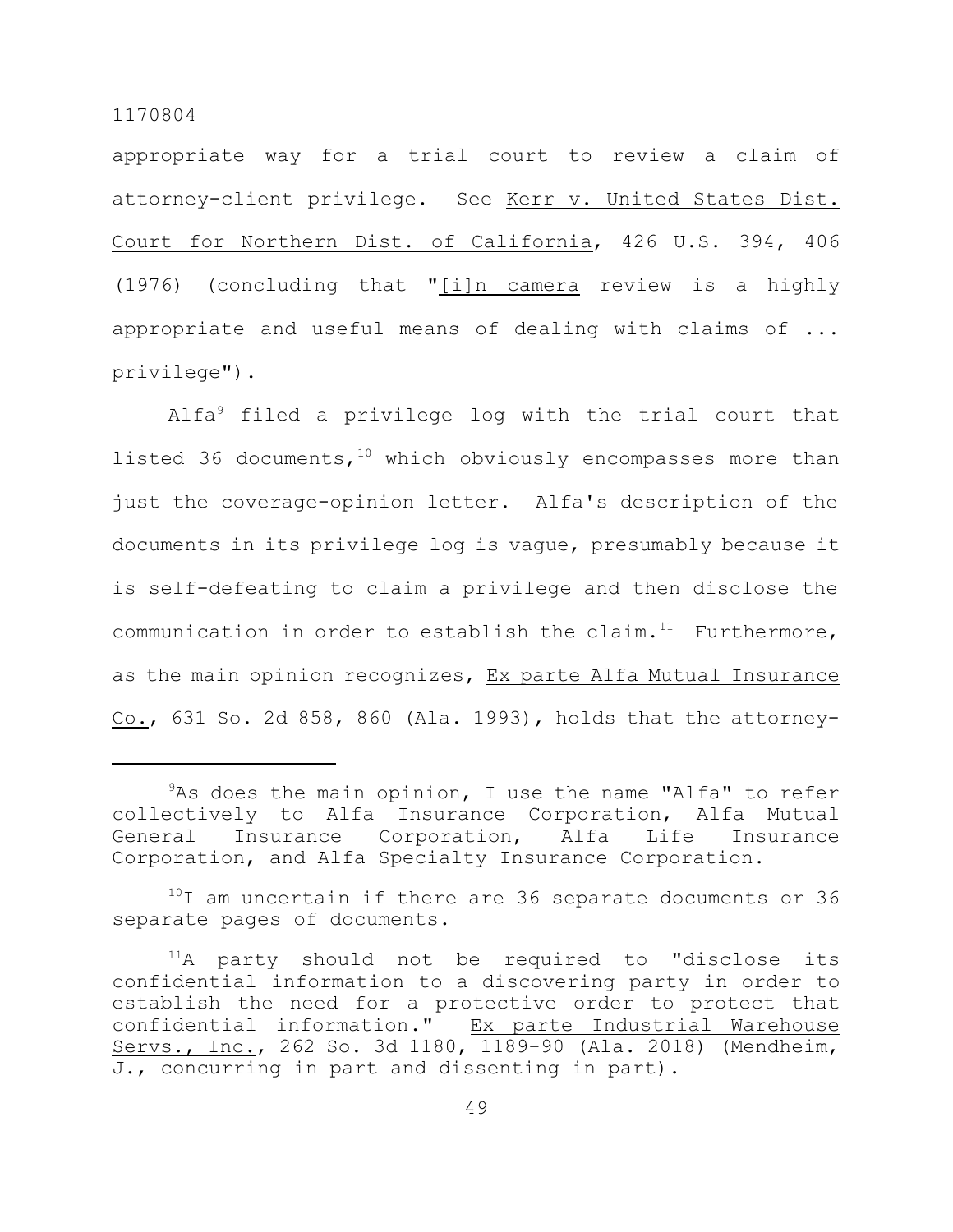client privilege does not protect against underlying facts known to a person who may also consult with an attorney regarding those facts.

In my view, an in camera inspection of the documents included in the privilege log -- other than the coverageopinion letter -- is an appropriate method in this kind of situation for determining the applicability of the attorneyclient privilege to those documents. $^{12}$  "Again, it seems the simple solution, which protects the disclosing party but also allows for the full exercise of the opposing party's right to discovery, is for the trial court to conduct an in camera inspection ...." Ex parte Industrial Warehouse Servs., Inc., 262 So. 3d 1180, 1190 (Ala 2018) (Mendheim, J., concurring in part and dissenting in part).

In sum, I would permit an in camera inspection by the trial court of the documents listed in the privilege log, with the exception of the coverage-opinion letter. However, I am concerned that the trial court appeared to be prepared to turn over documents immediately to R.G. "Bubba" Howell, Jr., and

 $12I$  agree with the main opinion's explanation concerning the parameters of the attorney-client privilege, and I would instruct the trial court to conduct its in camera review consistent with those parameters.